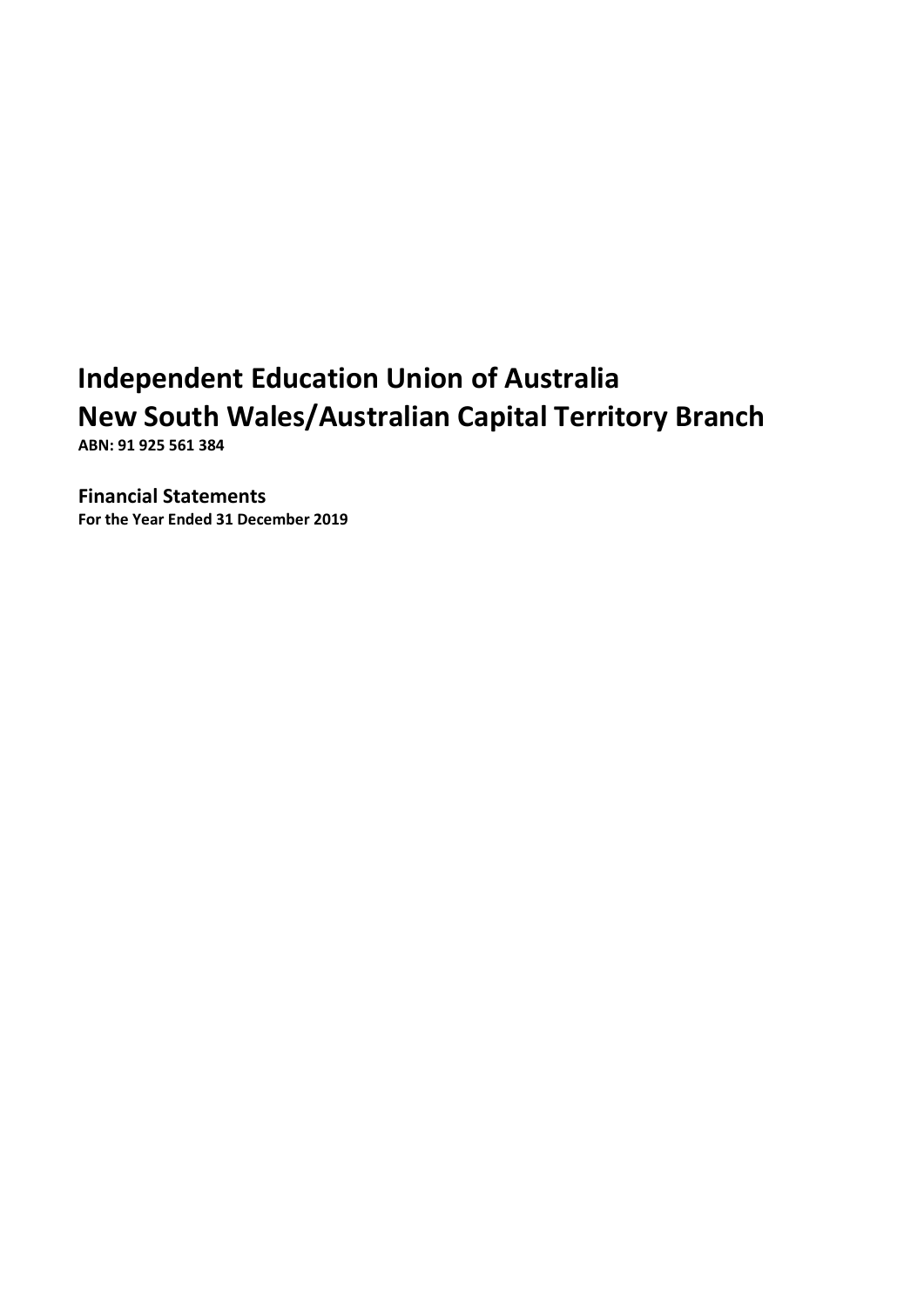**ABN: 91 925 561 384**

### **Contents**

**For the Year Ended 31 December 2019**

#### **Financial Statements**

| 4  |
|----|
| 5  |
| 6  |
|    |
| 8  |
| 9  |
| 40 |
| 41 |
| 43 |
|    |

Page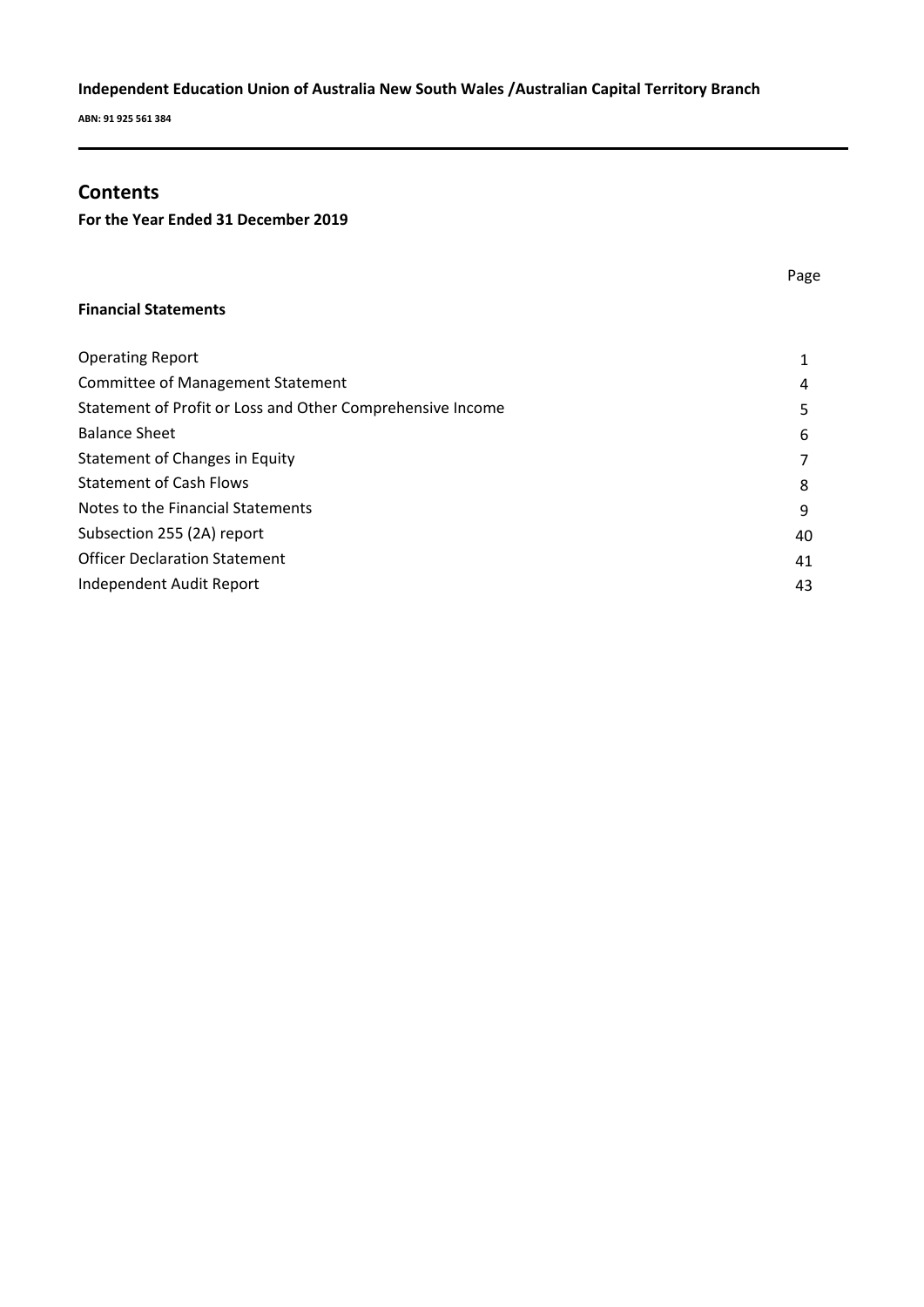**ABN: 91 925 561 384**

# **Operating Report**

### **31 December 2019**

The Committee of Management*,* presents their report together with the financial statements of the reporting unit, the operating report of the Independent Education Union of Australia New South Wales/Australian Capital Territory Branch ("the Branch") for the financial year ended 31 December 2019.

| Names of Committee of Management members and positions held during the financial year |  |  |  |
|---------------------------------------------------------------------------------------|--|--|--|
|                                                                                       |  |  |  |

| <b>Name</b>              | <b>Position</b>                           | <b>Period of appointment</b> |
|--------------------------|-------------------------------------------|------------------------------|
| Mark Northam             | <b>Assistant Secretary</b>                | January 2019 - October 2019  |
|                          | Secretary                                 | October 2019 - December 2019 |
| <b>Carol Matthews</b>    | <b>Assistant Secretary</b>                | January 2019 - October 2019  |
|                          | Deputy Secretary                          | October 2019 - December 2019 |
| John Quessy              | Secretary                                 | January 2019 - October 2019  |
| Gloria Taylor            | Deputy Secretary                          | January 2019 - October 2019  |
| <b>William Griffiths</b> | <b>Assistant Secretary</b>                | October 2019 - December 2019 |
| Pamela Smith             | <b>Assistant Secretary</b>                | October 2019 - December 2019 |
| Christine Wilkinson      | President                                 | January 2019 - December 2019 |
| Louise Glase             | Vice President (Non-Systemic)             | January 2019 - October 2019  |
| <b>Bruce Paine</b>       | Vice President (Non-Systemic)             | October 2019 - December 2019 |
| Bernadette Baker         | Vice President (Systemic)                 | January 2019 - December 2019 |
| Gabrielle Connell        | Vice President (Early Childhood Services) | January 2019 - December 2019 |
| Carolyn Collins          | Vice President (Support Staff)            | January 2019 - December 2019 |
| Leah Godfrey             | Vice President (ACT)                      | January 2019 - October 2019  |
| Angela McDonald          | Vice President (ACT)                      | October 2019 - December 2019 |
| Peter Moore              | <b>Financial Officer</b>                  | January 2019 - December 2019 |
| Marie MacTavish          | <b>Financial Officer</b>                  | January 2019 - October 2019  |
| Denise McHugh            | <b>General Executive Member</b>           | January 2019 - October 2019  |
|                          | <b>Financial Officer</b>                  | October 2019 - December 2019 |
| Libby Lockwood           | <b>General Executive Member</b>           | October 2019 - December 2019 |
| Suzanne Penson           | <b>General Executive Member</b>           | January 2019 - December 2019 |
| John O'Neill             | <b>General Executive Member</b>           | January 2019 - December 2019 |
| <b>Helen Templeton</b>   | <b>General Executive Member</b>           | January 2019 - December 2019 |
| <b>Jeff Pratt</b>        | <b>General Executive Member</b>           | January 2019 - December 2019 |
| Simon Goss               | <b>General Executive Member</b>           | January 2019 - December 2019 |
| <b>Tina Ruello</b>       | <b>General Executive Member</b>           | January 2019 - December 2019 |
| Patricia Murnane         | <b>General Executive Member</b>           | January 2019 - October 2019  |
| Amy Mead                 | <b>General Executive Member</b>           | October 2019 - December 2019 |
| Ross Conlon              | General Executive Member                  | January 2019 - October 2019  |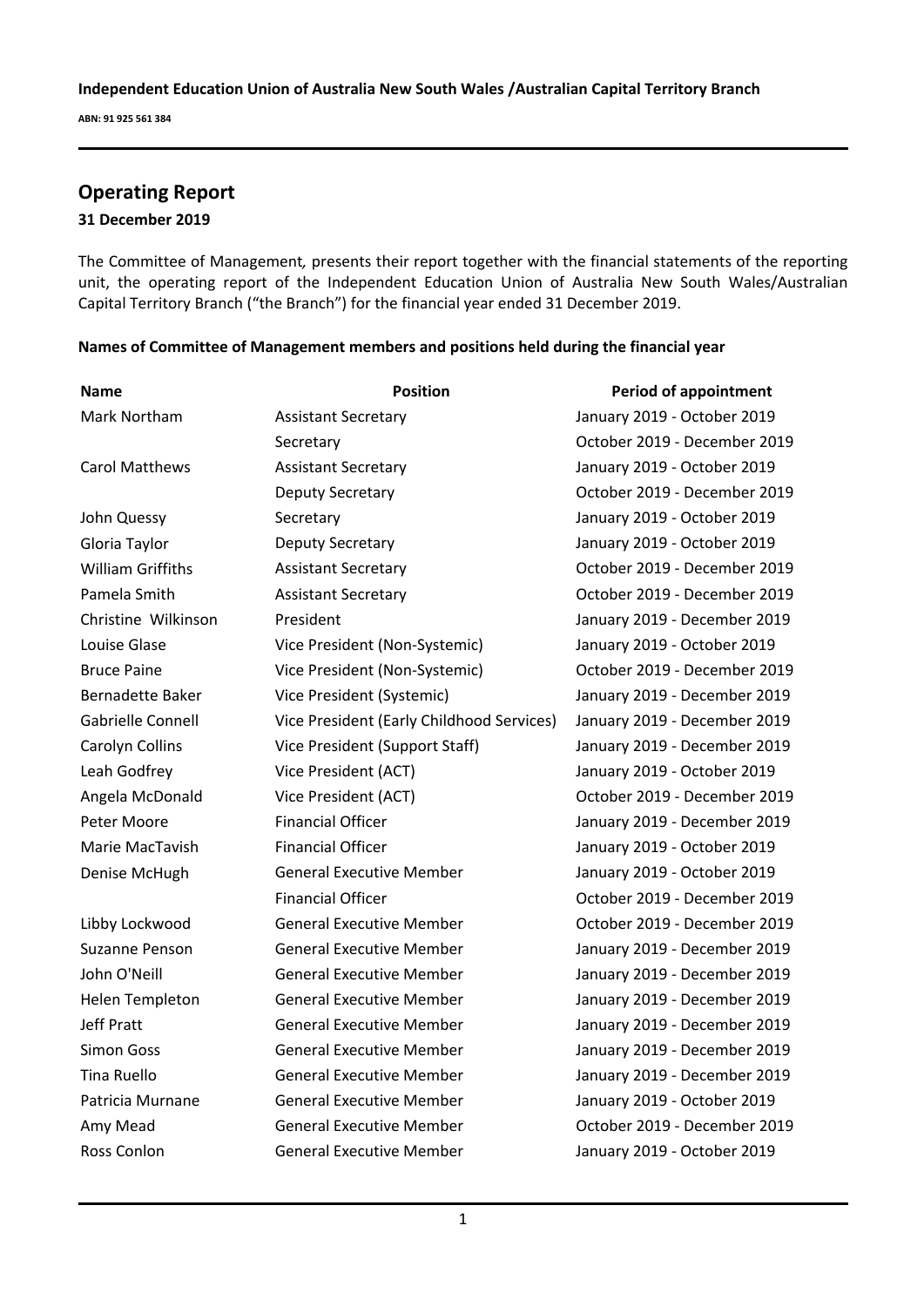**ABN: 91 925 561 384**

# **Operating Report**

**31 December 2019**

### **Names of Committee of Management members and positions held during the financial year (Continued)**

| <b>Name</b>            | <b>Position</b>                 | Period of appointment        |
|------------------------|---------------------------------|------------------------------|
| Phoebe Craddock-Lovett | <b>General Executive Member</b> | October 2019 - December 2019 |
| Anna Luedi             | <b>General Executive Member</b> | March 2019 - December 2019   |

### **Review of principal activities, the results of these activities and any significant changes in the nature of those activities during the year**

The principal activities of the Branch during the year was those activities included, but were not limited to:

- the provision of services to members;
- the representation of members before Fair Work Australia on award matters and
- the provision of support for the Federal Union agenda in education, equity and industrial issues.

The Branch's principal activities resulted in:

- the maintenance and improvement of wages and conditions of employment for our members, especially those covered by collective bargaining agreements negotiated by our Branch.
- growth of our solid membership base in New South Wales/Australian Capital Territory, demonstrating member satisfaction of the support and advice currently provided to them.
- review of the operations and the results of the Branch is performed on the regular meetings of the Committee of Management. The Committee of Management believe they have furthered the interests of their members throughout the year through the conducting of the Branch's principal activities.
- the operating surplus of the Branch for the year ended 31 December 2019 was \$663,291 (2018: \$1,711,270) and the Committee Management believe that the activities of the Branch have achieved their objectives for the year.

There were no significant changes to the nature of the Branch's activities during the year.

### **Number of members**

The number of members of the Branch at the end of the financial year was 29,690 (2018: 29,673).

### **Right of members to resign**

Members retain the right to resign from the Independent Education Union of Australia New South Wales/Australian Capital Territory Branch in accordance with section 10 of the Federal Rules and Section 174 of the *Fair Work (Registered Organisations) Act 2009* ("the RO Act"). In accordance with Section 174(1) of the RO Act a member of an organisation may resign from membership by written notice addressed and delivered to a person designated for the purpose in the rules of the organisation or a branch of the organisation.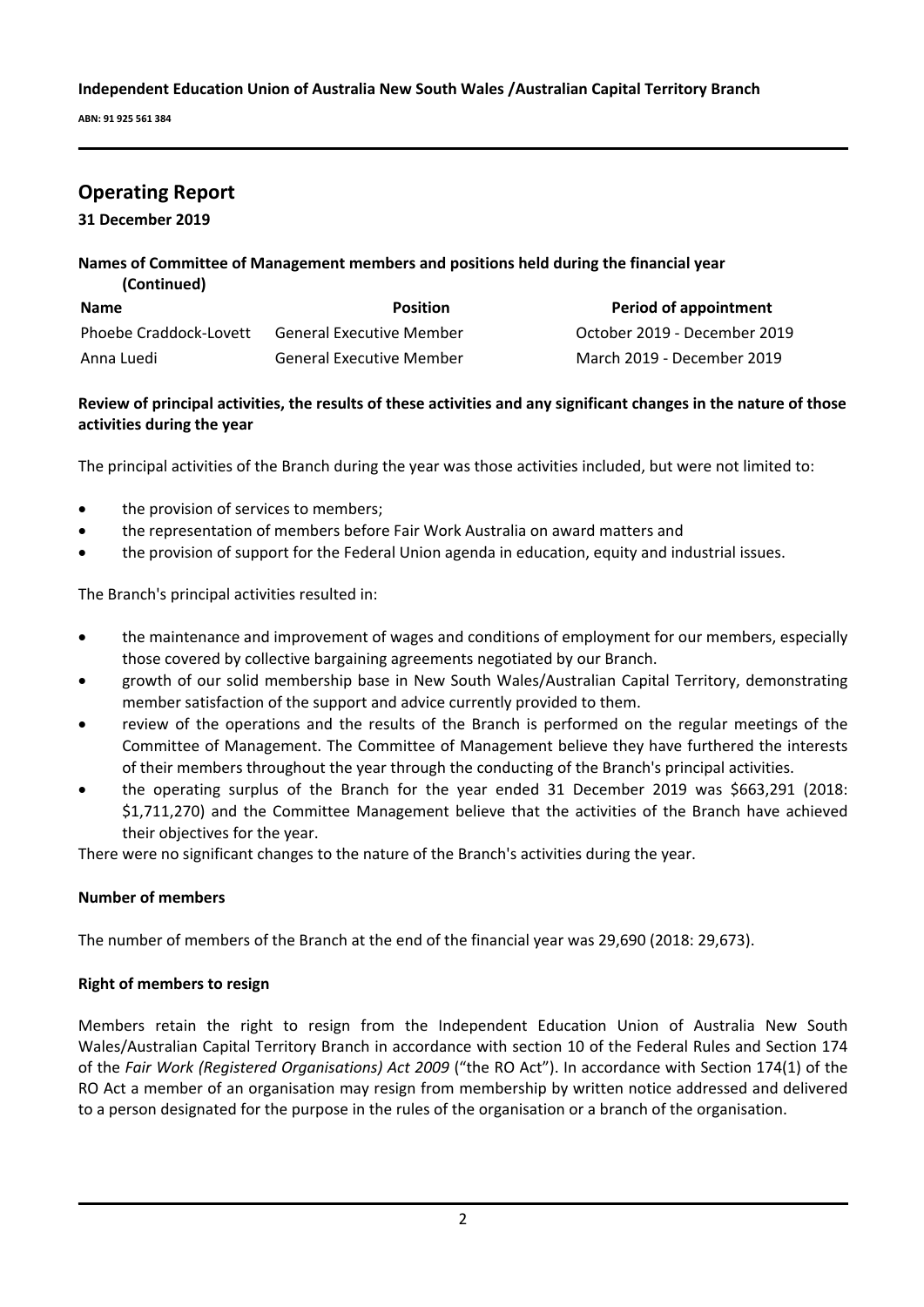ABN: 91 925 561 384

# **Operating Report**

31 December 2019

### **Number of employees**

The total number of full time equivalent employees as at 31 December 2019 was 67 (2018: 66).

Officers or members who are superannuation fund trustees or director of a company that is a superannuation fund trustee being a member or officer of a registered organisation is a criterion for them holding such position

| John Quessy     | Secretary        | Alternate Directors of NGS Super Pty Ltd |
|-----------------|------------------|------------------------------------------|
| Gloria Taylor   | Deputy Secretary | Director of NGS Super Pty Ltd            |
| Chris Wilkinson | President        | Director of NGS Super Pty Ltd            |

The criterion for being a trustee or director is that officer or employee is an officer or employee of the Branch.

### Significant changes in financial affairs

There have been no significant changes in the state of affairs of the Branch during the year.

#### Events after the reporting date

No matters or circumstances have arisen since the end of the financial year which significantly affected or could significantly affect the operations of the Branch, the results of those operations or the state of affairs of the Branch in future financial years.

Signed in accordance with a resolution of the Branch Executive:

Mark de Ale

**Mark Northam** 

Secretary

Dated 8 May 2020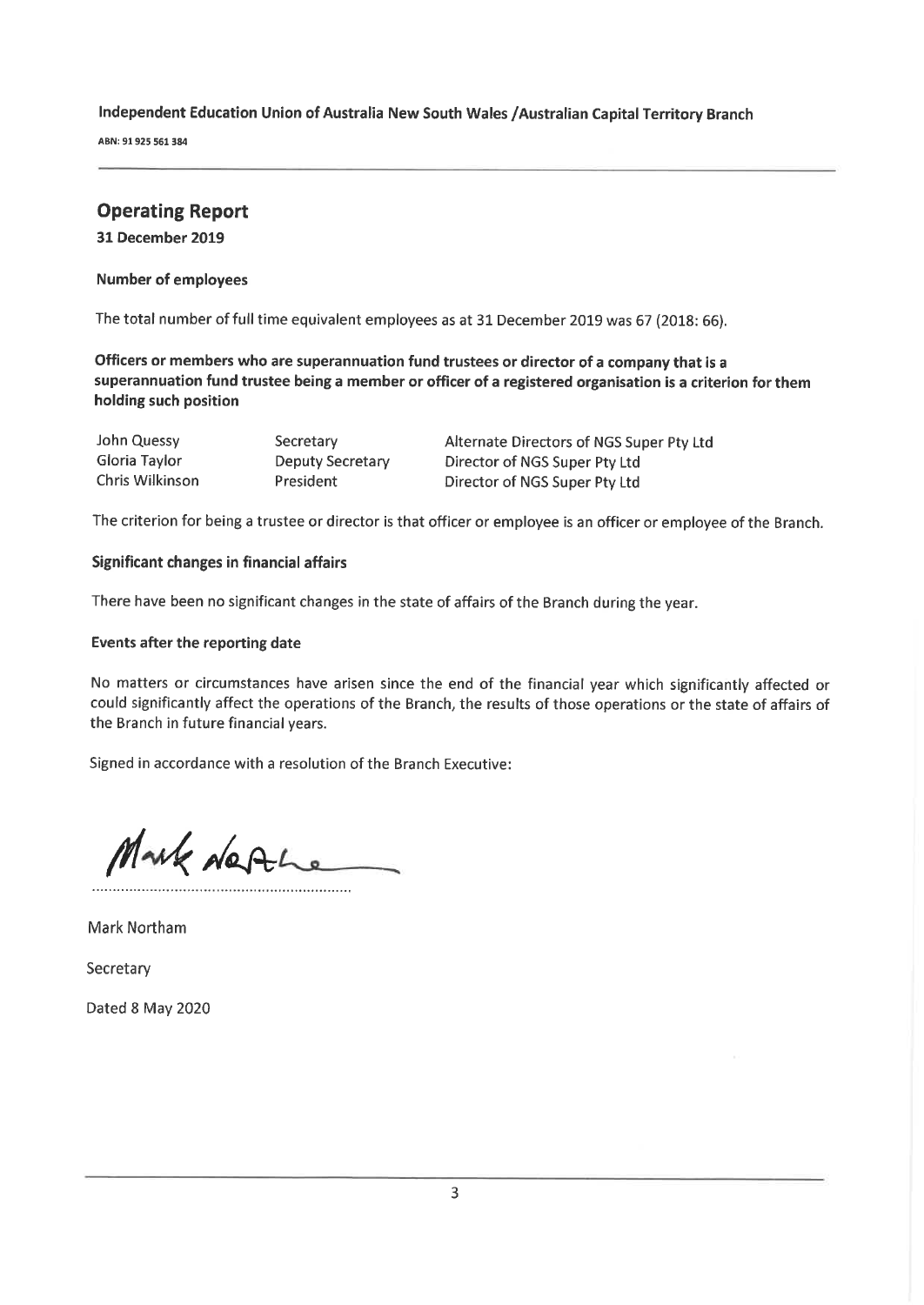ABN: 91 925 561 384

### **Committee of Management Statement**

On 8 May 2020 the Committee of Management of the Independent Education Union of Australia New South Wales/Australian Capital Territory Branch ("the Branch"), passed the following resolution in relation to the general purpose financial report of the Branch for the year ended 31 December 2019:

The Committee of Management declares that in its opinion:

- $(a)$ the financial statements and notes comply with the Australian Accounting Standards;
- $(b)$ the financial statements and notes comply with any other requirements imposed by the Reporting Guidelines or Part 3 of Chapter 8 of the Fair Work (Registered Organisations) Act 2009 ("the RO Act");
- $(c)$ the financial statements and notes give a true and fair view of the financial performance, financial position and cash flows of the Branch for the financial year ended 31 December 2019;
- there are reasonable grounds to believe that the Branch will be able to pay its debts as and when they  $(d)$ become due and payable; and
- during the financial year to which the general purpose financial report relates and since the end of that  $(e)$ year:
	- $\mathbf{i}$ meetings of the Committee of Management were held in accordance with the rules of the organisation including the rules of the Branch concerned; and
	- ii) the financial affairs of the Branch have been managed in accordance with the rules of the organisation including the rules of the Branch concerned; and
	- iii) the financial records of the Branch have been kept and maintained in accordance with the RO Act; and
	- $iv)$ where the organisation consists of two or more reporting units, the financial records of the reporting unit have been kept, as far as practicable, in a consistent manner with each of the other reporting units of the organisation; and
	- where information has been sought in any request by a member of the Branch or Commissioner  $V)$ duly made under section 272 of the RO Act that information has been provided to the member or Commissioner; and
	- where any order for inspection of financial records has been made by the Fair Work Commission  $vi)$ under section 273 of the RO Act, there has been compliance.

This declaration is made in accordance with a resolution of the Committee of Management.

May desian

**Mark Northam** 

Secretary 8 May 2020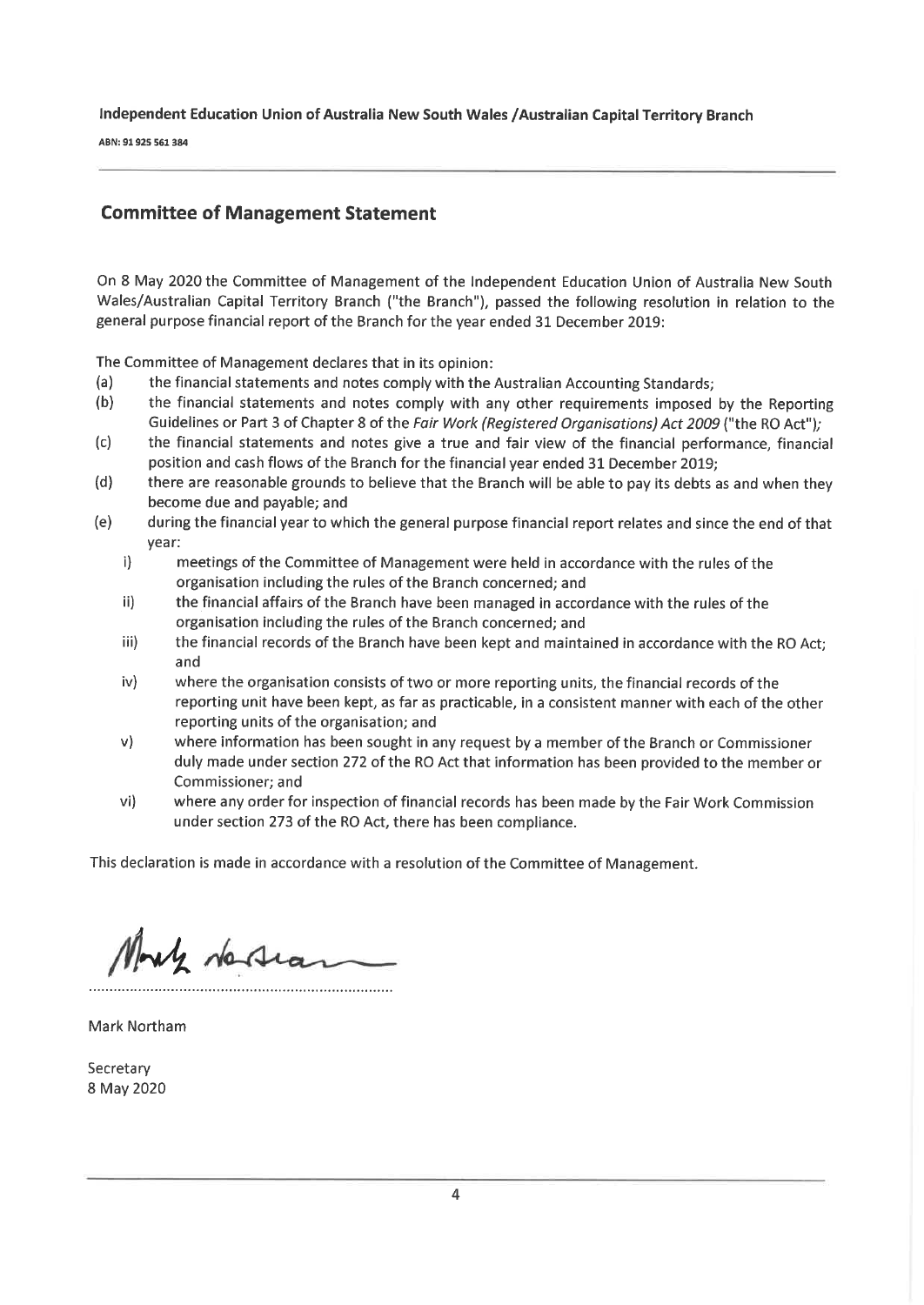**ABN: 91 925 561 384**

# **Statement of Profit or Loss and Other Comprehensive Income**

**For the Year Ended 31 December 2019**

|                                         |             | 2019           | 2018          |
|-----------------------------------------|-------------|----------------|---------------|
|                                         | <b>Note</b> | \$             | \$            |
|                                         |             |                |               |
| Membership fees received                | 4           | 14,757,205     | 14,507,056    |
| Other income                            | 4           | 565,160        | 606,343       |
| Employee costs                          | 5           | (10, 171, 690) | (9, 245, 815) |
| Affiliation and capitation fees         |             | (915, 444)     | (845, 929)    |
| Meetings, conferences and events        |             | (857, 106)     | (834, 159)    |
| Printing and publication expense        |             | (508, 976)     | (527, 511)    |
| Legal costs                             | 5           | (355, 552)     | (375, 521)    |
| Information technology expenses         |             | (409, 739)     | (273, 825)    |
| Property expenses                       |             | (257, 788)     | (258, 665)    |
| Insurance expense                       |             | (161,960)      | (210, 346)    |
| Motor vehicle expense                   |             | (143,089)      | (145, 041)    |
| <b>Training expense</b>                 |             | (65, 729)      | (103, 372)    |
| Campaign costs                          |             | (189,065)      | (100, 942)    |
| Commission expense                      |             | (91, 719)      | (93, 299)     |
| Lease expenses                          | 10          | (51, 436)      |               |
| Donation expense                        | 5           | (1,950)        | (2,450)       |
| Depreciation expense                    | 8(a)        | (15, 261)      |               |
| Other expenses                          |             | (406, 803)     | (323, 615)    |
| Finance costs                           |             | (55, 767)      | (61, 639)     |
| Result for the year                     |             | 663,291        | 1,711,270     |
| Other comprehensive income for the year |             |                |               |
| Total comprehensive income for the year |             | 663,291        | 1,711,270     |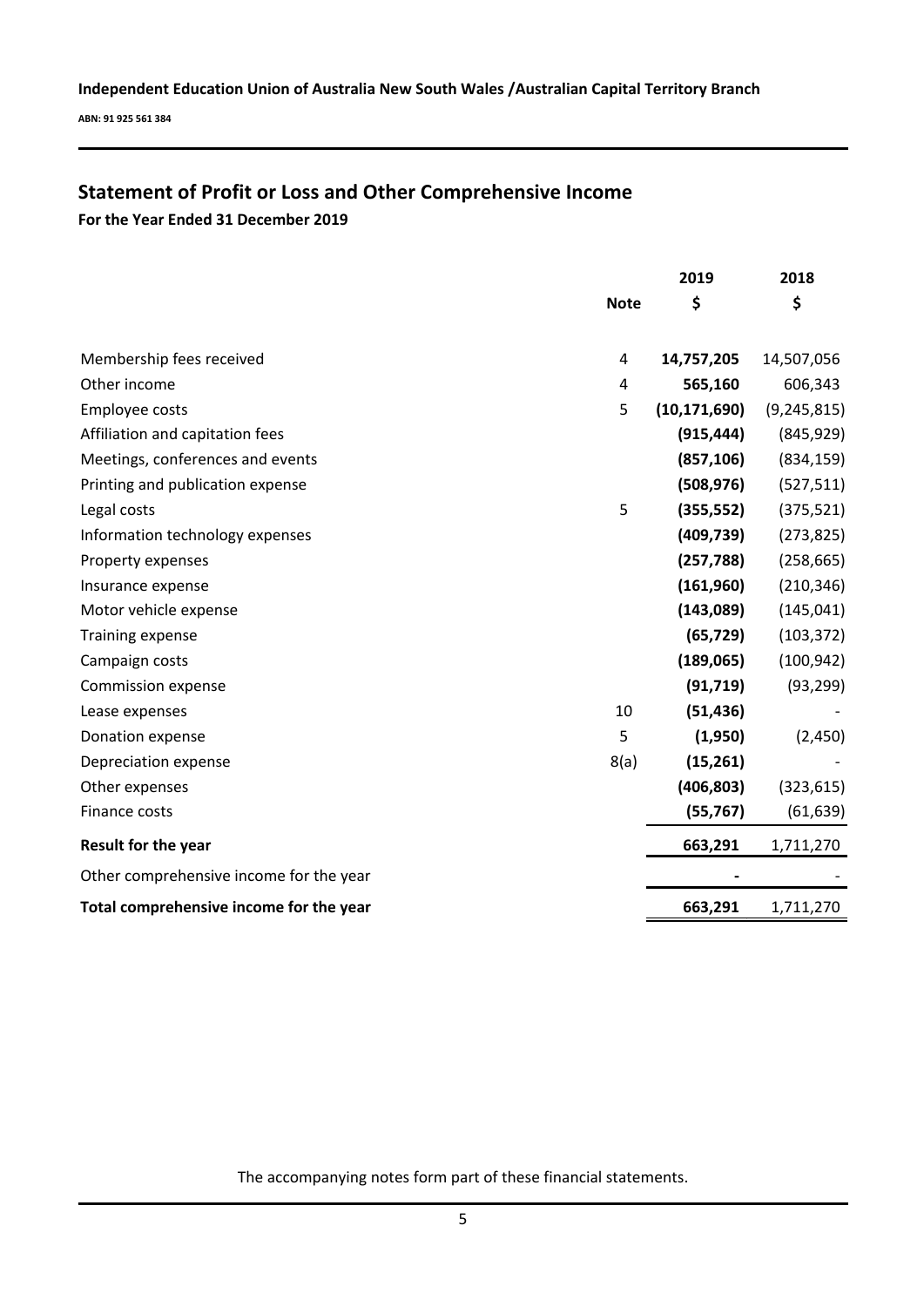**ABN: 91 925 561 384**

# **Balance Sheet**

**As at 31 December 2019**

|                                 |             | 2019      | 2018      |
|---------------------------------|-------------|-----------|-----------|
|                                 | <b>Note</b> | \$        | \$        |
| <b>ASSETS</b>                   |             |           |           |
| <b>CURRENT ASSETS</b>           |             |           |           |
| Cash and cash equivalents       | 6           | 8,166,233 | 6,980,896 |
| Trade and other receivables     | 7           | 240,026   | 485,539   |
| Other assets                    | 9           | 1,231     | 28,155    |
| <b>TOTAL CURRENT ASSETS</b>     |             | 8,407,490 | 7,494,590 |
| NON-CURRENT ASSETS              |             |           |           |
| Property, plant and equipment   | 8           | 397,833   |           |
| Right-of-use assets             | 10          | 173,044   |           |
| <b>TOTAL NON-CURRENT ASSETS</b> |             | 570,877   |           |
| <b>TOTAL ASSETS</b>             |             | 8,978,367 | 7,494,590 |
| <b>LIABILITIES</b>              |             |           |           |
| <b>CURRENT LIABILITIES</b>      |             |           |           |
| Trade and other payables        | 11          | 560,242   | 597,588   |
| Lease liabilities               | 10          | 47,208    |           |
| Employee benefits               | 14          | 4,229,473 | 3,601,280 |
| Other financial liabilities     | 12          | 519,946   | 457,077   |
| TOTAL CURRENT LIABILITIES       |             | 5,356,869 | 4,655,945 |
| NON-CURRENT LIABILITIES         |             |           |           |
| Lease liabilities               | 10          | 126,527   |           |
| Employee benefits               | 14          | 8,332     | 15,297    |
| TOTAL NON-CURRENT LIABILITIES   |             | 134,859   | 15,297    |
| <b>TOTAL LIABILITIES</b>        |             | 5,491,728 | 4,671,242 |
| <b>NET ASSETS</b>               |             | 3,486,639 | 2,823,348 |
|                                 |             |           |           |
| <b>EQUITY</b>                   |             |           |           |
| Retained earnings               |             | 3,486,639 | 2,823,348 |
| <b>TOTAL EQUITY</b>             |             | 3,486,639 | 2,823,348 |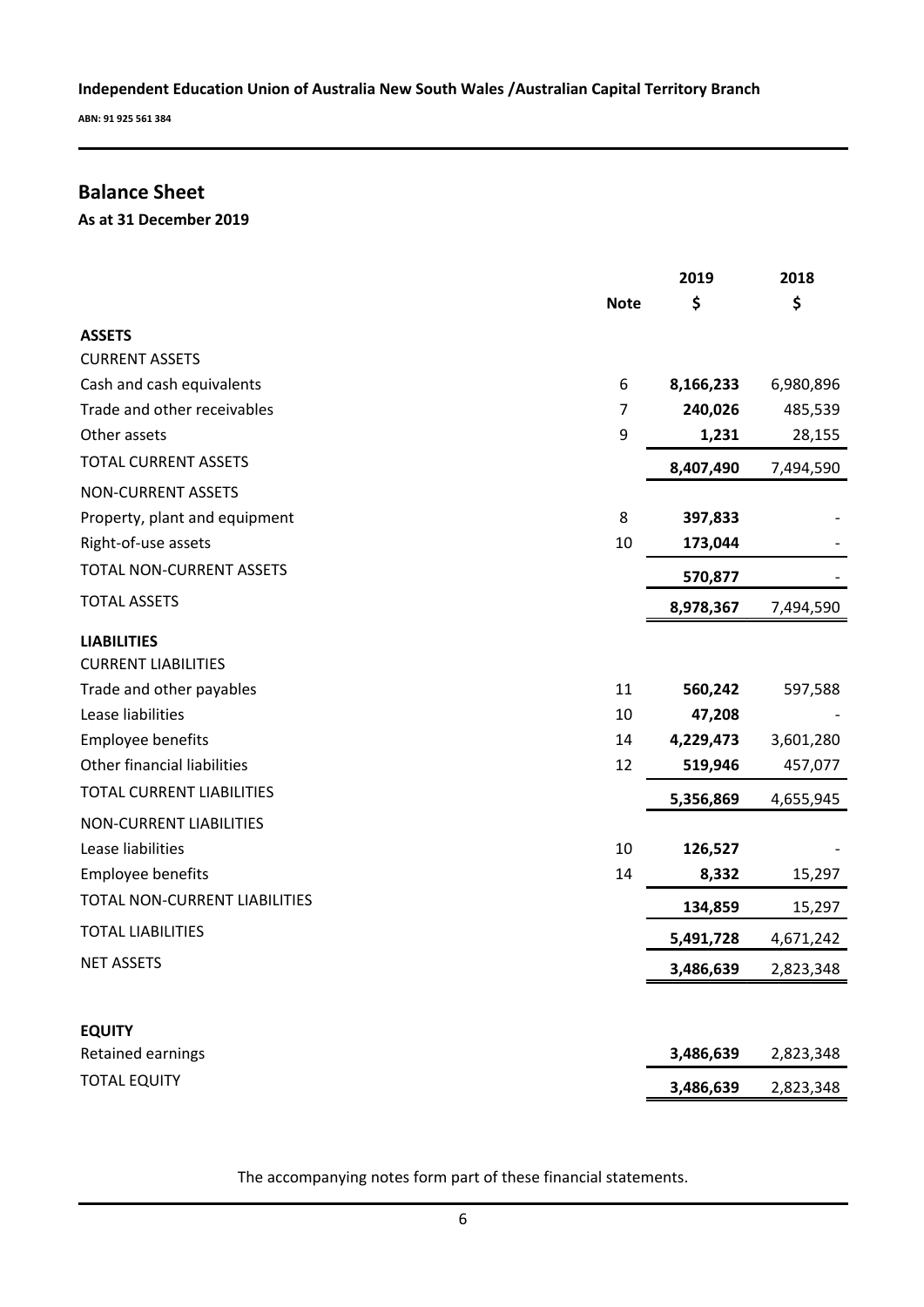**ABN: 91 925 561 384**

# **Statement of Changes in Equity**

**For the Year Ended 31 December 2019**

|                                    | <b>Retained</b><br><b>Earnings</b><br>\$ |
|------------------------------------|------------------------------------------|
| <b>Balance at 1 January 2019</b>   | 2,823,348                                |
| Result for the year                | 663,291                                  |
| <b>Balance at 31 December 2019</b> | 3,486,639                                |
| <b>Balance at 1 January 2018</b>   | 1,112,078                                |
| Result for the year                | 1,711,270                                |
| <b>Balance at 31 December 2018</b> | 2,823,348                                |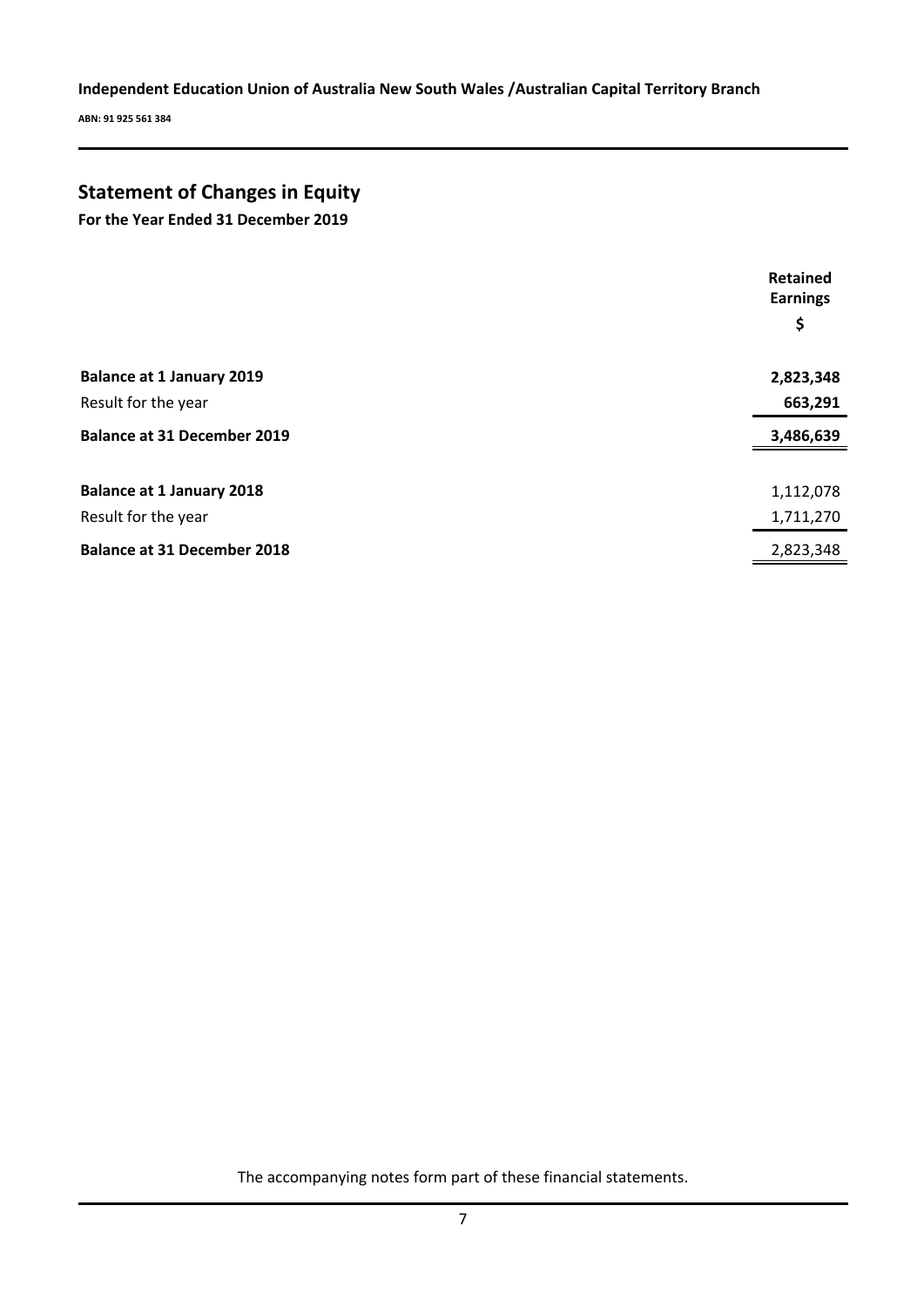**ABN: 91 925 561 384**

# **Statement of Cash Flows**

### **For the Year Ended 31 December 2019**

|                                                                                 |             | 2019         | 2018           |
|---------------------------------------------------------------------------------|-------------|--------------|----------------|
|                                                                                 | <b>Note</b> | \$           | \$             |
| <b>CASH FLOWS FROM OPERATING ACTIVITIES:</b>                                    |             |              |                |
| Receipts from members and other revenue received                                |             | 17,276,240   | 16,914,420     |
| Payments to suppliers and employees                                             |             | (15,686,438) | (15, 298, 182) |
| Interest received                                                               |             | 56,914       | 100,683        |
| Net cash provided by/(used in) operating activities                             | 20          | 1,646,716    | 1,716,921      |
| <b>CASH FLOWS FROM INVESTING ACTIVITIES:</b>                                    |             |              |                |
| Purchase of property, plant and equipment                                       |             | (413,095)    |                |
| Net cash provided by/(used in) investing activities                             |             |              |                |
|                                                                                 |             | (413,095)    |                |
| <b>CASH FLOWS FROM FINANCING ACTIVITIES:</b>                                    |             |              |                |
| Repayment of lease liabilities (2018: Finance leases) -<br>principal repayments |             | (48, 284)    |                |
| Net cash provided by/(used in) financing activities                             |             | (48, 284)    |                |
|                                                                                 |             |              |                |
| Net increase/(decrease) in cash and cash equivalents<br>held                    |             | 1,185,337    | 1,716,921      |
| Cash and cash equivalents at beginning of year                                  |             | 6,980,896    | 5,263,975      |
| Cash and cash equivalents at end of financial year                              | 6           | 8,166,233    | 6,980,896      |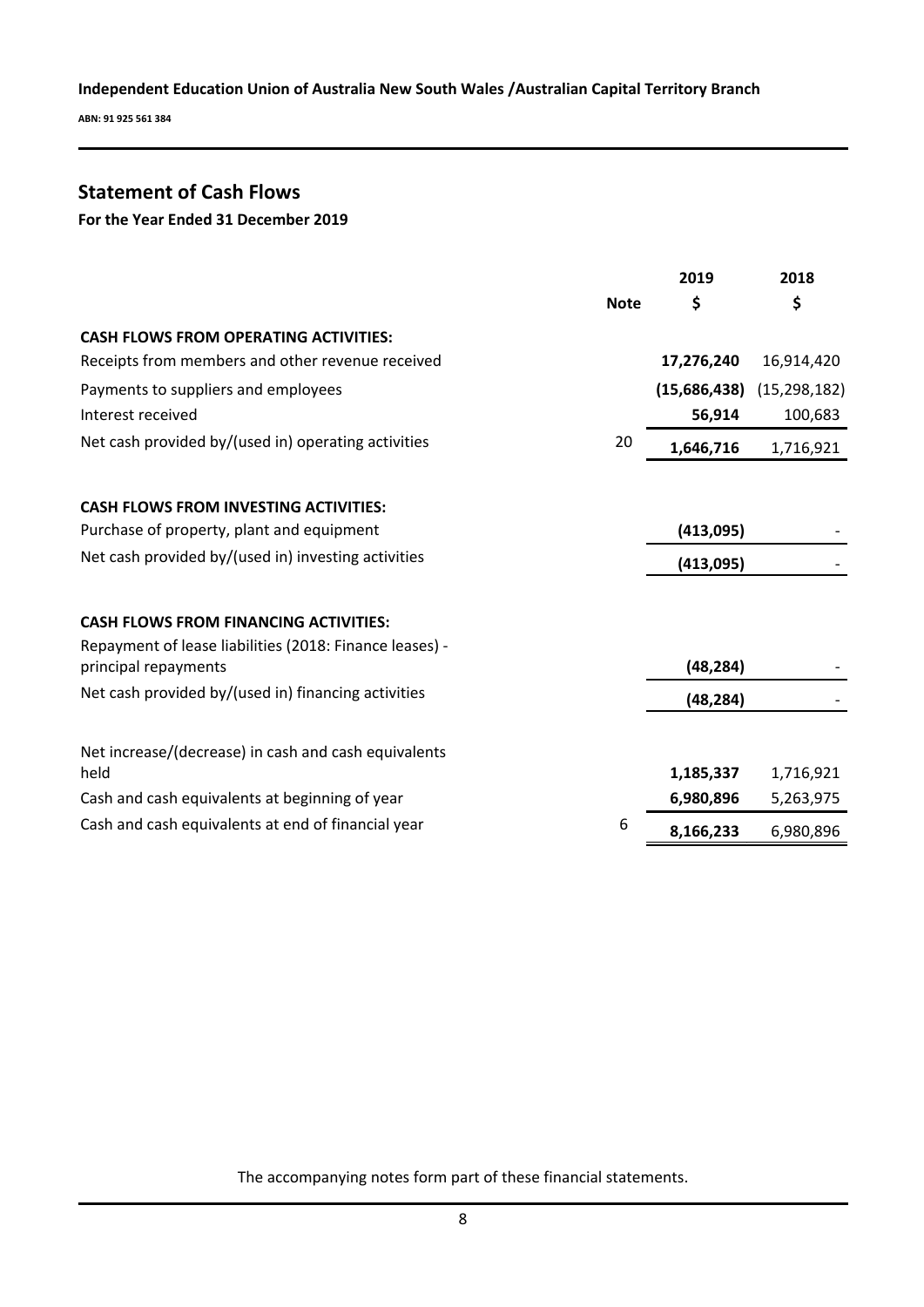**ABN: 91 925 561 384**

# **Notes to the Financial Statements**

**For the Year Ended 31 December 2019**

### **1 Basis of preparation of the financial statements**

The financial statements are general purpose financial statements and have been prepared in accordance with Australian Accounting Standards and Interpretations issued by the Australian Accounting Standards Board (AASB) that apply for the reporting period and the *Fair Work (Registered Organisations) Act 2009*. For the purpose of preparing the general purpose financial statements, the Branch is a not-for-profit entity.

The financial statements have been prepared on an accrual basis and in accordance with the historical cost, except for certain assets and liabilities measured at fair value, as explained in the accounting policies below. Historical cost is generally based on the fair values of the consideration given in exchange for assets. Except where stated, no allowance is made for the effect of changing prices on the results or the financial position. The financial statements are presented in Australian dollars.

Comparatives are consistent with prior years, unless otherwise stated.

### **2 Summary of Significant Accounting Policies**

### **(a) Revenue and other income**

### *Revenue from contracts with customers - accounting policy applied from 1 January 2019*

The core principle of AASB 15 is that revenue is recognised on a basis that reflects the transfer of promised goods or services to customers at an amount that reflects the consideration the Branch expects to receive in exchange for those goods or services.

Revenue is recognised by applying a five-step model as follows:

- 1. Identify the contract with the customer
- 2. Identify the performance obligations
- 3. Determine the transaction price
- 4. Allocate the transaction price to the performance obligations
- 5. Recognise revenue as and when control of the performance obligations is transferred

Generally the timing of the payment for sale of goods and rendering of services corresponds closely to the timing of satisfaction of the performance obligations, however where there is a difference, it will result in the recognition of a receivable, contract asset or contract liability.

None of the revenue streams of the Branch have any significant financing terms as there is less than 12 months between receipt of funds and satisfaction of performance obligations.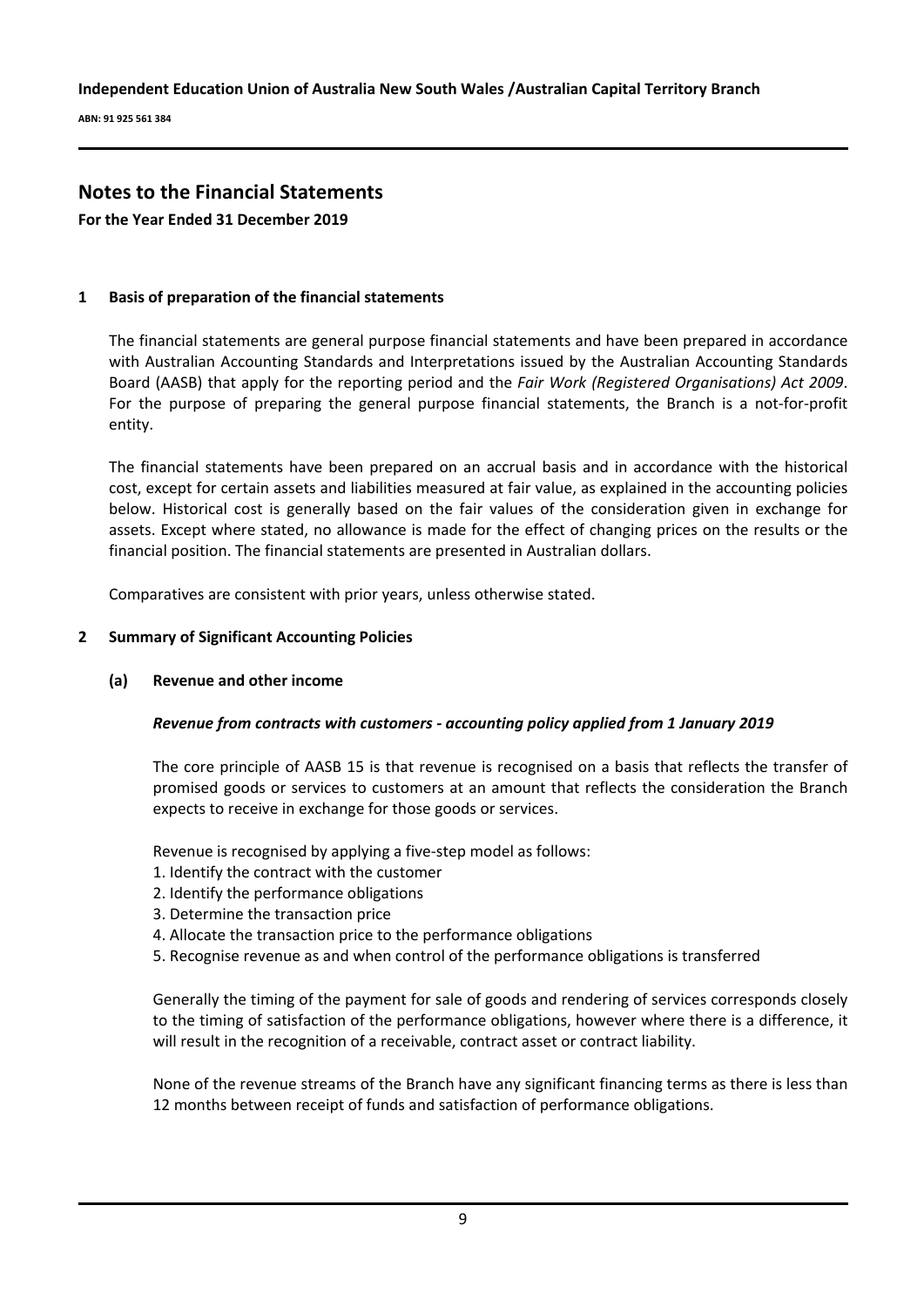**ABN: 91 925 561 384**

# **Notes to the Financial Statements**

**For the Year Ended 31 December 2019**

### **2 Summary of Significant Accounting Policies (Continued)**

### **(a) Revenue and other income (Continued)**

### **Specific revenue streams**

The revenue recognition policies for the principal revenue streams of the Branch are:

### *Membership income*

Membership subscriptions contain promises to provide various services over a specified period of time. Revenue is recognised over time during the period of membership.

### *Other professional services*

The Branch provides other professional services to members in the form of events and advertising. These are fixed price contracts. Revenue is recognised over the period of when the service is performed.

### *Interest revenue*

Interest is recognised using the effective interest rate method.

### *Rendering of services - accounting policy applied prior to 1 January 2019*

Revenue in relation to rendering of services is recognised depending on whether the outcome of the services can be estimated reliably. If the outcome can be estimated reliably then the stage of completion of the services is used to determine the appropriate level of revenue to be recognised in the period.

If the outcome cannot be reliably estimated then revenue is recognised to the extent of expenses recognised that are recoverable.

### *Subscriptions*

Revenue from the provision of membership subscriptions is recognised on an accrual basis and is recorded as revenue in the year to which it relates.

Revenue is recognised when the amount of the revenue can be measured reliably, it is probable that economic benefits associated with the transaction will flow to the Branch and specific criteria relating to the type of revenue as noted below, has been satisfied.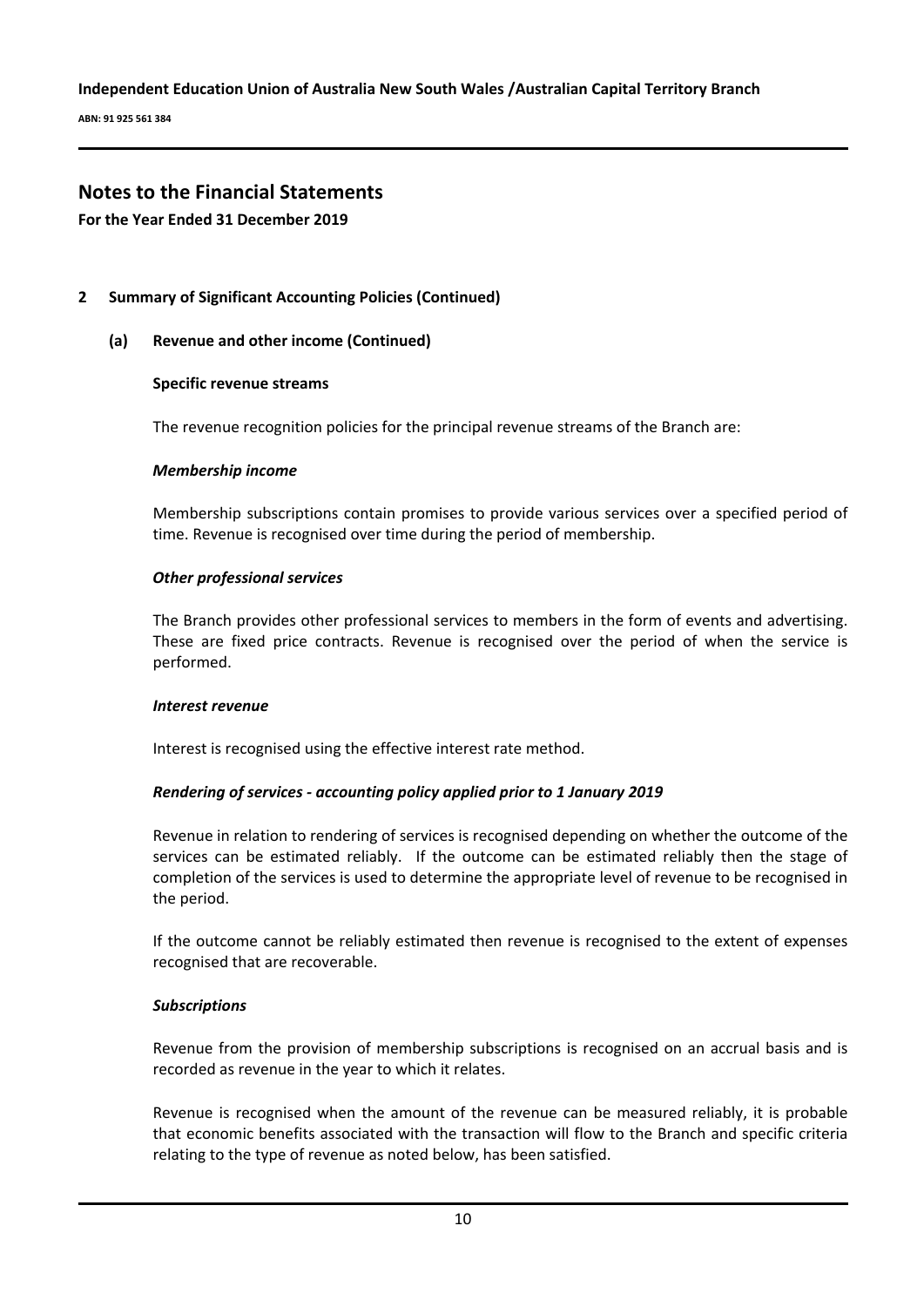**ABN: 91 925 561 384**

### **Notes to the Financial Statements**

**For the Year Ended 31 December 2019**

### **2 Summary of Significant Accounting Policies (Continued)**

### **(a) Revenue and other income (Continued)**

Revenue is measured at the fair value of the consideration received or receivable and is presented net of returns, discounts and rebates.

### **(b) Income Tax**

The Branch is exempt from income tax under section 50.1 of the *Income Tax Assessment Act 1997* however still has obligations for Payroll Tax, Fringe Benefits Tax (FBT) and the Goods and Services Tax (GST).

### **(c) Goods and services tax (GST)**

Revenue, expenses and assets are recognised net of the amount of goods and services tax (GST), except where the amount of GST incurred is not recoverable from the Australian Taxation Office (ATO).

Receivables and payables are stated inclusive of GST.

Cash flows in the statement of cash flows are included on a gross basis and the GST component of cash flows arising from investing and financing activities which is recoverable from, or payable to, the taxation authority is classified as operating cash flows.

### **(d) Leases**

### **(i) Accounting policy applied from 1 January 2019**

At inception of a contract, the Branch assesses whether a lease exists - i.e. does the contract convey the right to control the use of an identified asset for a period of time in exchange for consideration.

This involves an assessment of whether:

- The contract involves the use of an identified asset this may be explicitly or implicitly identified within the agreement. If the supplier has a substantive substitution right then there is no identified asset.
- The Branch has the right to obtain substantially all of the economic benefits from the use of the asset throughout the period of use.
- The Branch has the right to direct the use of the asset i.e. decision making rights in relation to changing how and for what purpose the asset is used.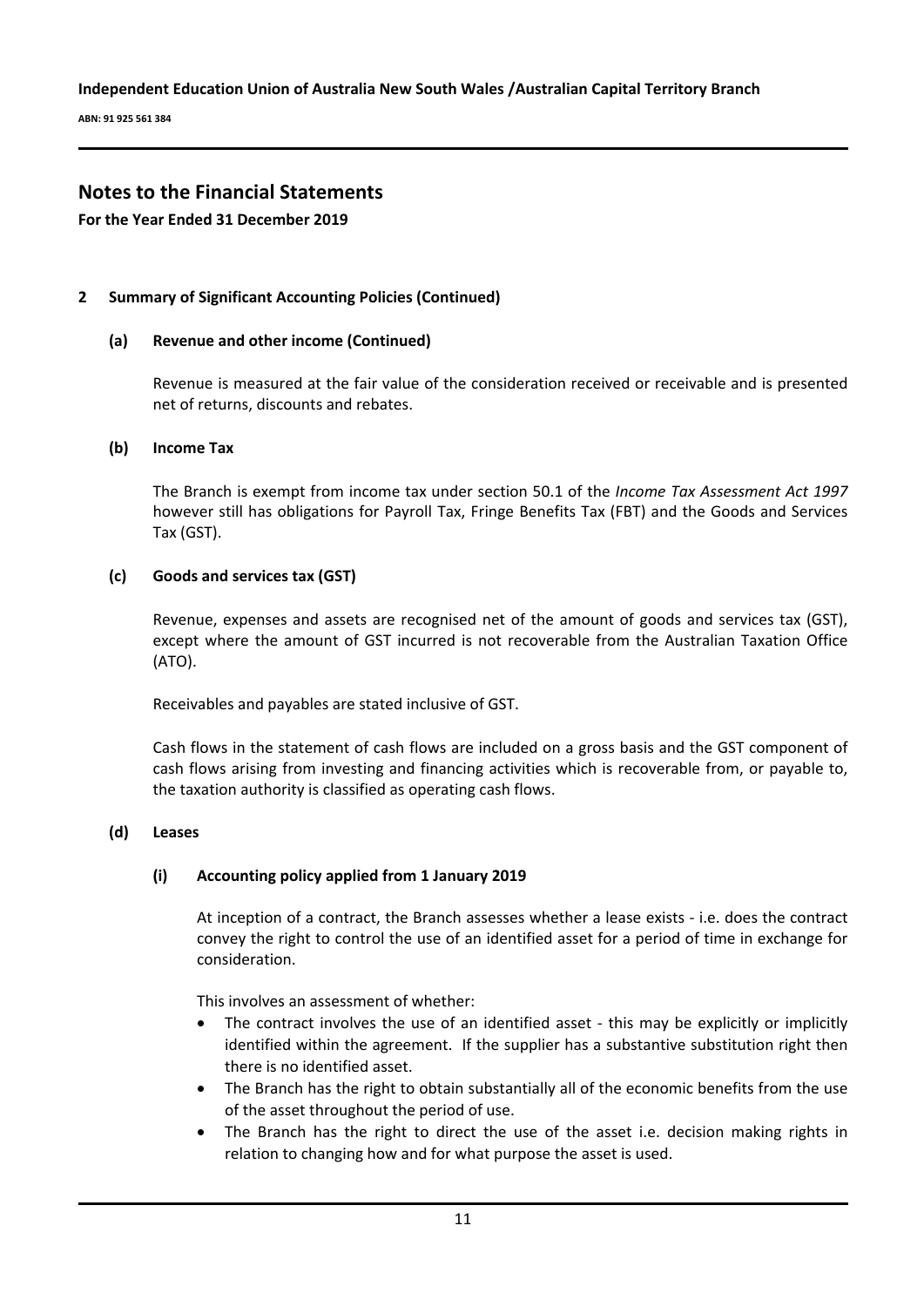**ABN: 91 925 561 384**

### **Notes to the Financial Statements**

**For the Year Ended 31 December 2019**

### **2 Summary of Significant Accounting Policies (Continued)**

**(d) Leases (Continued)**

#### **(ii) Separate lease and non-lease components**

#### **Lessee accounting**

The non-lease components included in the lease agreement have been separated and are recognised as an expense as incurred.

### **(iii) Right-of-use asset**

At the lease commencement, the Branch recognises a right-of-use asset and associated lease liability for the lease term. The lease term includes extension periods where the Branch believes it is reasonably certain that the option will be exercised.

The right-of-use asset is measured using the cost model where cost on initial recognition comprises of the lease liability, initial direct costs, prepaid lease payments, estimated cost of removal and restoration less any lease incentives received.

The right-of-use asset is depreciated over the lease term on a straight line basis and assessed for impairment in accordance with the impairment of assets accounting policy.

### **(iv) Lease liability**

The lease liability is initially measured at the present value of the remaining lease payments at the commencement of the lease. The discount rate is the rate implicit in the lease, however where this cannot be readily determined then the Branch's incremental borrowing rate is used.

Subsequent to initial recognition, the lease liability is measured at amortised cost using the effective interest rate method. The lease liability is remeasured whether there is a lease modification, change in estimate of the lease term or index upon which the lease payments are based (e.g. CPI) or a change in the Branch's assessment of lease term.

Where the lease liability is remeasured, the right-of-use asset is adjusted to reflect the remeasurement or is recorded in profit or loss if the carrying amount of the right-of-use asset has been reduced to zero.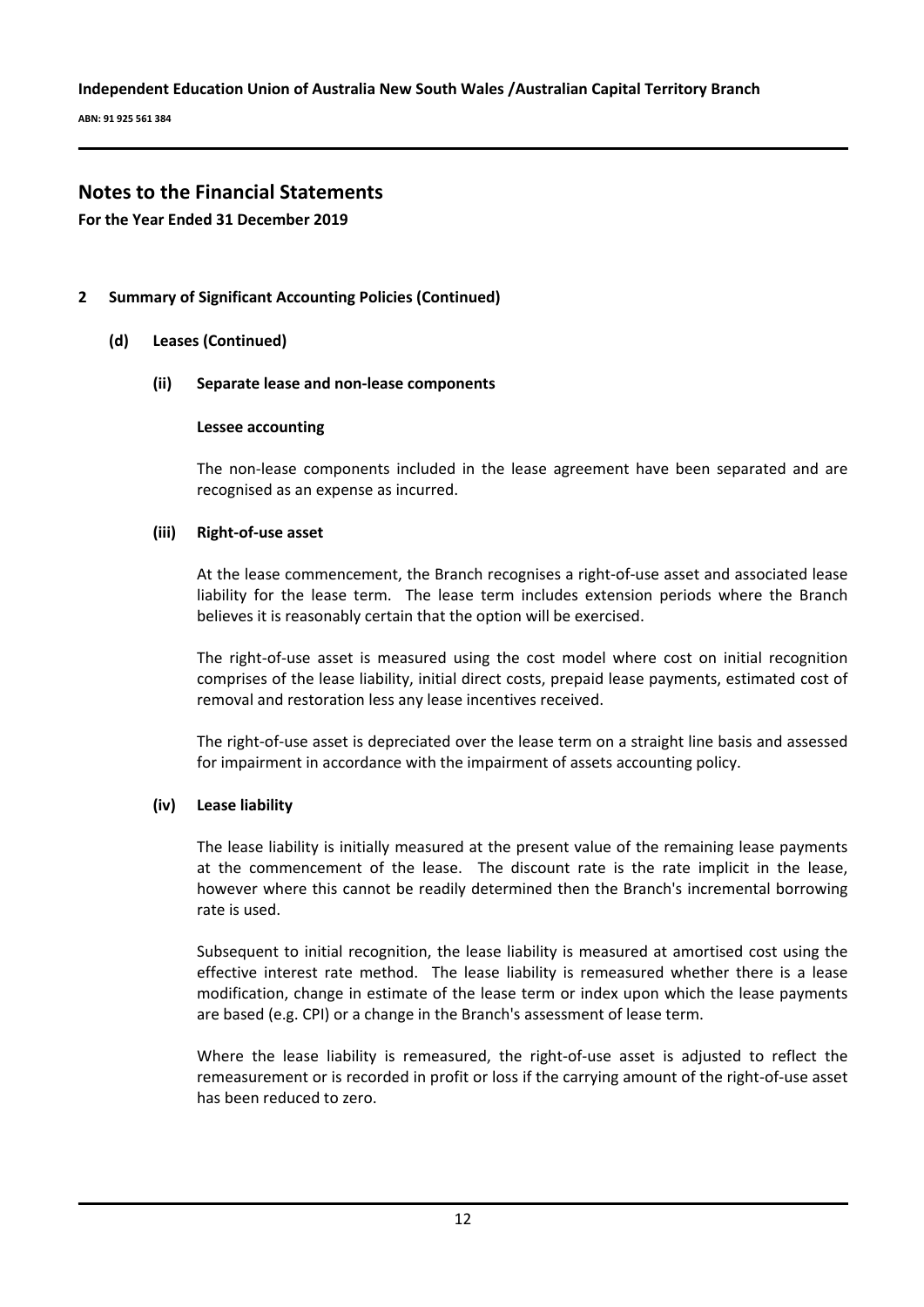**ABN: 91 925 561 384**

# **Notes to the Financial Statements**

**For the Year Ended 31 December 2019**

### **2 Summary of Significant Accounting Policies (Continued)**

### **(d) Leases (Continued)**

### *Exceptions to lease accounting*

The Branch has elected to apply the exceptions to lease accounting for both short-term leases (i.e. leases with a term of less than or equal to 12 months) and leases of low-value assets. The Branch recognises the payments associated with these leases as an expense on a straightline basis over the lease term.

### **(v) Operating leases - accounting policy applied prior to 1 January 2019**

Lease payments for operating leases, where substantially all of the risks and benefits remain with the lessor, are charged as expenses on a straight-line basis over the life of the lease term.

### **(e) Capitation fees and levies**

Capitation fees and levies are recognised on an accruals basis and recorded as a revenue and/or expense in the year to which it relates.

### **(f) Cash and cash equivalents**

Cash is recognised at its nominal amount. Cash and cash equivalents includes cash on hand, deposits held at call with bank, other short-term highly liquid investments with original maturity of 3 months or less that are readily convertible to known amounts of cash and subject to insignificant risk of changes in value and bank overdrafts. Bank overdrafts are shown within short-term borrowings in current liabilities on the statement of financial position.

### **(g) Financial instruments**

Financial instruments are recognised initially on the date that the Branch becomes party to the contractual provisions of the instrument.

On initial recognition, all financial instruments are measured at fair value plus transaction costs (except for instruments measured at fair value through-profit or loss where transaction costs are expensed as incurred).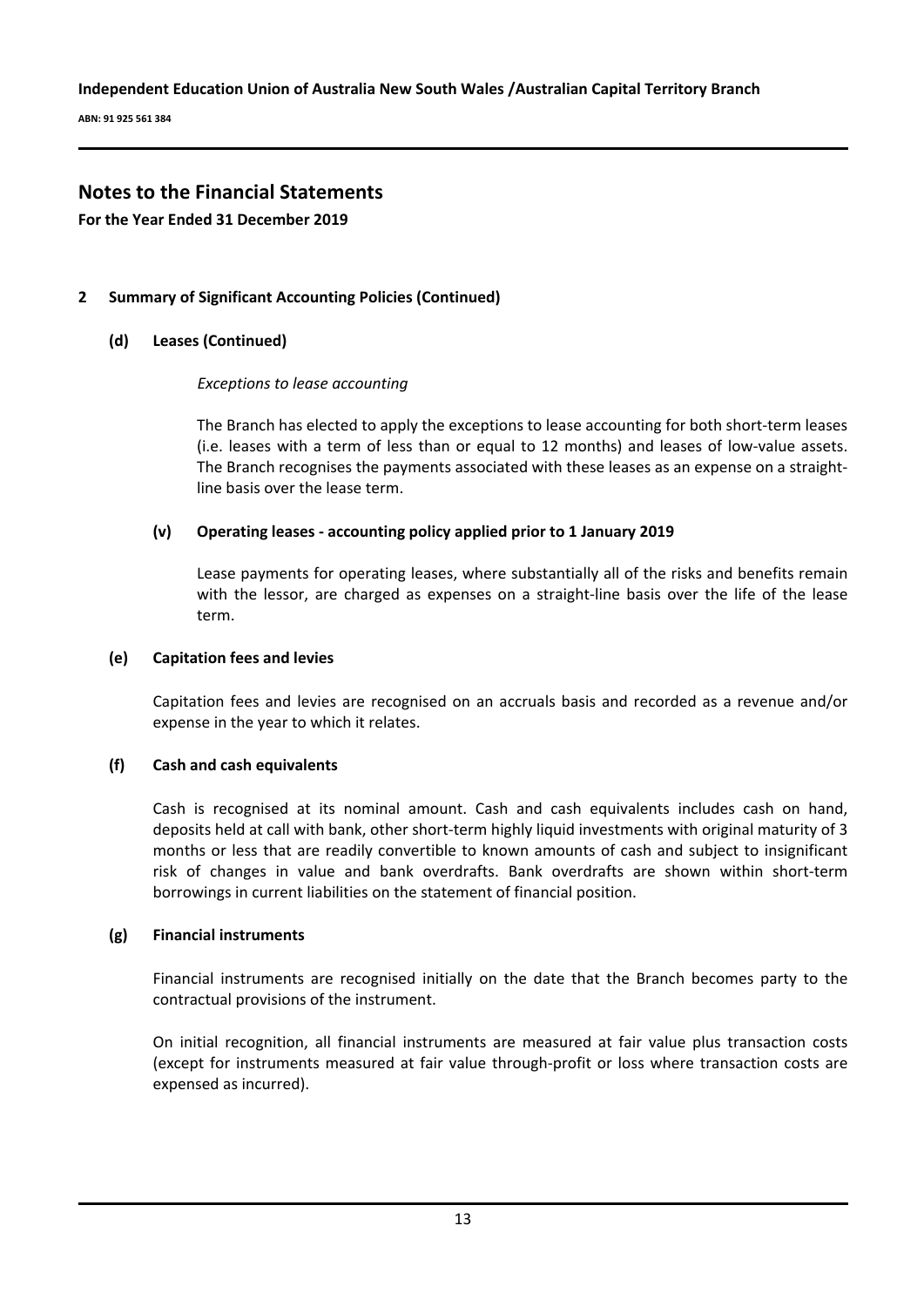**ABN: 91 925 561 384**

# **Notes to the Financial Statements**

### **For the Year Ended 31 December 2019**

### **2 Summary of Significant Accounting Policies (Continued)**

### **(g) Financial instruments (Continued)**

### **Financial assets**

All recognised financial assets are subsequently measured in their entirety at either amortised cost or fair value, depending on the classification of the financial assets.

### *Classification*

On initial recognition, the Branch classifies its financial assets into the following categories, those measured at:

- amortised cost
- fair value through profit or loss (FVTPL)

Financial assets are not reclassified subsequent to their initial recognition unless the Branch changes its business model for managing financial assets.

### *Amortised cost*

Assets measured at amortised cost are financial assets where:

- the business model is to hold assets to collect contractual cash flows; and
- the contractual terms give rise on specified dates to cash flows are solely payments of principal and interest on the principal amount outstanding.

The Branch's financial assets measured at amortised cost comprise trade and other receivables and cash and cash equivalents in the balance sheet.

Subsequent to initial recognition, these assets are carried at amortised cost using the effective interest rate method less provision for impairment.

Interest income, foreign exchange gains or losses and impairment are recognised in profit or loss. Gain or loss on derecognition is recognised in profit or loss.

### *Financial assets through profit or loss*

All financial assets not classified as measured at amortised cost or fair value through other comprehensive income as described above are measured at FVTPL.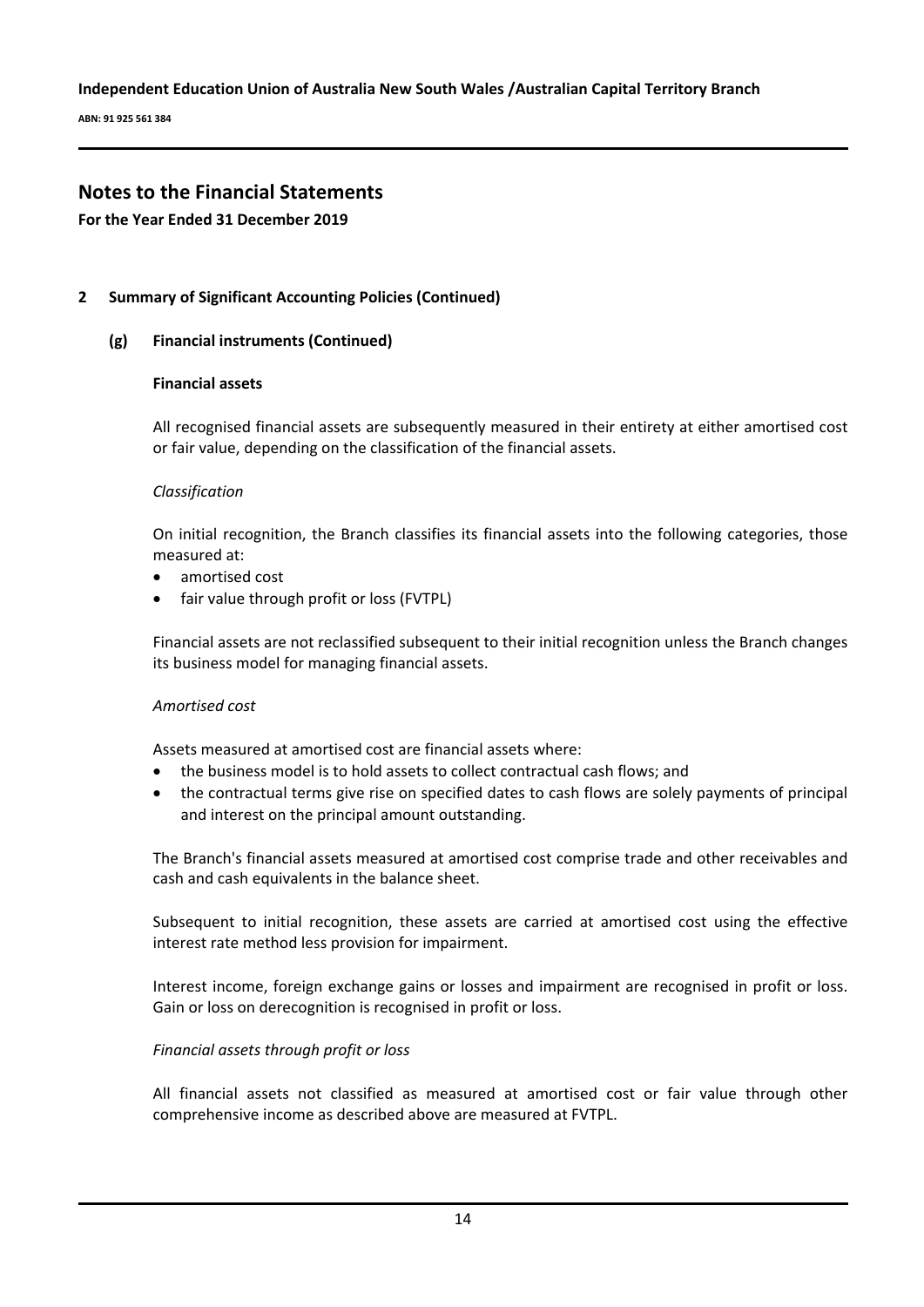**ABN: 91 925 561 384**

# **Notes to the Financial Statements**

**For the Year Ended 31 December 2019**

### **2 Summary of Significant Accounting Policies (Continued)**

### **(g) Financial instruments (Continued)**

### **Financial assets (Continued)**

Net gains or losses, including any interest or dividend income are recognised in profit or loss (refer to hedging accounting policy for derivatives designated as hedging instruments).

### *Impairment of financial assets*

Impairment of financial assets is recognised on an expected credit loss (ECL) basis for financial assets measured at amortised cost.

When determining whether the credit risk of a financial assets has increased significant since initial recognition and when estimating ECL, the Branch considers reasonable and supportable information that is relevant and available without undue cost or effort. This includes both quantitative and qualitative information and analysis based on the Branch's historical experience and informed credit assessment and including forward looking information.

The Branch uses the presumption that an asset which is more than 30 days past due has seen a significant increase in credit risk.

The Branch uses the presumption that a financial asset is in default when:

- the other party is unlikely to pay its credit obligations to the Branch in full, without recourse to the Branch to actions such as realising security (if any is held); or
- the financial assets is more than 90 days past due.

Credit losses are measured as the present value of the difference between the cash flows due to the Branch in accordance with the contract and the cash flows expected to be received. This is applied using a probability weighted approach.

### *Trade receivables*

Impairment of trade receivables have been determined using the simplified approach in AASB 9 which uses an estimation of lifetime expected credit losses. The Branch has determined the probability of non-payment of the receivable and contract asset and multiplied this by the amount of the expected loss arising from default.

The amount of the impairment is recorded in a separate allowance account with the loss being recognised in finance expense. Once the receivable is determined to be uncollectable then the gross carrying amount is written off against the associated allowance.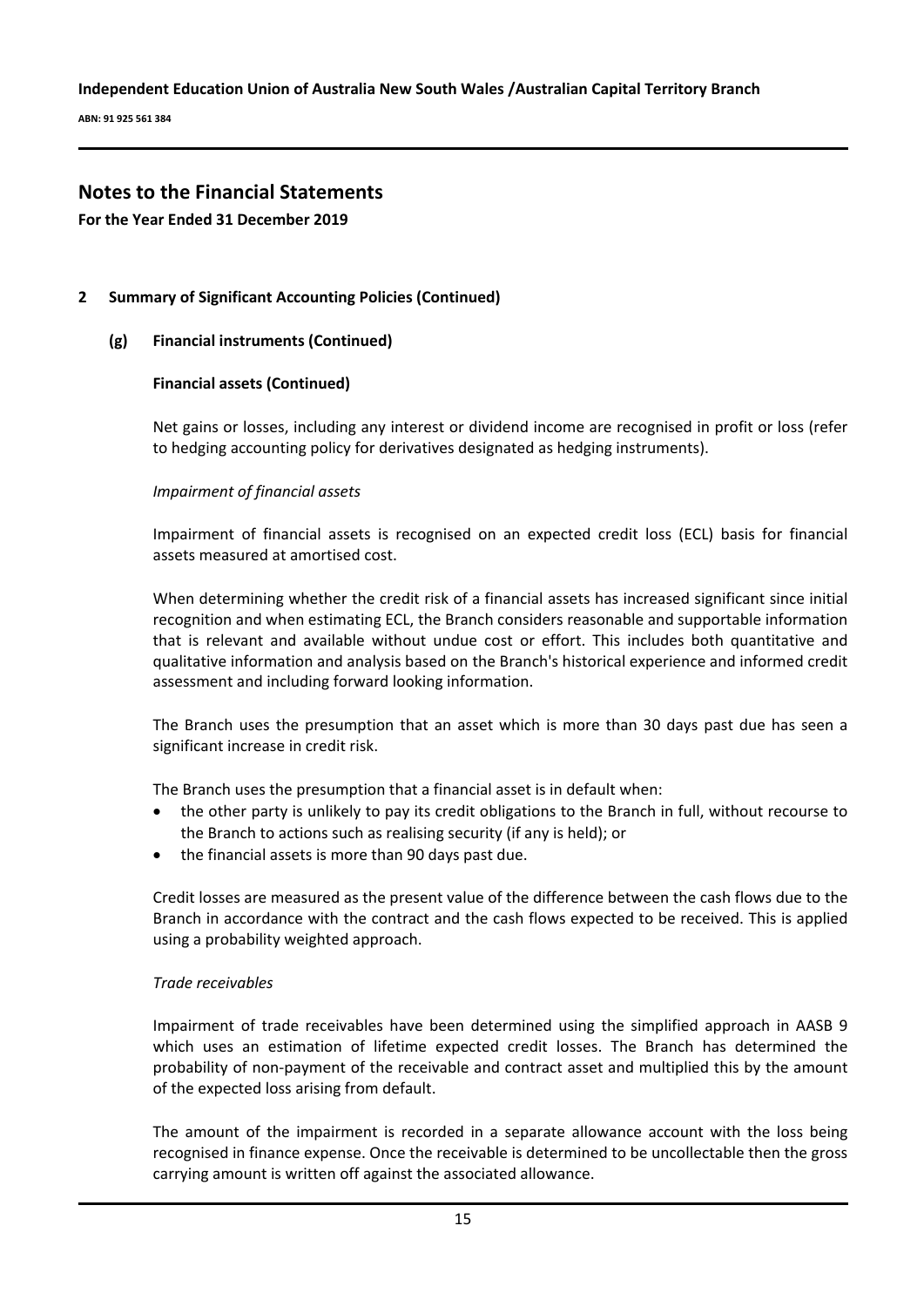**ABN: 91 925 561 384**

# **Notes to the Financial Statements**

**For the Year Ended 31 December 2019**

### **2 Summary of Significant Accounting Policies (Continued)**

### **(g) Financial instruments (Continued)**

### **Financial assets (Continued)**

Where the Branch renegotiates the terms of trade receivables due from certain customers, the new expected cash flows are discounted at the original effective interest rate and any resulting difference to the carrying value is recognised in profit or loss.

### *Other financial assets measured at amortised cost*

Impairment of other financial assets measured at amortised cost are determined using the expected credit loss model in AASB 9. On initial recognition of the asset, an estimate of the expected credit losses for the next 12 months is recognised. Where the asset has experienced significant increase in credit risk then the lifetime losses are estimated and recognised.

### **Financial liabilities**

The Branch measures all financial liabilities initially at fair value less transaction costs, subsequently financial liabilities are measured at amortised cost using the effective interest rate method.

The financial liabilities of the Branch comprise trade payables, bank and other loans and lease liabilities.

### **(h) Impairment of non-financial assets**

At the end of each reporting period the Branch determines whether there is an evidence of an impairment indicator for non-financial assets.

Where an indicator exists and regardless for indefinite life intangible assets and intangible assets not yet available for use, the recoverable amount of the asset is estimated.

Where assets do not operate independently of other assets, the recoverable amount of the relevant cash-generating unit (CGU) is estimated.

The recoverable amount of an asset or CGU is the higher of the fair value less costs of disposal and the value in use. Value in use is the present value of the future cash flows expected to be derived from an asset or cash-generating unit.

Where the recoverable amount is less than the carrying amount, an impairment loss is recognised in profit or loss.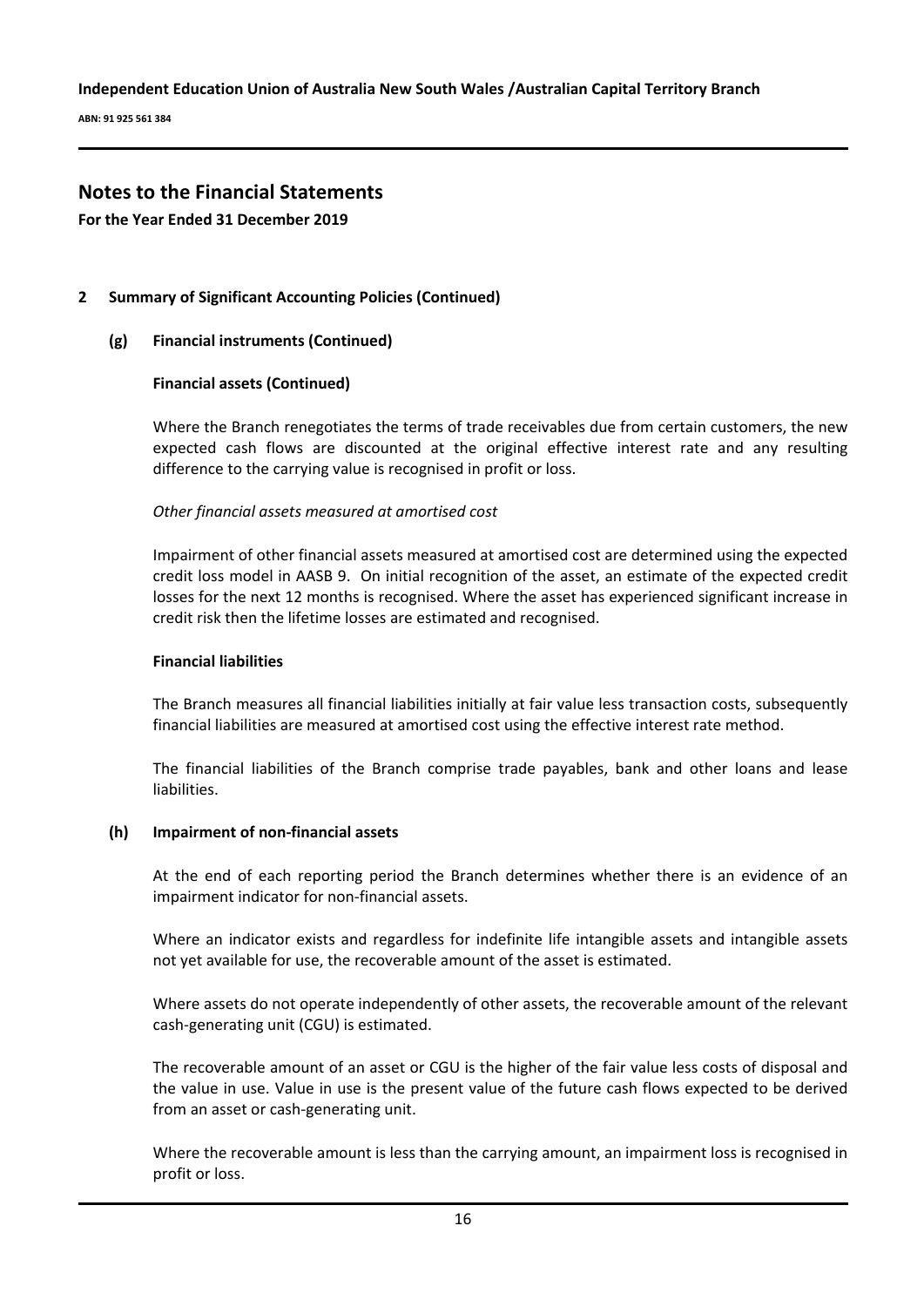**ABN: 91 925 561 384**

# **Notes to the Financial Statements**

**For the Year Ended 31 December 2019**

### **2 Summary of Significant Accounting Policies (Continued)**

### **(h) Impairment of non-financial assets (Continued)**

Reversal indicators are considered in subsequent periods for all assets which have suffered an impairment loss.

### **(i) Employee benefits**

### *Short-term obligations*

Liabilities for wages and salaries, including non-monetary benefits and accumulating sick leave that are expected to be settled wholly within 12 months after the end of the period in which the employees render the related service are recognised in respect of employees' services up to the end of the reporting period and are measured at the amounts expected to be paid when the liabilities are settled. The liabilities are presented as current employee benefit obligations in the balance sheet.

### *Other long-term employee benefit obligations*

The liabilities for long service leave and annual leave are not expected to be settled wholly within 12 months after the end of the period in which the employees render the related service. They are therefore measured as the present value of expected future payments to be made in respect of services provided by employees up to the end of the reporting period. Consideration is given to expected future wage and salary levels, experience of employee departures and periods of service. Expected future payments are discounted using market yields at the end of the reporting period of high-quality corporate bonds with terms and currencies that match, as closely as possible, the estimated future cash outflows. Remeasurements as a result of experience adjustments and changes in actuarial assumptions are recognised in profit or loss.

The obligations are presented as current liabilities in the balance sheet if the entity does not have an unconditional right to defer settlement for at least twelve months after the reporting period, regardless of when the actual settlement is expected to occur.

### **(j) Adoption of new and revised accounting standards**

The Branch has adopted all standards which became effective for the first time at 31 December 2019. Refer to Note 22 for details of the changes due to standards adopted.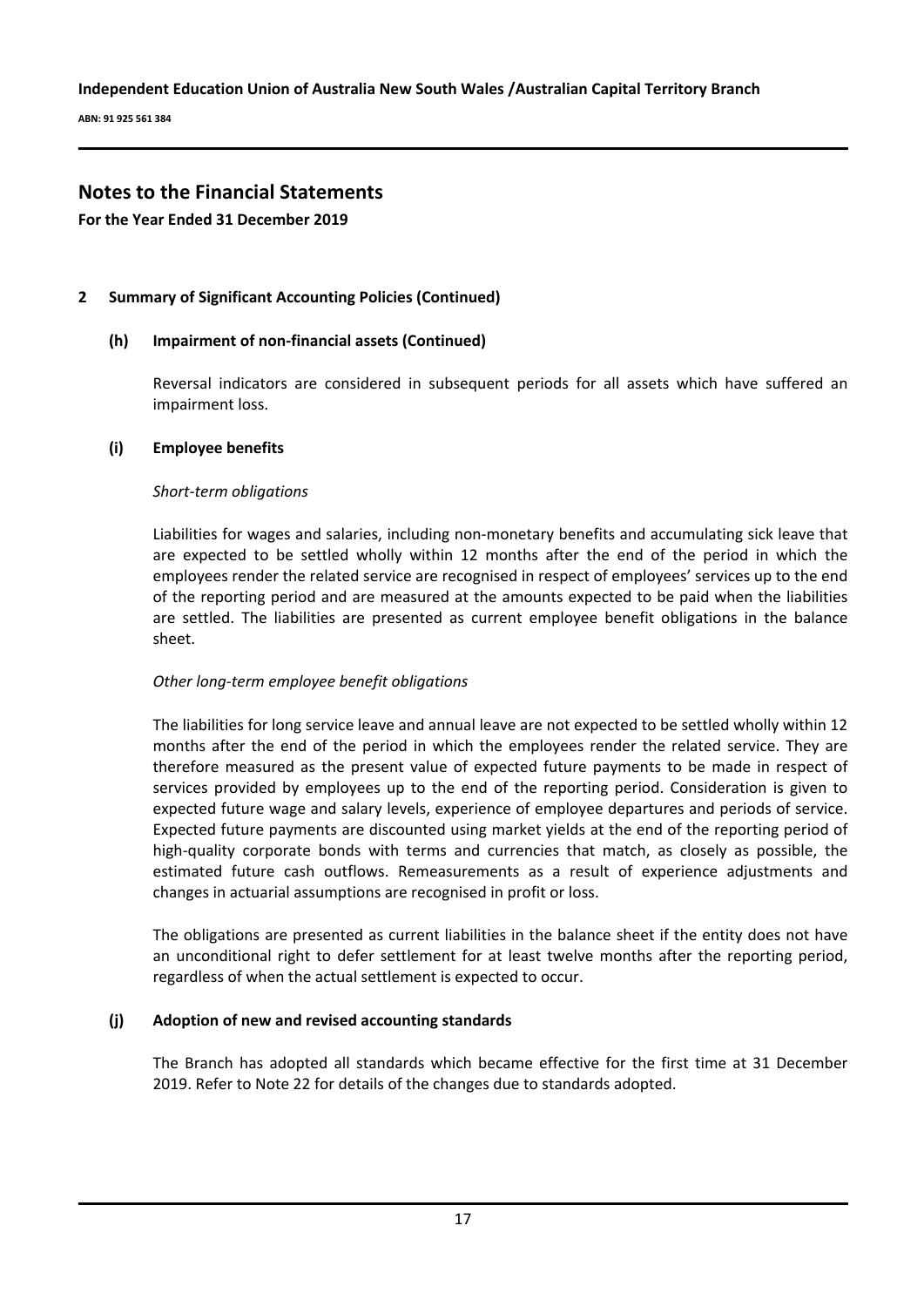**ABN: 91 925 561 384**

# **Notes to the Financial Statements**

**For the Year Ended 31 December 2019**

### **2 Summary of Significant Accounting Policies (Continued)**

### **(k) New Accounting Standards and Interpretations not yet adopted**

Certain new accounting standards have been published that are not mandatory for 31 December 2019 reporting periods and have not been early adopted by the Branch. These standards are not expected to have a material impact on the Branch in the current or future reporting periods and on foreseeable future transactions.

### **3 Critical Accounting Estimates and Judgments**

The Committee of Management make estimates and judgements during the preparation of these financial statements regarding assumptions about current and future events affecting transactions and balances.

These estimates and judgements are based on the best information available at the time of preparing the financial statements, however as additional information is known then the actual results may differ from the estimates.

The significant estimates and judgements made have been described below:

### *Key estimates - employee entitlements*

As described in the accounting policies, provisions are measured at management's best estimate of the expenditure required to settle the obligation at the end of the reporting period. These estimates are made taking into account a range of possible outcomes and will vary as further information is obtained.

### *Key estimates - receivables*

The receivables at reporting date have been reviewed to determine whether there is any objective evidence that any of the receivables are impaired. An impairment provision is included for any receivable where the entire balance is not considered collectible. The impairment provision is based on the best information at the reporting date.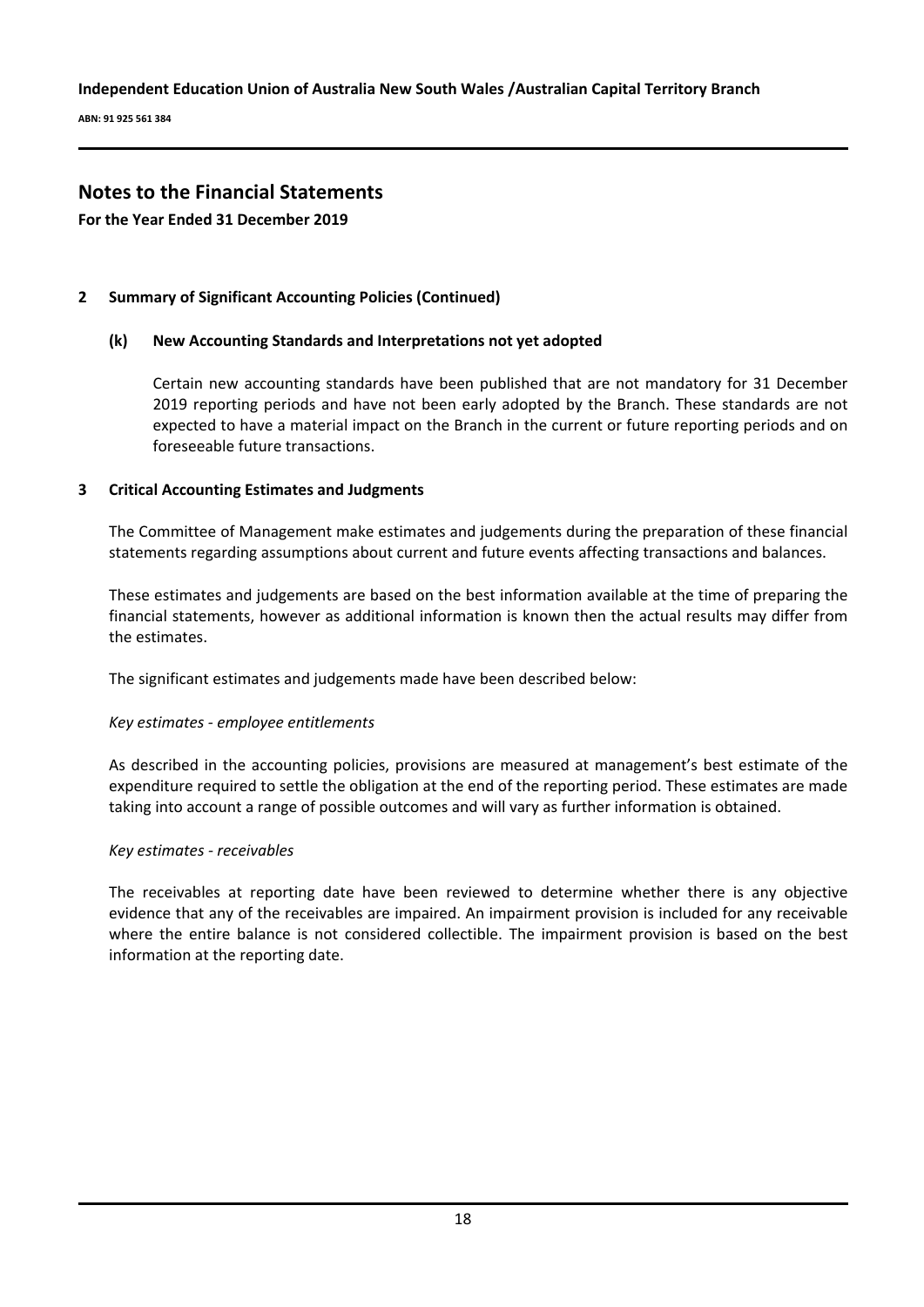**ABN: 91 925 561 384**

# **Notes to the Financial Statements**

**For the Year Ended 31 December 2019**

**4 Revenue and Other Income**

|                                       | 2019<br>\$ | 2018<br>\$ |
|---------------------------------------|------------|------------|
| Revenue from contracts with customers |            |            |
| - Membership income                   | 14,757,205 | 14,507,056 |
| Other income                          |            |            |
| - Interest income                     | 56,914     | 100,683    |
| - Directors fees                      | 99,062     | 116,951    |
| - Publication income                  | 309,332    | 316,331    |
| - Other income                        | 99,852     | 72,378     |
|                                       | 565,160    | 606,343    |

### **(a) Disaggregation of revenue from contracts with customers**

Revenue from contracts with customers has been disaggregated and the following table shows this breakdown:

|                                       | 2019       |
|---------------------------------------|------------|
|                                       | S          |
| Timing of revenue recognition         |            |
| - At a point in time                  |            |
| - Over time                           | 14,757,205 |
| Revenue from contracts with customers | 14,757,205 |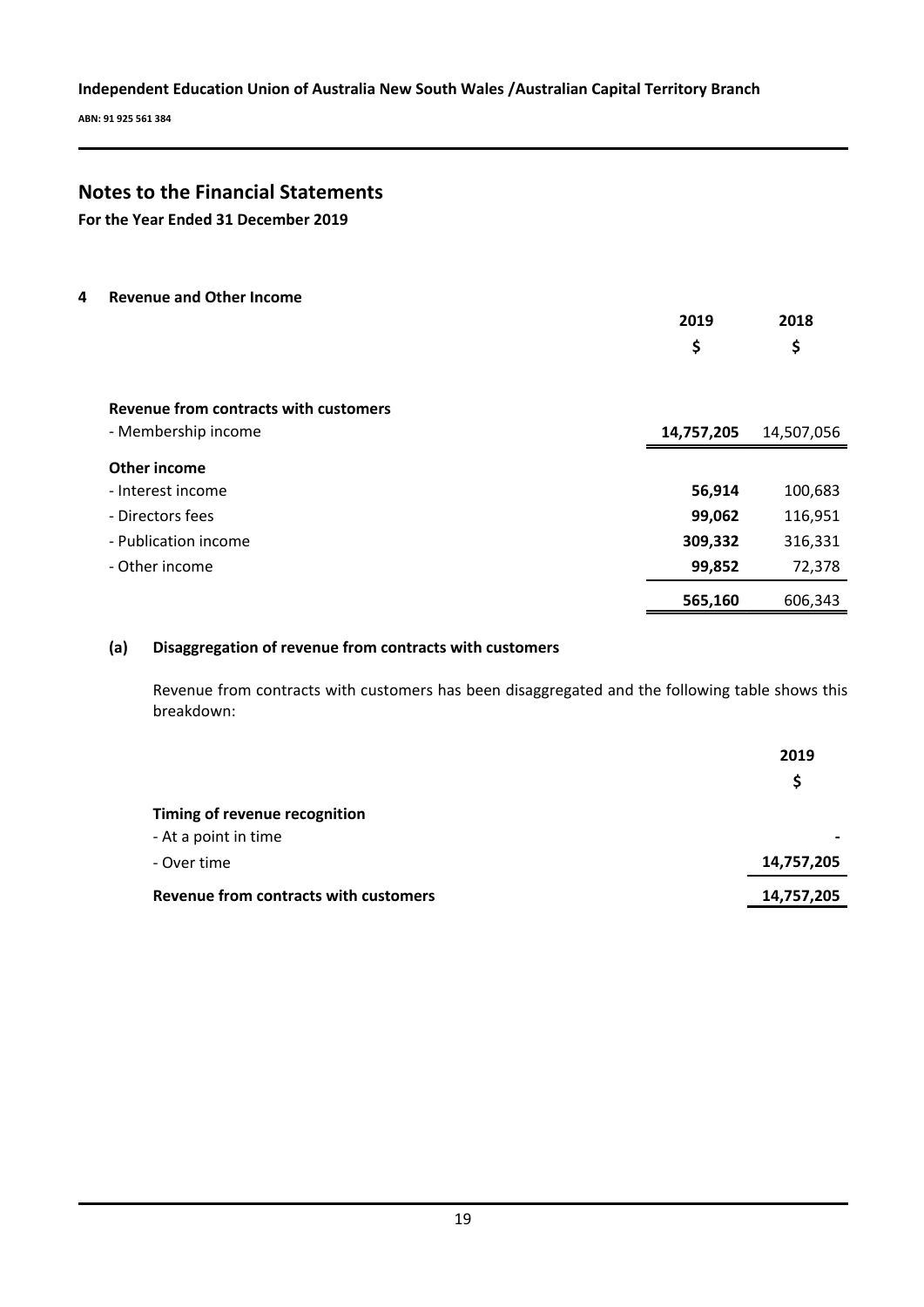**ABN: 91 925 561 384**

# **Notes to the Financial Statements**

**For the Year Ended 31 December 2019**

| <b>Result for the Year</b>                             |                                                     |            |
|--------------------------------------------------------|-----------------------------------------------------|------------|
|                                                        | 2019                                                | 2018       |
|                                                        | \$                                                  | \$         |
| <b>Employee Expenses</b>                               |                                                     |            |
| Office holders*                                        |                                                     |            |
| Wages and salaries                                     | 1,971,985                                           | 1,641,485  |
| Superannuation                                         | 263,767                                             | 266,749    |
| Leave and other entitlements                           | 568,070                                             | 291,741    |
| Other employee expenses (Fringe benefits and payroll   |                                                     |            |
| tax)                                                   | 198,224                                             | 110,072    |
|                                                        | 3,002,046                                           | 2,310,047  |
| Employees other than office holders                    |                                                     |            |
| - Wages and salaries                                   | 6,014,656                                           | 6,103,350  |
| - Superannuation                                       | 753,376                                             | 709,254    |
| - Leave and other entitlements                         | 52,467                                              | (352, 812) |
| - Separation and redundancies                          |                                                     | 66,707     |
| - Other employee expenses (Fringe benefits and payroll |                                                     |            |
| tax)                                                   | 349,145                                             | 409,269    |
|                                                        | 7,169,644                                           | 6,935,768  |
|                                                        | 10,171,690                                          | 9,245,815  |
| * Office holders are defined by the RO Act.            |                                                     |            |
|                                                        |                                                     |            |
| Litigation                                             | 340,434                                             | 370,958    |
| <b>Other Legal Matters</b>                             | 15,118                                              | 4,563      |
|                                                        | 355,552                                             | 375,521    |
|                                                        |                                                     |            |
| Donations - total paid that were \$1,000 or less       | 1,950                                               | 2,450      |
|                                                        | <b>Legal Costs</b><br><b>Grants &amp; donations</b> |            |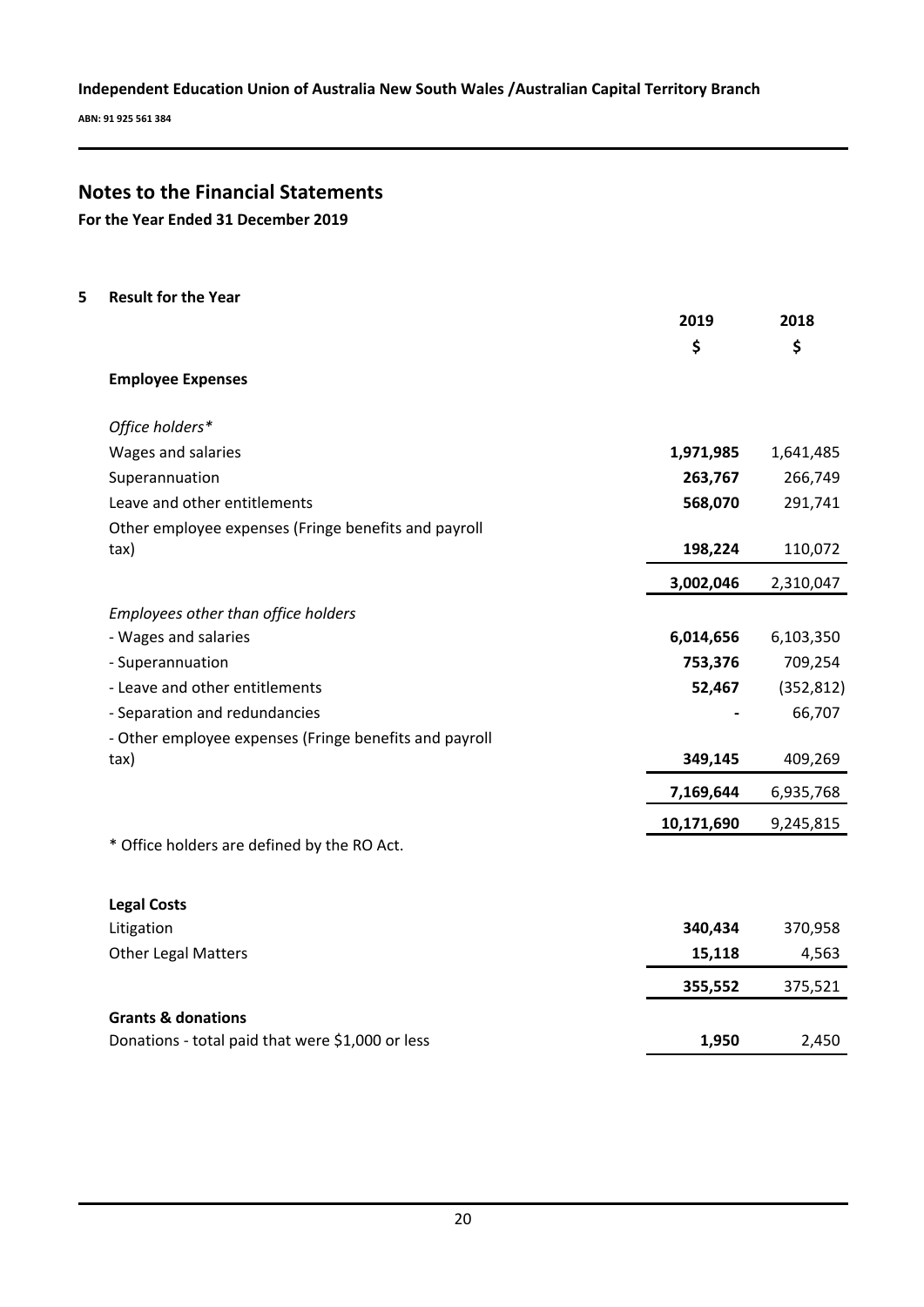**ABN: 91 925 561 384**

# **Notes to the Financial Statements**

**For the Year Ended 31 December 2019**

**5 Result for the Year (Continued)**

|                                                            |             | 2019       | 2018      |
|------------------------------------------------------------|-------------|------------|-----------|
|                                                            | <b>Note</b> | \$         | \$        |
| <b>Affiliation fees</b>                                    |             |            |           |
| Independent Education Union of Australia                   |             | 200,108    | 177,325   |
| <b>Unions NSW</b>                                          |             | 81,220     | 82,123    |
| <b>Welfare Right Centre</b>                                |             | 13,838     | 13,838    |
| <b>Unions ACT</b>                                          |             | 11,880     | 12,496    |
| <b>Newcastle Trade Hall Council</b>                        |             | 3,178      | 3,116     |
| South Coast Labor Council                                  |             | 3,272      |           |
| <b>Workers Health Centre</b>                               |             | 1,625      | 1,590     |
|                                                            |             | 315,121    | 290,488   |
| Capitation fees - Independent Education Union of Australia |             | 600,323    | 555,441   |
| Consideration to employers for payroll deductions of       |             |            |           |
| membership subscriptions                                   |             | 91,719     | 93,299    |
| Conference and meeting expenses                            |             | 591,164    | 581,238   |
| Fees/allowances - meeting and conferences                  |             | 265,942    | 252,922   |
| 6<br><b>Cash and Cash Equivalents</b>                      |             |            |           |
| Cash at bank and on hand                                   |             | 8,166,233  | 6,980,896 |
| 7<br><b>Trade and Other Receivables</b>                    |             |            |           |
| Trade receivables from contracts                           |             |            |           |
| with customers                                             |             | 391,849    | 414,178   |
| Provision for impairment                                   | (a)         | (158, 557) | (60, 456) |
|                                                            |             | 233,292    | 353,722   |
| Other receivables                                          |             | 6,734      | 131,817   |
|                                                            |             | 240,026    | 485,539   |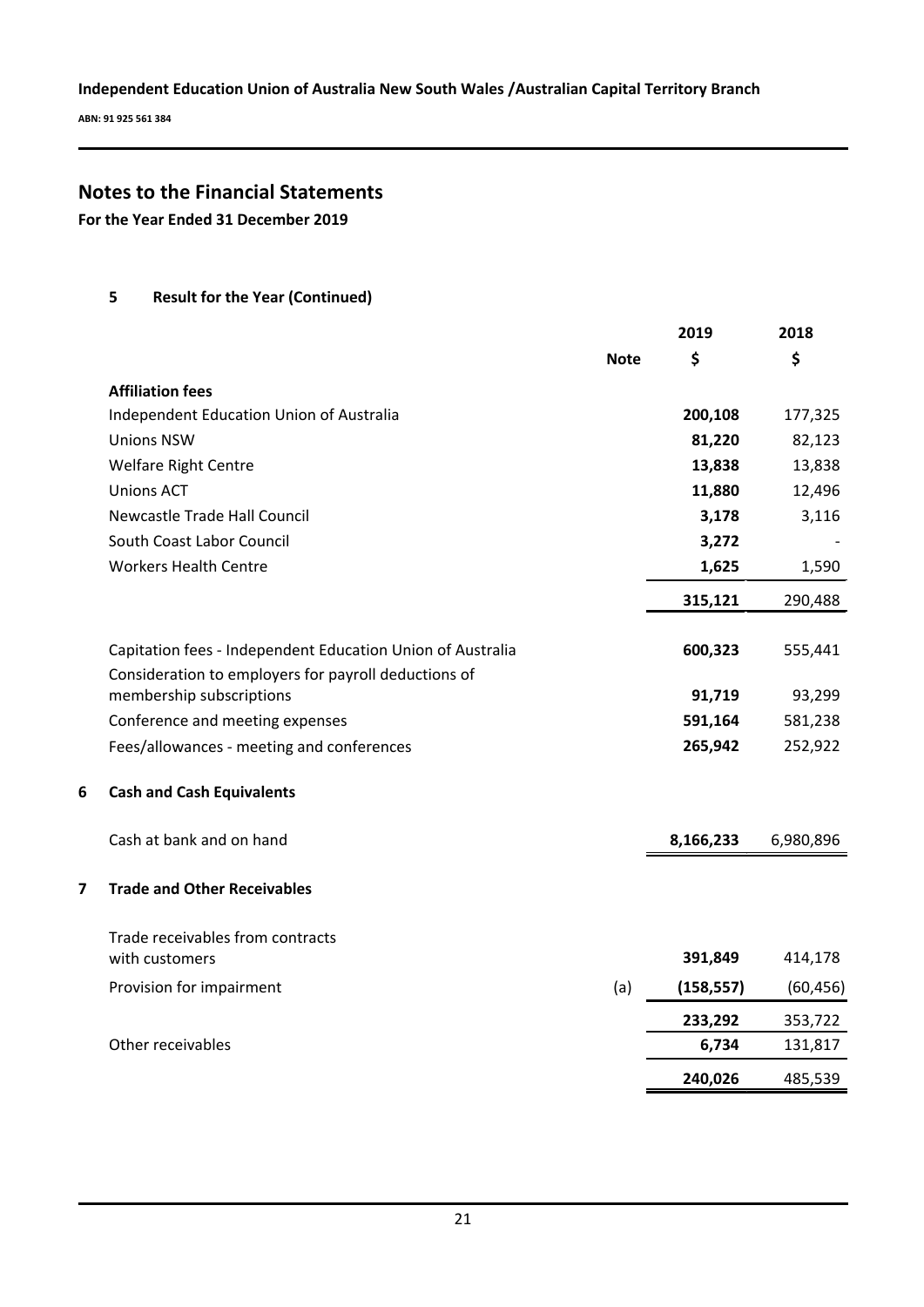**ABN: 91 925 561 384**

# **Notes to the Financial Statements**

**For the Year Ended 31 December 2019**

### **7 Trade and Other Receivables (Continued)**

The carrying value of trade receivables is considered a reasonable approximation of fair value due to the short-term nature of the balances.

The maximum exposure to credit risk at the reporting date is the fair value of each class of receivable in the financial statements.

### **(a) Impairment of receivables**

The Branch applies the simplified approach to providing for expected credit losses prescribed by AASB 9, which permits the use of the lifetime expected loss provision for all trade receivables. To measure the expected credit losses, trade receivables have been grouped based on shared credit risk characteristics and the days past due. The loss allowance provision as at 31 December 2019 is determined as follows, the expected credit losses incorporate forward looking information.

| <b>31 December 2019</b>    | Current        | $< 90$ days<br>overdue | $> 90$ days<br>overdue | <b>Total</b> |
|----------------------------|----------------|------------------------|------------------------|--------------|
| Expected loss rate (%)     | 1.00           | 40.00                  | 95.00                  |              |
| Gross carrying amount (\$) | 142,100        | 145,684                | 104,065                | 391,849      |
| ECL provision              | 1,421          | 58,274                 | 98,862                 | 158,557      |
| 31 December 2018           | <b>Current</b> | $< 90$ days<br>overdue | $> 90$ days<br>overdue | <b>Total</b> |
| Expected loss rate (%)     | 1.00           | 40.00                  | 95.00                  |              |
| Gross carrying amount (\$) | 718,958        | 44,386                 | 36,929                 | 800,273      |
| <b>ECL</b> provision       | 7.190          | 17,755                 | 35.511                 | 60.456       |

### **(b) Receivables from other reporting units and related parties**

|                                                   | 2019           | 2018   |
|---------------------------------------------------|----------------|--------|
|                                                   | S.             |        |
| New South Wales Independent Education Union       | 51             | 11.791 |
| Independent Education Office of Australia Western |                |        |
| Australian Branch                                 | $\blacksquare$ | 298.   |

None of the receivables from other reporting units and related parties are deemed impaired (2018: \$Nil).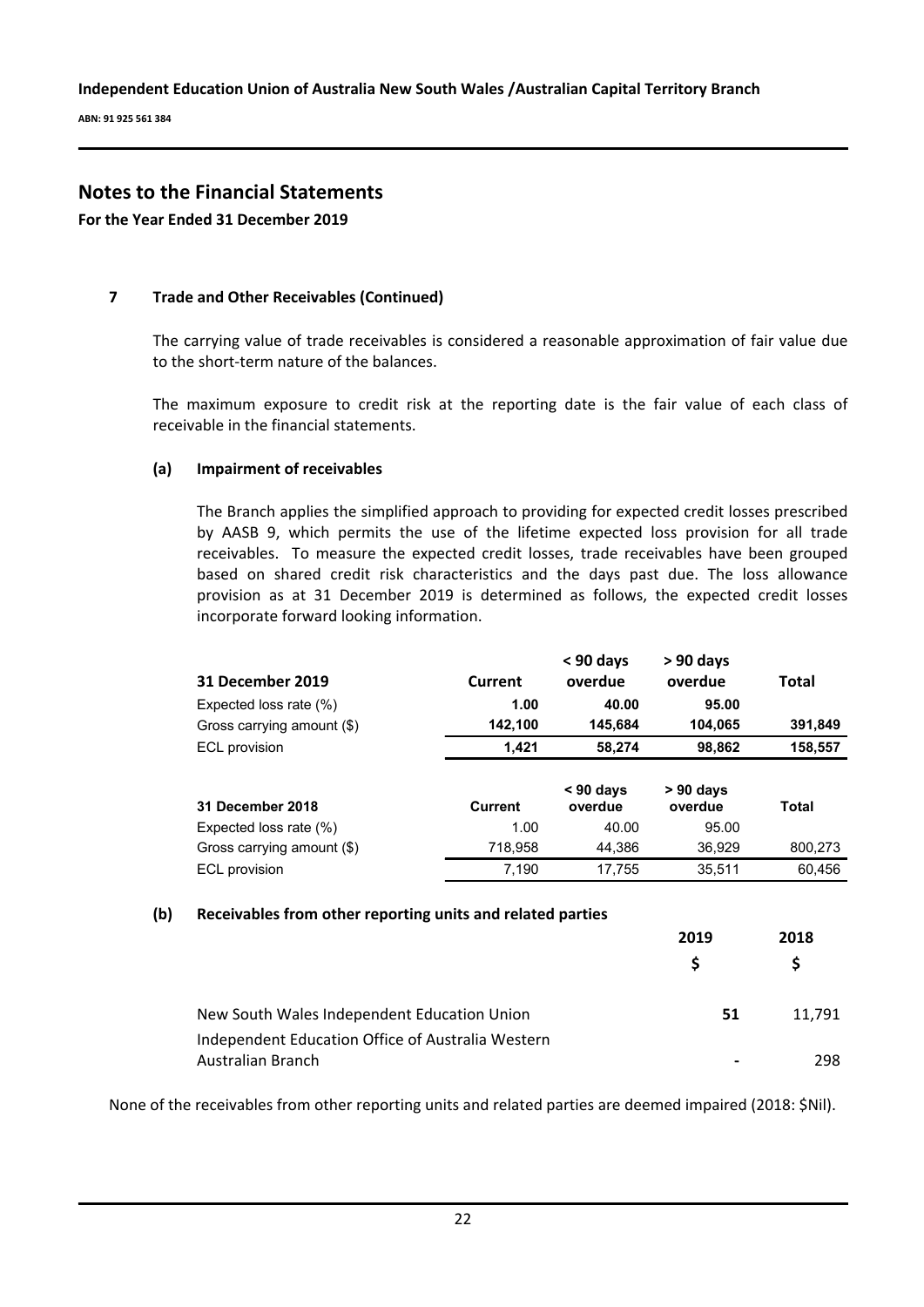**ABN: 91 925 561 384**

# **Notes to the Financial Statements**

**For the Year Ended 31 December 2019**

| 8<br>Property, plant and equipment  |          |      |
|-------------------------------------|----------|------|
|                                     | 2019     | 2018 |
|                                     | \$       | \$   |
| <b>Buildings improvements</b>       |          |      |
| At cost                             | 305,378  |      |
| Accumulated depreciation            | (4,869)  |      |
|                                     | 300,509  |      |
| Plant and equipment                 |          |      |
| At cost                             | 47,255   |      |
| Accumulated depreciation            | (4, 848) |      |
|                                     | 42,407   |      |
| Furniture, fixtures and fittings    |          |      |
| At cost                             | 37,489   |      |
| Accumulated depreciation            | (2,825)  |      |
|                                     | 34,664   |      |
| Motor vehicles                      |          |      |
| At cost                             | 22,972   |      |
| Accumulated depreciation            | (2,719)  |      |
|                                     | 20,253   |      |
| Total property, plant and equipment | 397,833  |      |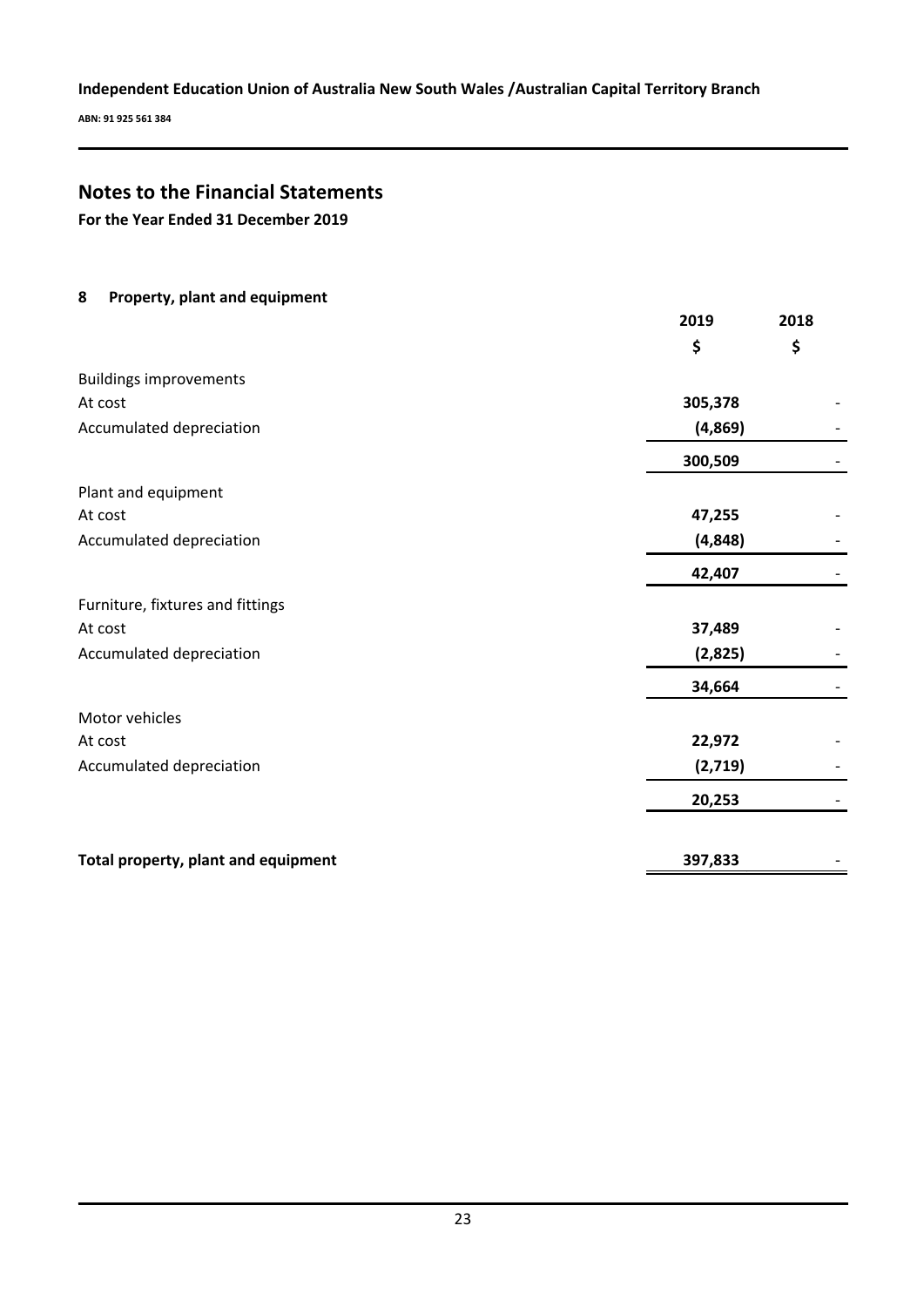**ABN: 91 925 561 384**

# **Notes to the Financial Statements**

**For the Year Ended 31 December 2019**

### **8 Property, plant and equipment (Continued)**

### **(a) Movements in carrying amounts of property, plant and equipment**

Movement in the carrying amounts for each class of property, plant and equipment between the beginning and the end of the current financial year:

|                                  | <b>Buildings</b><br><b>Plant and</b><br>Equipment<br><i>improvements</i> |                          |                | <b>Motor</b><br><b>Vehicles</b> | <b>Total</b> |
|----------------------------------|--------------------------------------------------------------------------|--------------------------|----------------|---------------------------------|--------------|
|                                  | \$                                                                       |                          |                |                                 |              |
| Year ended 31 December 2019      |                                                                          |                          |                |                                 |              |
| Balance at the beginning of year | $\overline{\phantom{0}}$                                                 | $\overline{\phantom{0}}$ | $\blacksquare$ |                                 |              |
| Additions                        | 305,378                                                                  | 47,255                   | 37,489         | 22,972                          | 413,094      |
| Depreciation expense             | (4,869)                                                                  | (4, 848)                 | (2,825)        | (2,719)                         | (15, 261)    |
| Balance at the end of the year   | 300,509                                                                  | 42,407                   | 34,664         | 20,253                          | 397,833      |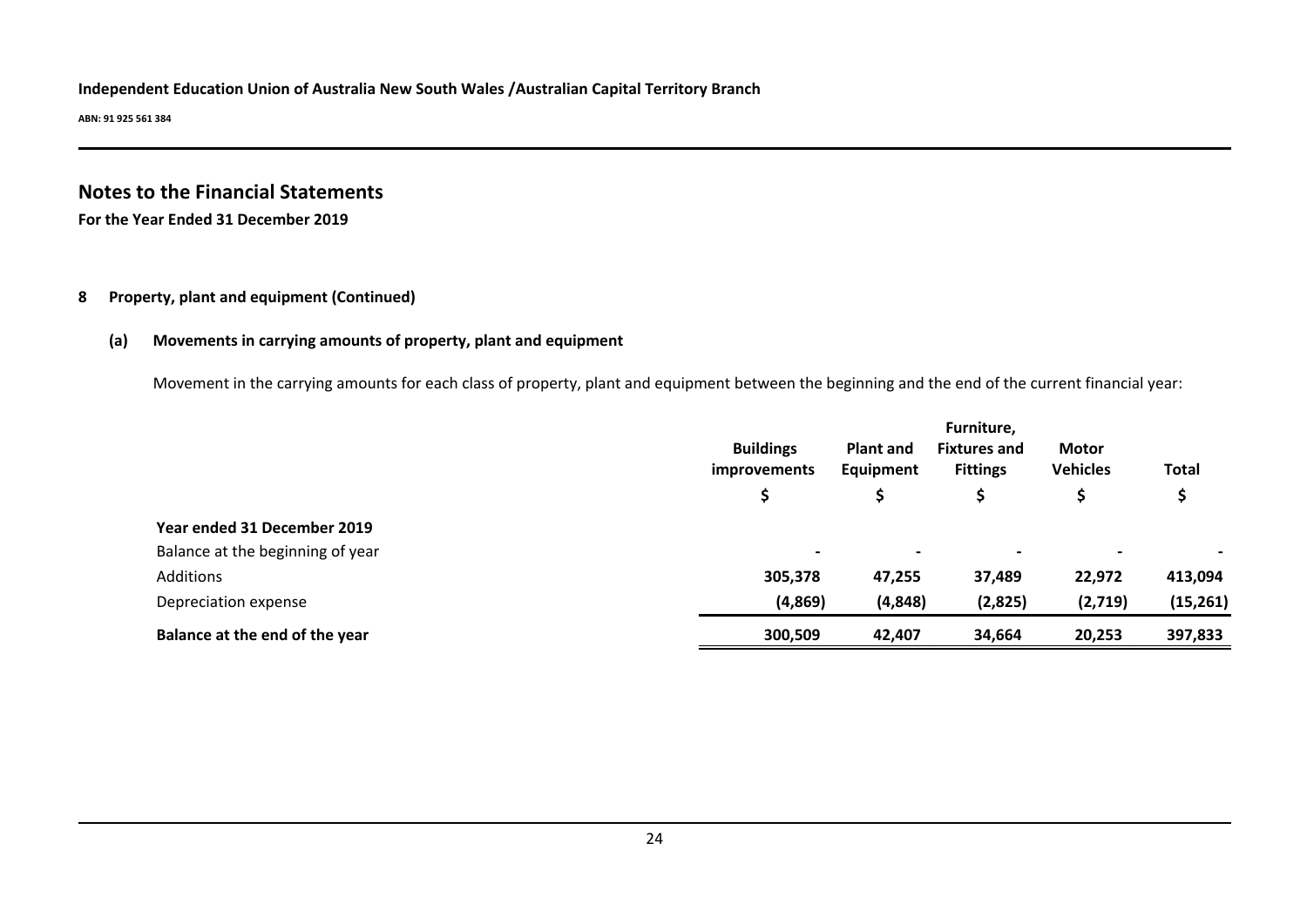**ABN: 91 925 561 384**

# **Notes to the Financial Statements**

**For the Year Ended 31 December 2019**

#### **9 Other Assets**

|             | 2019  | 2018   |
|-------------|-------|--------|
|             |       | \$     |
| Prepayments | 1,231 | 28,155 |

#### **10 Leases**

The Branch has applied AASB 16 using the modified retrospective (cumulative catch-up) method and therefore the comparative information has not been restated and continues to be reported under AASB 117 and related Interpretations.

### **Branch as a lessee**

The Branch has leases over a range of assets including IT equipment.

Information relating to the leases in place and associated balances and transactions are provided below.

### *Terms and conditions of leases*

Office equipment is leased over 2 to 5 year period with no option to extend. The lease payments are fixed during the lease term.

### **(a) Right-of-use assets**

|                                  | <b>Plant and</b> |
|----------------------------------|------------------|
|                                  | Equipment        |
|                                  | \$               |
| Year ended 31 December 2019      |                  |
| Balance at beginning of year     | 163,080          |
| Depreciation charge              | (43, 271)        |
| Additions to right-of-use assets | 53,235           |
| <b>Balance at end of year</b>    | 173,044          |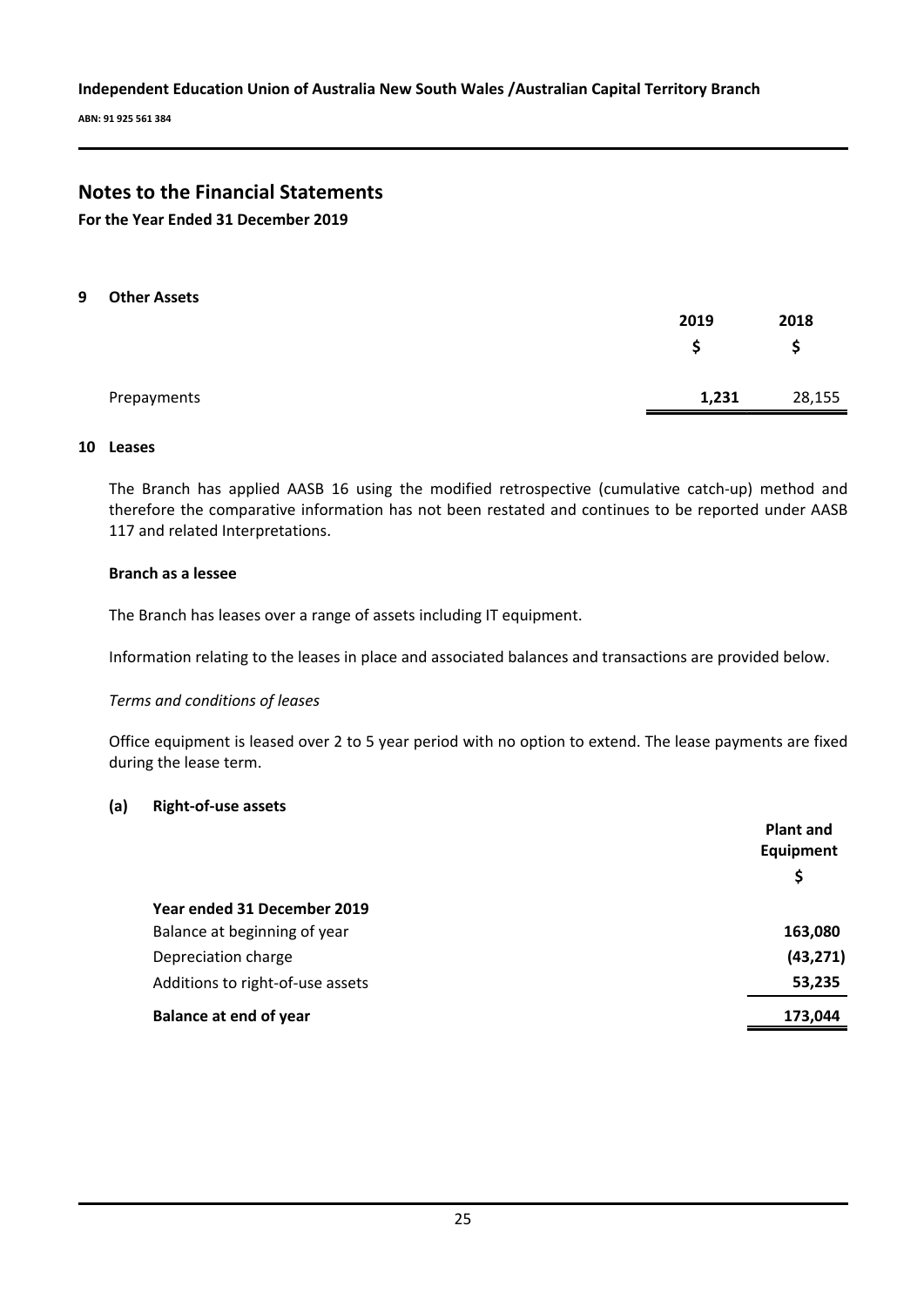**ABN: 91 925 561 384**

# **Notes to the Financial Statements**

**For the Year Ended 31 December 2019**

### **10 Leases (Continued)**

### **(b) Lease liabilities**

|             |         | 1 January |
|-------------|---------|-----------|
|             | 2019    | 2019      |
|             | S       | \$        |
| Current     | 47,208  | 38,619    |
| Non-current | 126,527 | 124,461   |
|             | 173,735 | 163,080   |

The maturity analysis of lease liabilities based on contractual undiscounted cash flows is shown in the table below:

|                   | < 1 year | $1 - 5$ years | > 5 years      | <b>Total</b><br>undiscounted<br>lease liabilities | <b>Lease liabilities</b><br>included in this<br><b>Balance Sheet</b> |
|-------------------|----------|---------------|----------------|---------------------------------------------------|----------------------------------------------------------------------|
|                   | S        | S             | S              | <sub>S</sub>                                      |                                                                      |
| 2019              |          |               |                |                                                   |                                                                      |
| Lease liabilities | 58,340   | 134,546       | $\blacksquare$ | 192,886                                           | 173,735                                                              |

### **Statement of Profit or Loss and Other Comprehensive Income**

The amounts recognised in the statement of profit or loss and other comprehensive income relating to leases where the Branch is a lessee are shown below:

|                                    | 2019   |
|------------------------------------|--------|
|                                    | \$     |
| Lease interest expense             | 8,165  |
| Depreciation of right-of-use asset | 43,271 |
|                                    | 51,436 |
|                                    |        |

### **Statement of Cash Flows**

| Total cash outflow for leases | 48.284 |
|-------------------------------|--------|
|                               |        |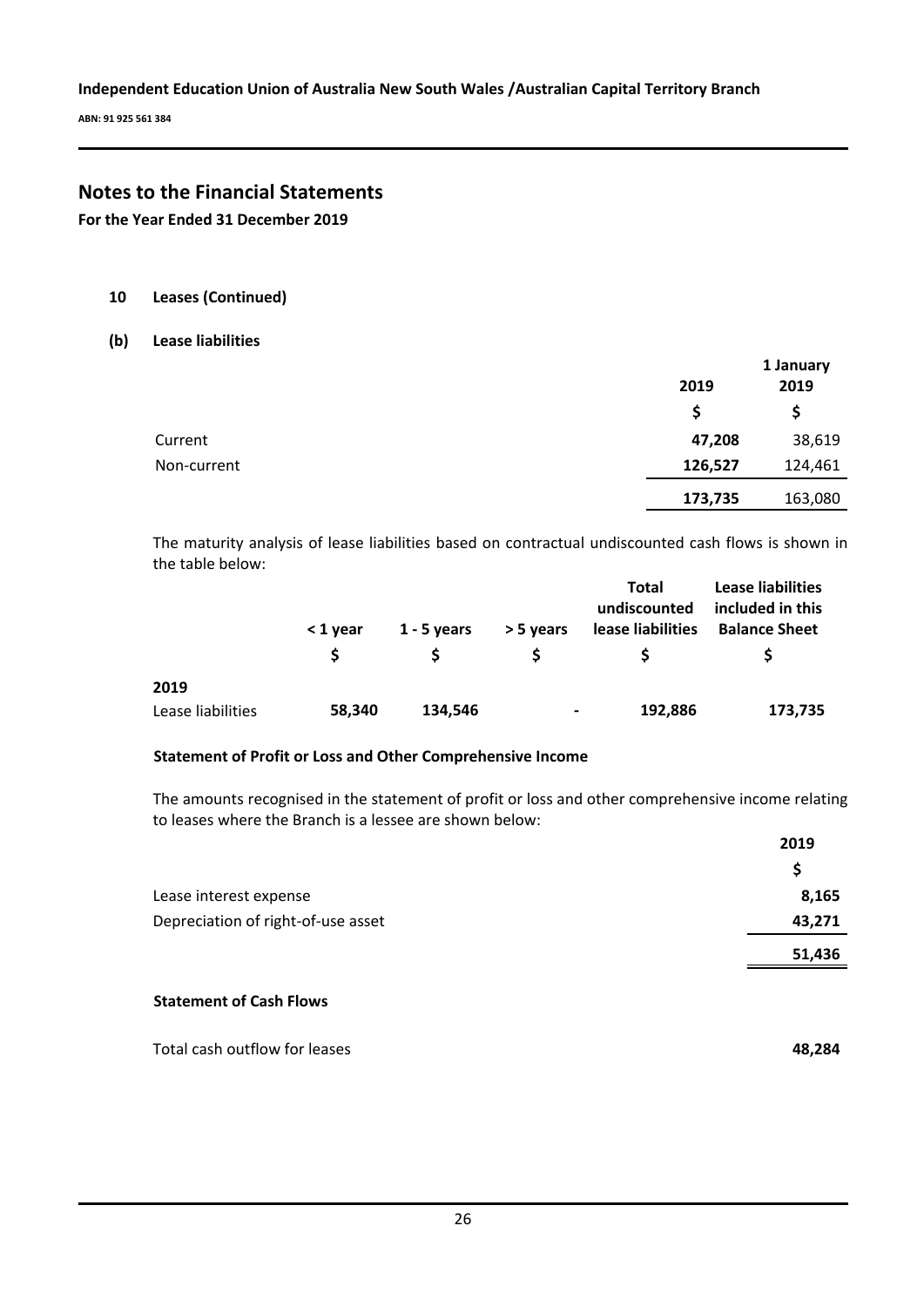**ABN: 91 925 561 384**

# **Notes to the Financial Statements**

**For the Year Ended 31 December 2019**

### **11 Trade and Other Payables**

|                | 2019    | 2018    |
|----------------|---------|---------|
|                |         | S       |
| Trade payables | 127,005 | 408,143 |
| Other payables | 433,237 | 189,445 |
|                | 560,242 | 597,588 |

Trade and other payables are unsecured, non-interest bearing and are normally settled within 30 days. The carrying value of trade and other payables is considered a reasonable approximation of fair value due to the short-term nature of the balances.

### **(a) Payables to other reporting units and related parties**

|     | Independent Education Union of Australia             |         | 3,335   |
|-----|------------------------------------------------------|---------|---------|
|     | New South Wales Independent Education Union          | 16,330  | 106     |
| (b) | Other payables disclosures                           |         |         |
|     | Legal fees - Other legal matters                     |         | 3,345   |
|     | Consideration to employers for payroll deductions of |         |         |
|     | membership descriptions                              |         | 31      |
|     | 12 Other Financial Liabilities                       |         |         |
|     | Revenue received in advance                          | 519.946 | 457.077 |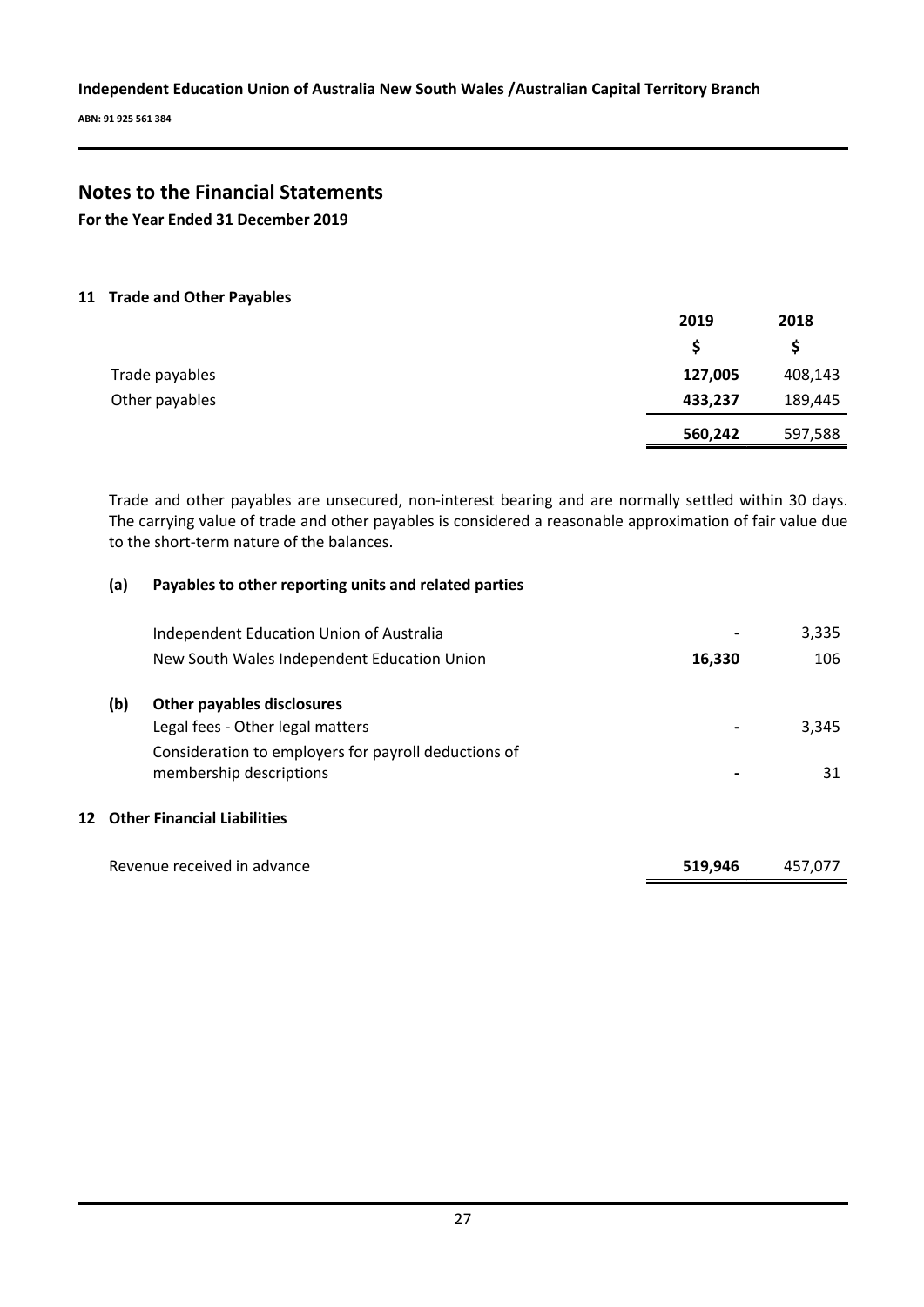**ABN: 91 925 561 384**

# **Notes to the Financial Statements**

**For the Year Ended 31 December 2019**

### **13 Capital and Leasing Commitments**

### **(a) Operating Leases**

|                                                                | 2019                     | 2018    |
|----------------------------------------------------------------|--------------------------|---------|
|                                                                |                          |         |
| Minimum lease payments under non-cancellable operating leases: |                          |         |
| - not later than one year                                      | $\blacksquare$           | 71,788  |
| - between one year and five years                              | $\overline{\phantom{a}}$ | 132,102 |
|                                                                | $\hbox{ }$               | 203,890 |

Operating leases are in place for office equipment and normally have a term between 1 and 5 years.

Refer to note 10 for information on leases for 2019.

### **14 Employee Benefits**

|                            | 2019      | 2018      |
|----------------------------|-----------|-----------|
|                            | \$        | \$        |
| <b>Current liabilities</b> |           |           |
| Annual leave               | 1,462,532 | 1,266,825 |
| Long service leave         | 2,766,941 | 2,334,455 |
|                            | 4,229,473 | 3,601,280 |
|                            |           |           |
| Non-current liabilities    |           |           |
| Long service leave         | 8,332     | 15,297    |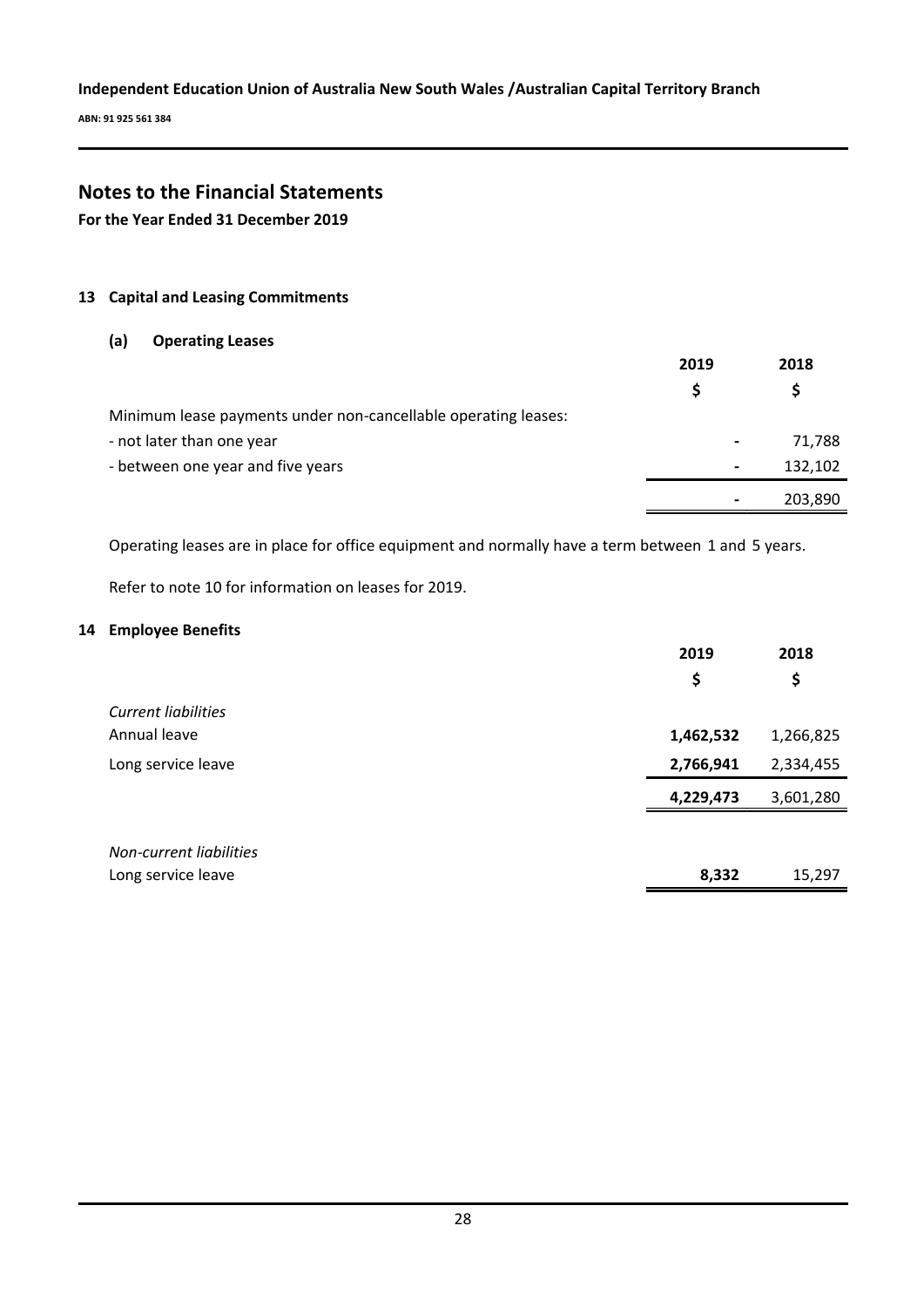**ABN: 91 925 561 384**

### **Notes to the Financial Statements**

**14 Employee Benefits (Continued)**

**For the Year Ended 31 December 2019**

# **(a) Total employee benefits attributable to: 2019 \$ 2018 \$ Employee provisions**  *Office Holders\* - Current* Annual leave **631,371** 541,866 Long service leave **1,584,157** 1,104,902 **2,215,528** 1,646,768 *Employees other than office holders - Current*  Annual leave **831,161** 724,939 Long service leave **1,182,783** 1,229,573 **2,013,944** 1,954,512 *Employees other than office holders - Non-current*  Long service leave **8,332** 15,297 **8,332** 15,297 **4,237,804** 3,616,577 \* Office holders are defined by the RO Act.

29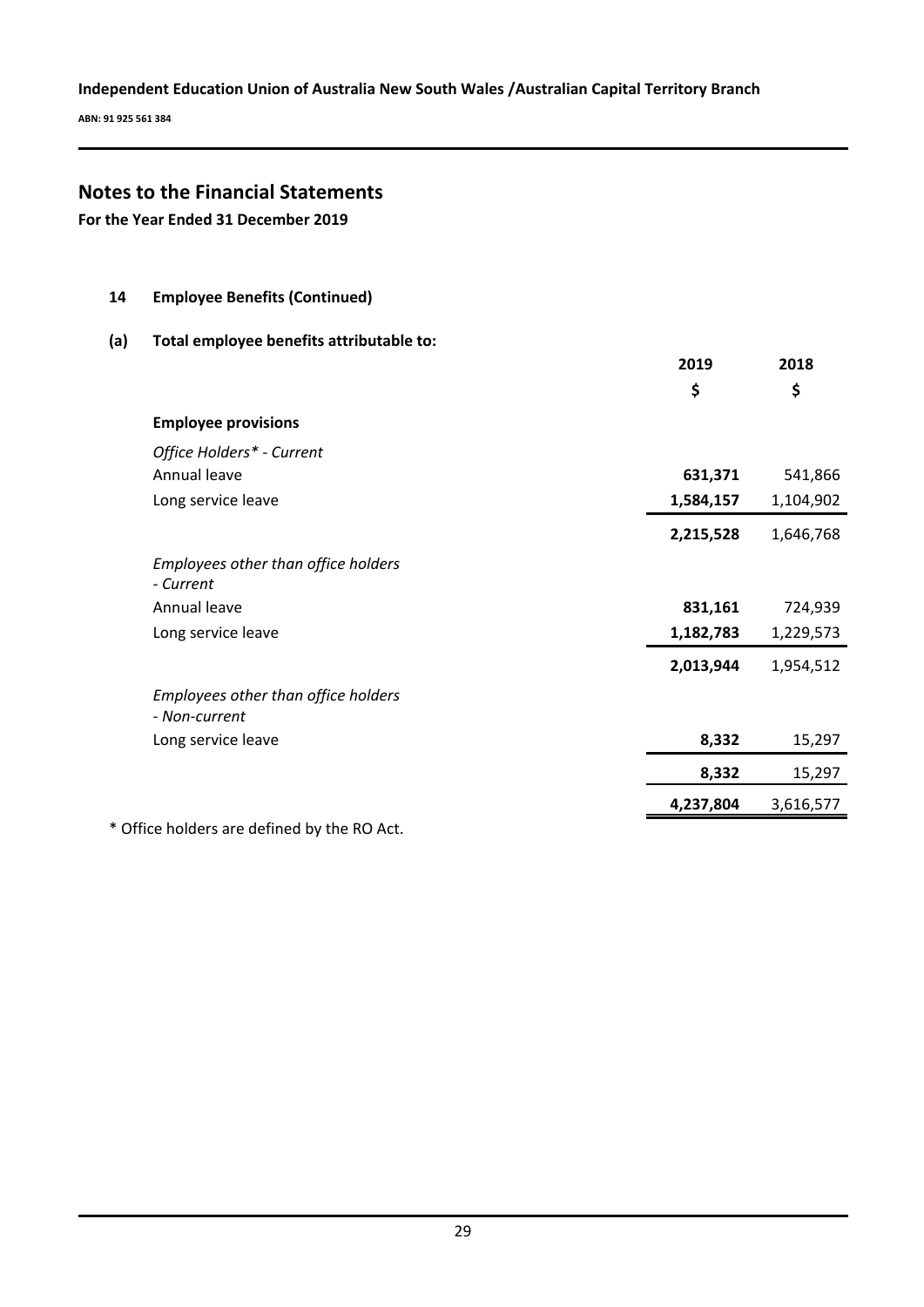**ABN: 91 925 561 384**

# **Notes to the Financial Statements**

**For the Year Ended 31 December 2019**

### **15 Financial Risk Management**

|                                         |    | 2019      | 2018      |
|-----------------------------------------|----|-----------|-----------|
|                                         |    | \$        | \$        |
| <b>Financial assets</b>                 |    |           |           |
| Held at amortised cost                  |    |           |           |
| Cash and cash equivalents               | 6  | 8,166,233 | 6,980,896 |
| Trade and other receivables             | 7  | 240,027   | 485,539   |
| <b>Total financial assets</b>           |    | 8,406,260 | 7,466,435 |
| <b>Financial liabilities</b>            |    |           |           |
| Financial liabilities at amortised cost | 11 | 560,242   | 597,588   |
| Lease liabilities                       | 10 | 173,735   |           |
| <b>Total financial liabilities</b>      |    | 733,977   | 597,588   |

### **Liquidity risk**

Liquidity risk arises from the Branch's management of working capital. It is the risk that the Branch will encounter difficulty in meeting its financial obligations as they fall due.

The Branch's policy is to ensure that it will always have sufficient cash to allow it to meet its liabilities as and when they fall due.

The Branch manages its liquidity needs by carefully monitoring cash-outflows due in day-to-day business.

The Branch's liabilities have contractual maturities which are summarised below:

|                          |         | Less than 1 year |         | <b>Total</b> |
|--------------------------|---------|------------------|---------|--------------|
|                          | 2019    | 2018             | 2019    | 2018         |
|                          |         |                  |         |              |
| Trade and other payables | 560,242 | 597,588          | 560,242 | 597,588      |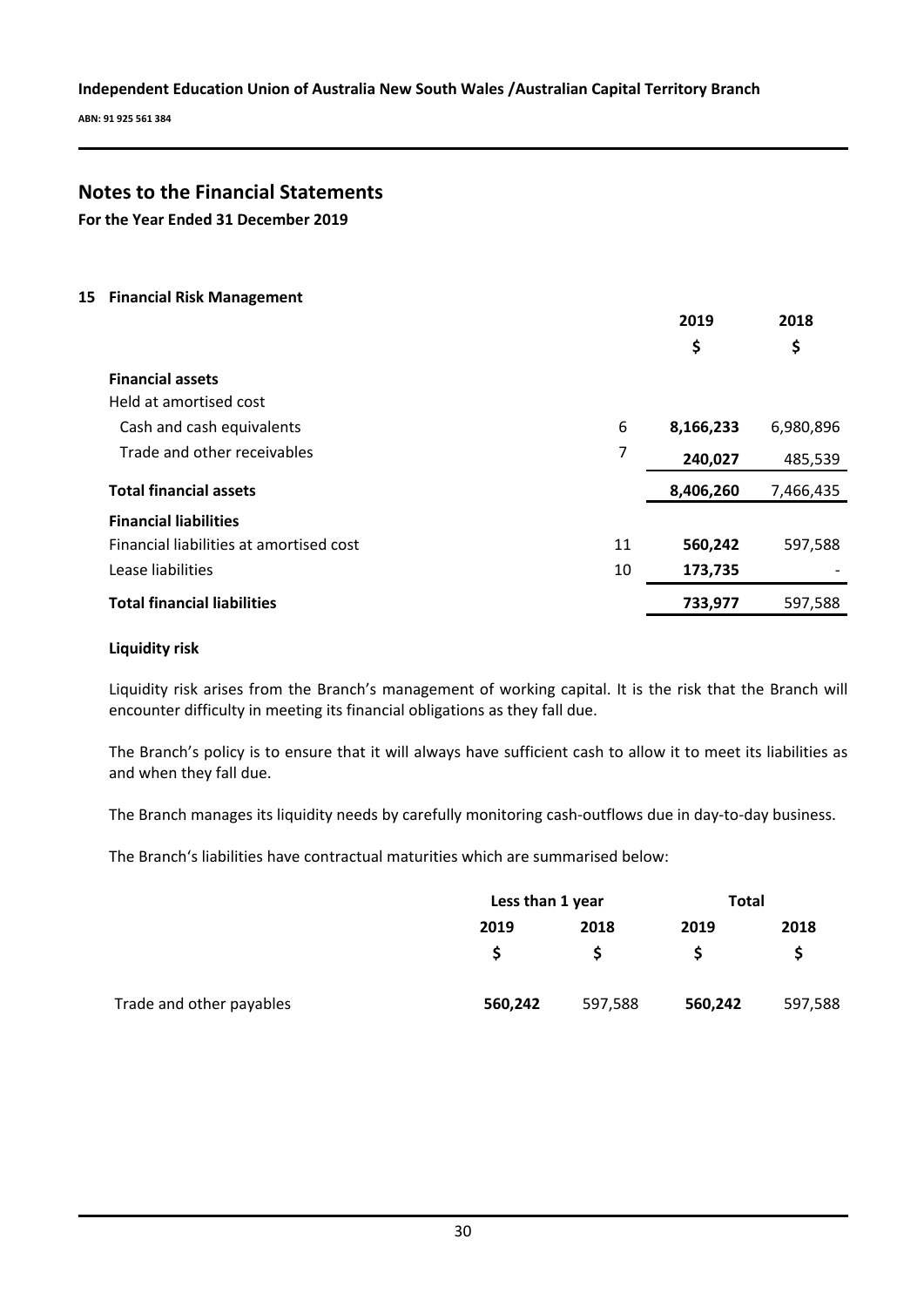**ABN: 91 925 561 384**

# **Notes to the Financial Statements**

**For the Year Ended 31 December 2019**

### **15 Financial Risk Management (Continued)**

### **Credit risk**

The Branch has no significant concentration of credit risk with respect to any single counterparty or group of counterparties.

The Branch does not hold any financial assets with terms that have been renegotiated, but which would otherwise be past due or impaired.

The other classes of receivables do not contain impaired assets.

### **Market risk**

The Branch is not exposed to a material level of interest rate risk or equity price risk.

### **(a) Net income from financial assets**

|                      | 2019   | 2018    |
|----------------------|--------|---------|
|                      |        | S       |
| <b>Term Deposits</b> |        |         |
| Interest income      | 56,914 | 100,683 |

### **(b) Fair value estimation**

The fair values of financial assets and financial liabilities are consistent with their carrying values as presented in the balance sheet. Fair values are those amounts at which an asset could be exchanged, or a liability settled, between knowledgeable, willing parties in an arm's length transaction.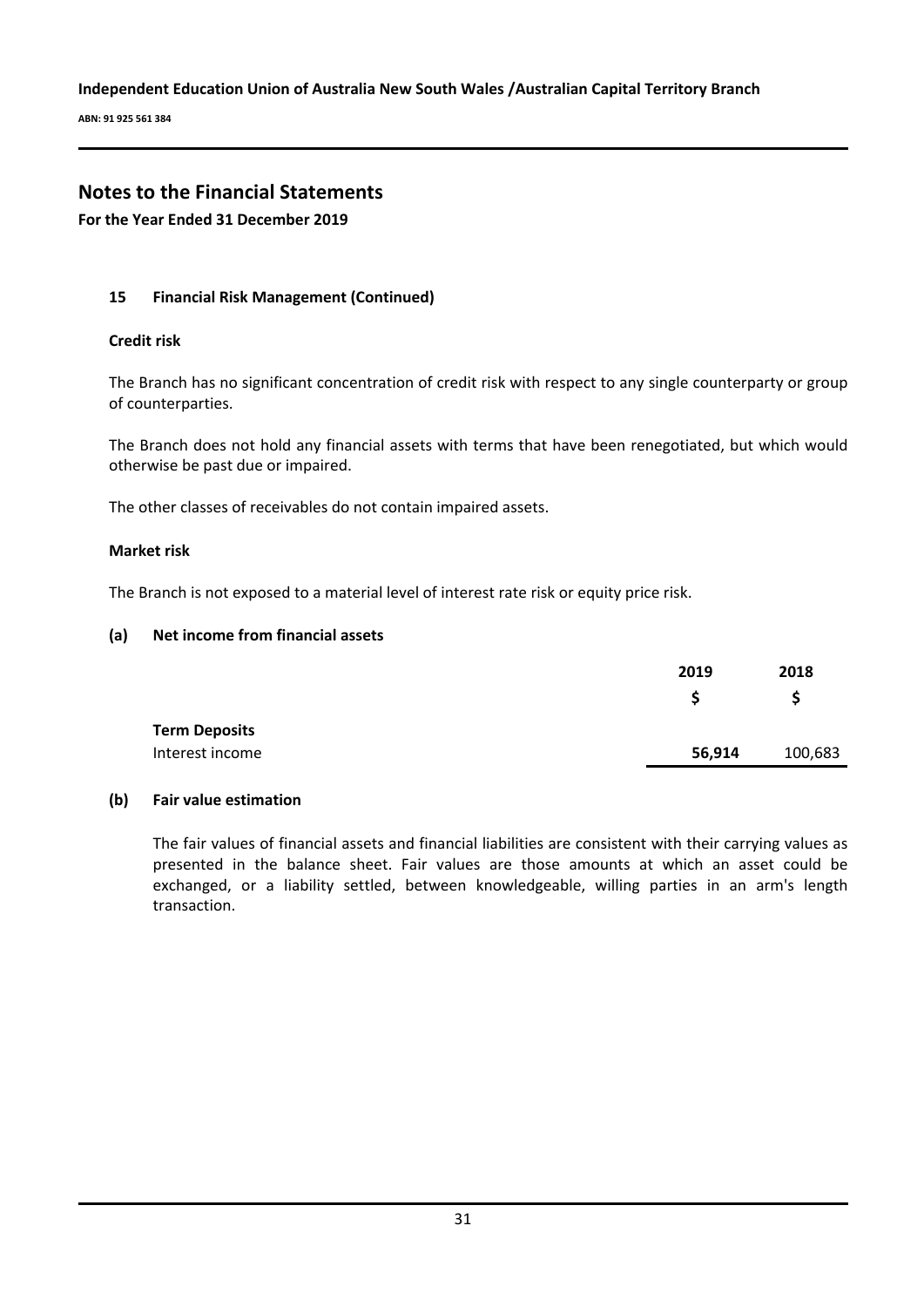**ABN: 91 925 561 384**

# **Notes to the Financial Statements**

**For the Year Ended 31 December 2019**

### **16 Key Management Personnel Disclosures**

The totals of remuneration paid to the key management personnel of Independent Education Union of Australia New South Wales /Australian Capital Territory Branch during the year are as follows:

|    |                                                                  | 2019      | 2018      |
|----|------------------------------------------------------------------|-----------|-----------|
|    |                                                                  | \$        | \$        |
|    | Salary (including leave taken)                                   | 1,783,267 | 1,623,676 |
|    | Leave accrued                                                    | 324,992   | 194,618   |
|    |                                                                  | 2,108,259 | 1,818,294 |
|    | Long-term benefits                                               |           |           |
|    | Long service leave                                               | 432,486   | 114,932   |
|    | <b>Post-employment benefits</b>                                  |           |           |
|    | Superannuation                                                   | 263,767   | 266,749   |
|    |                                                                  | 2,804,512 | 2,199,975 |
|    | Key management personnel are defined at note 19(a).              |           |           |
| 17 | <b>Auditors' Remuneration</b>                                    |           |           |
|    | Remuneration of the auditor of the Branch for:                   |           |           |
|    | - auditing of the financial report - Daley Audit                 | 52,500    | 42,000    |
|    | - auditing of the 2017 financial report - Sutherland and Company |           | 44,382    |
|    | <b>Total</b>                                                     | 52,500    | 86,382    |

No other services were provided by Daley Audit during the 2019 year (2018: Nil).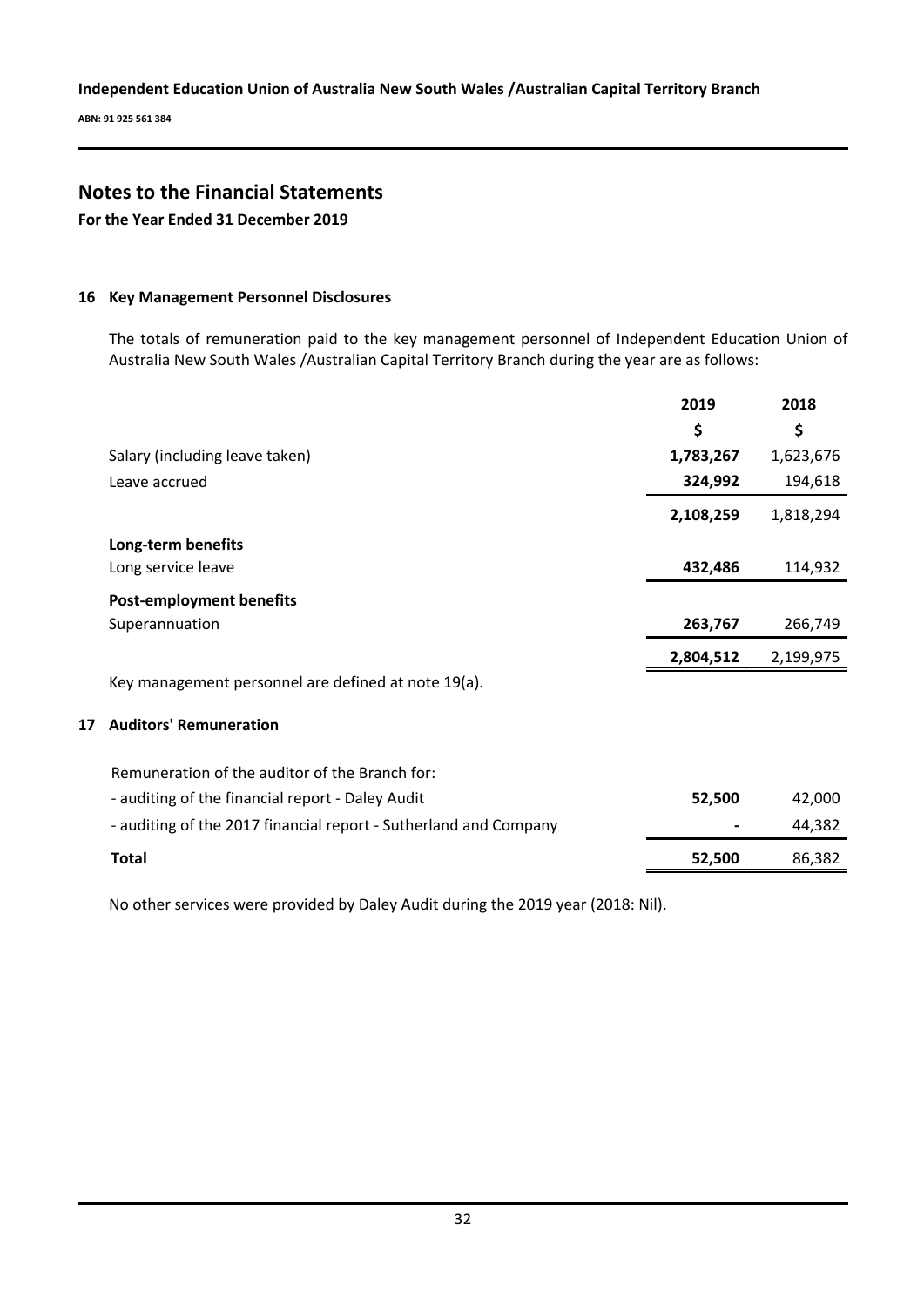**ABN: 91 925 561 384**

### **Notes to the Financial Statements**

**For the Year Ended 31 December 2019**

### **18 Contingencies**

In the opinion of the Committee of Management the Branch did not have any contingencies at 31 December 2019 (31 December 2018: None).

### *Contingent Liabilities*

As a benefit of membership, the Branch has undertaken to fund the future legal costs of a number of member matters. Whilst it is difficult to quantify the commitment that has been made, the Branch's exposure to costs being incurred is limited and can be controlled. Accordingly, the collective value of the potential contingent liability to the Union is not able to be measured reliably, nor is it considered to be material, and hence no further information has been disclosed.

### *Contingent Assets*

Similarly, having funded the legal costs of member matters over numerous years, the Branch considers it probable that future recoveries will be made in relation to such legal services disbursements. However, the prospects of success and quantum of recoveries are not able to be measured reliably, nor are they considered to be material, and hence no further information has been disclosed.

### **19 Related Parties**

### **(a) The Branch's main related parties are as follows:**

(i) Key Management Personnel (KMP):

Any person(s) having authority and responsibility for planning, directing and controlling the activities of the entity, directly or indirectly, including any Committee (whether executive or otherwise) of that entity are considered KMP.

For details of remuneration disclosures relating to key management personnel, refer to Note 16: Key Management Personnel Disclosures.

Other transactions with KMP and their related entities are shown below.

(ii) New South Wales Independent Education Union:

The Branch is associated with the New South Wales Independent Education Union with the majority of members of the Branch also being members of the Branch.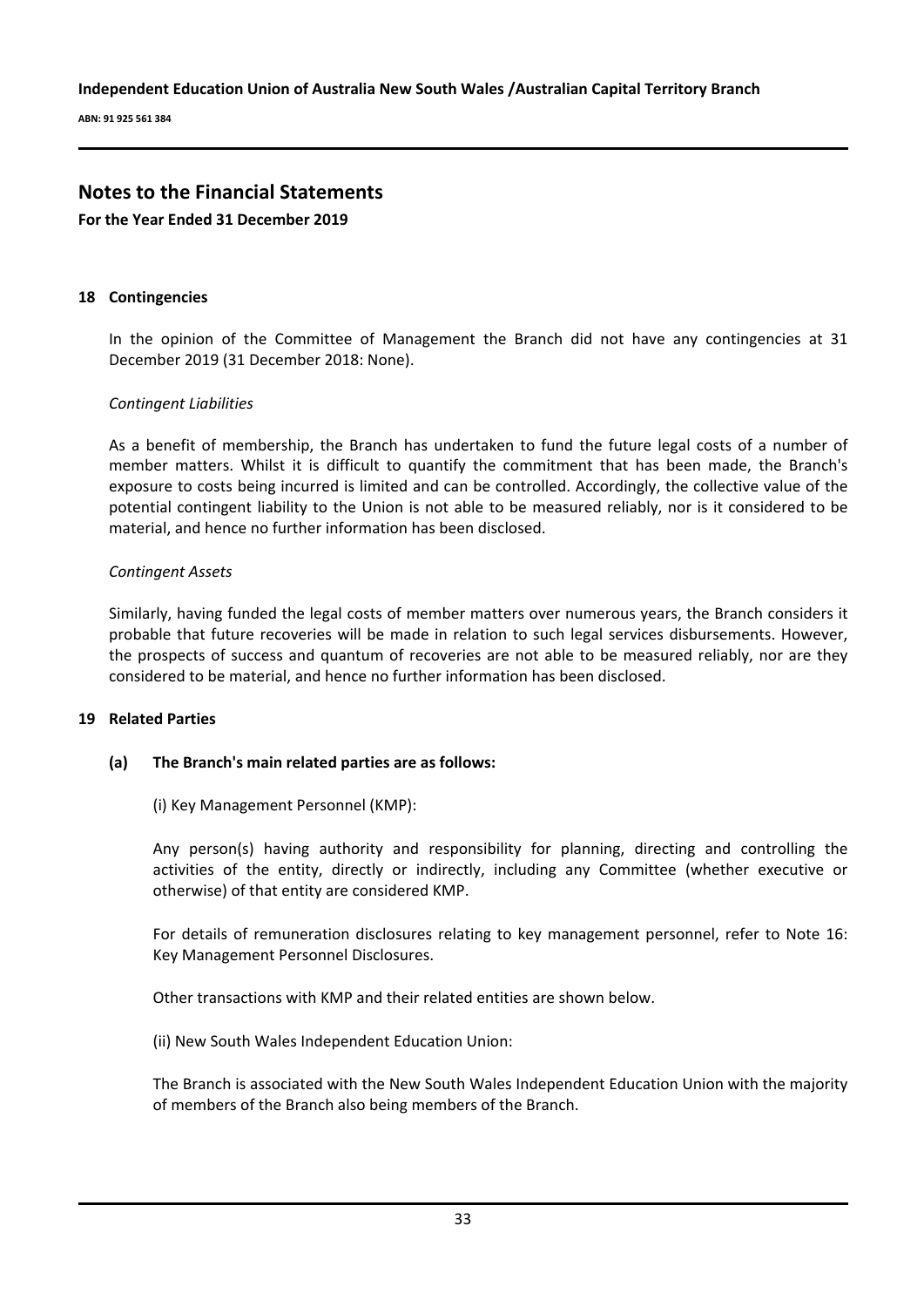**ABN: 91 925 561 384**

# **Notes to the Financial Statements**

**For the Year Ended 31 December 2019**

### **19 Related Parties (Continued)**

### **(b) Transactions with related parties**

Transactions between related parties are on normal commercial terms and conditions no more favourable than those available to other parties unless otherwise stated.

The following transactions occurred with related parties:

- Amounts owed to and amounts owed by the Branch to other Reporting Units are disclosed in notes 7(b) and 11(a) respectively.
- Capitation and affiliation fees paid are disclosed in note 5.

Transactions between related parties are on normal commercial terms and conditions no more favourable than those available to other parties unless otherwise stated.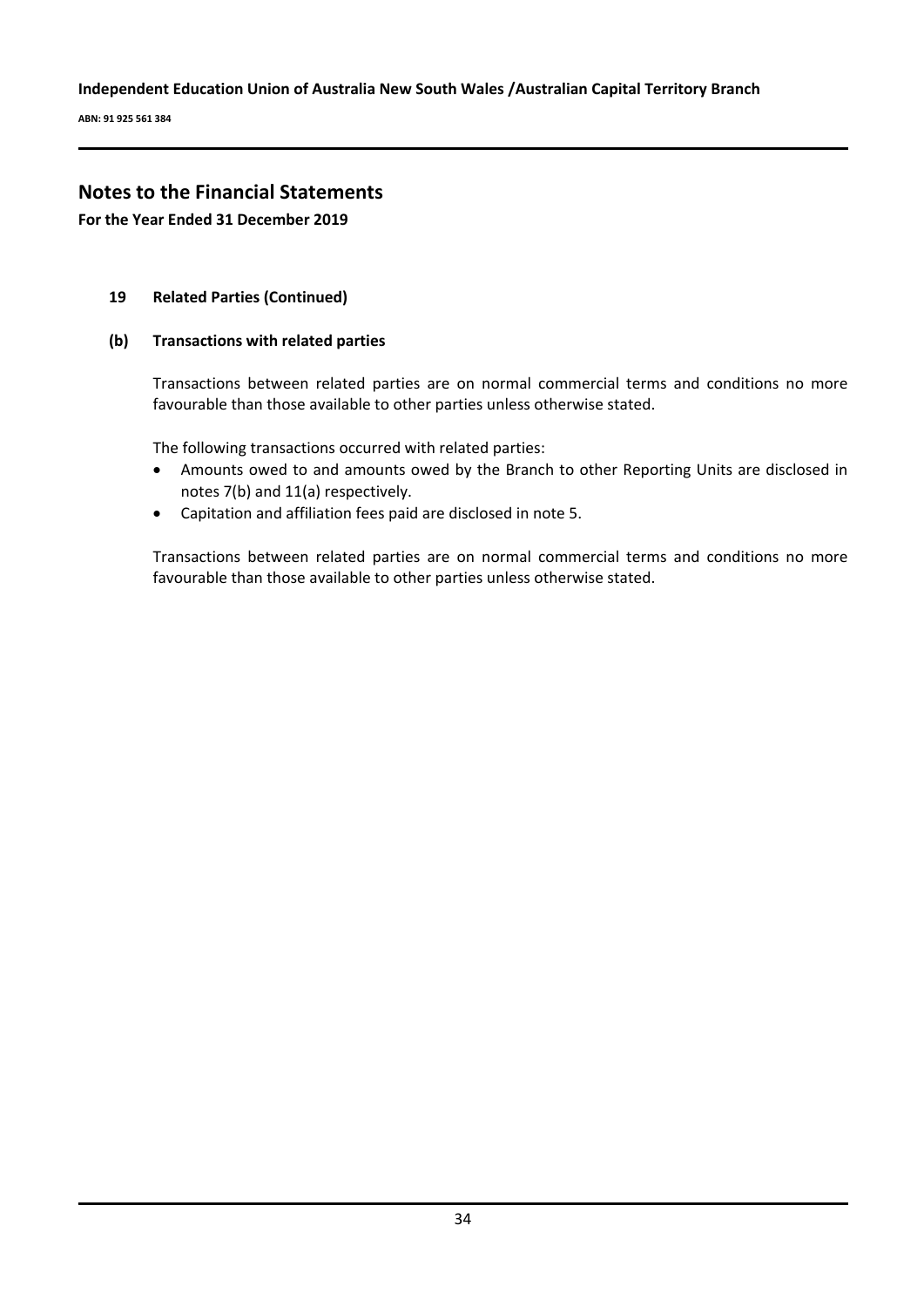**ABN: 91 925 561 384**

# **Notes to the Financial Statements**

**For the Year Ended 31 December 2019**

### **19 Related Parties (Continued)**

The following transactions occurred with related parties:

|                                                                                                  | 2019      | 2018      |
|--------------------------------------------------------------------------------------------------|-----------|-----------|
|                                                                                                  | \$        | \$        |
| <b>New South Wales Independent Education Union</b>                                               |           |           |
| - Income reimbursement                                                                           | 16,136    | 51,504    |
| - Expense reimbursement                                                                          | (5,940)   | (5,632)   |
| <b>Independent Union of Australia - National Office</b>                                          |           |           |
| - Payroll tax expense                                                                            | (41, 755) | (42, 648) |
| - Postage expense                                                                                | (639)     | (728)     |
| - Expense reimbursement                                                                          |           | (4, 313)  |
| - Income reimbursement                                                                           | 900       | 282       |
| <b>Independent Education Union of Australia -</b><br><b>Queensland/Northern Territory Branch</b> |           |           |
| - Publication sales                                                                              | 98,794    | 100,445   |
| - Income reimbursement                                                                           |           | 218       |
| - Expense reimbursement                                                                          | (436)     |           |
| <b>Independent Education Union of Australia - South</b><br><b>Australia Branch</b>               |           |           |
| - Publication sales                                                                              |           | 407       |
| - Income reimbursement                                                                           |           | 355       |
| - Expense reimbursement                                                                          | (423)     |           |
| <b>Independent Education Union of Australia -</b><br>Victoria/Tasmania Branch                    |           |           |
| - Publication sales                                                                              | 92,908    | 93,618    |
| - Expense reimbursement                                                                          | (218)     |           |
| <b>Independent Education Union of Australia - Western</b><br><b>Australia Branch</b>             |           |           |
| - Publication sales                                                                              | 812       | 795       |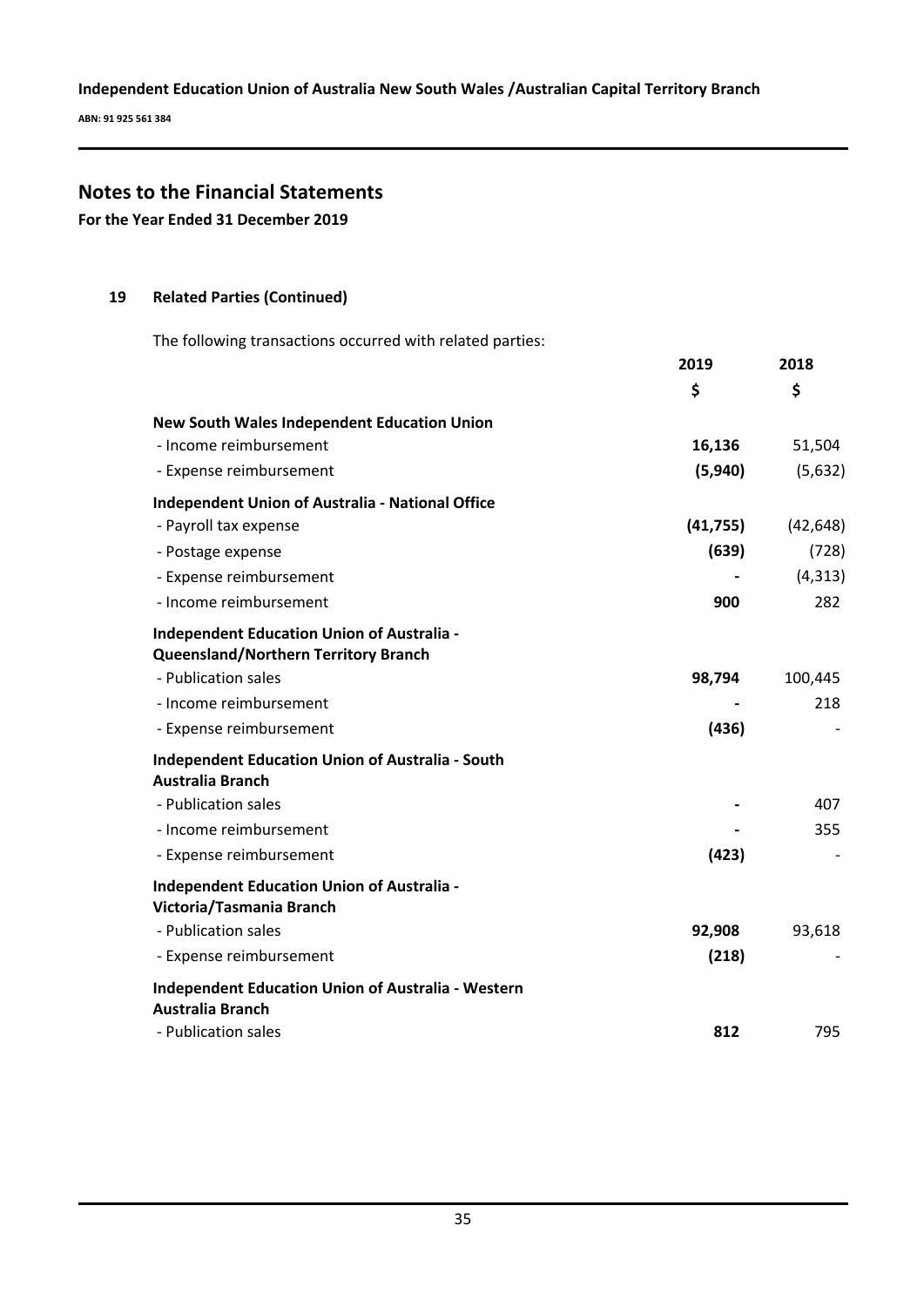**ABN: 91 925 561 384**

# **Notes to the Financial Statements**

**For the Year Ended 31 December 2019**

### **20 Cash Flow Information**

### **(a) Reconciliation of result for the year to cashflows from operating activities**

|                                                                         | 2019       | 2018       |
|-------------------------------------------------------------------------|------------|------------|
|                                                                         | \$         | \$         |
| Result for the year                                                     | 663,291    | 1,771,270  |
| Cash flows excluded from profit attributable to operating<br>activities |            |            |
| - depreciation                                                          | 58,532     |            |
| Changes in assets and liabilities:                                      |            |            |
| - (increase)/decrease in trade and other receivables                    | 245,513    | 71,582     |
| - (increase)/decrease in other assets                                   | 26,928     | (5,634)    |
| - increase/(decrease) in trade and other payables                       | 24,259     | 10,900     |
| - increase/(decrease) in employee benefits                              | 628,193    | (131, 197) |
|                                                                         |            |            |
| Cashflows from operations                                               | 1,646,716  | 1,716,921  |
| (b)<br>Cash flow information - reporting units                          |            |            |
| <b>Net cash flows from Reporting Units:</b>                             |            |            |
| Independent Education Union of Australia - National Office              | 990        | 311        |
| Independent Education Union of Australia QLD/NT Branch                  | 109,154    | 110,729    |
| Independent Education Union of Australia VIC/TAS Branch                 | 102,438    | 102,485    |
| Independent Education Union of Australia WA Branch                      | 893        | 875        |
| Independent Education Union of Australia SA Branch                      | 465        | 837        |
| <b>Net cash flows to Reporting Units:</b>                               |            |            |
| Independent Education Union of Australia - National Office              | (922, 932) | (854, 237) |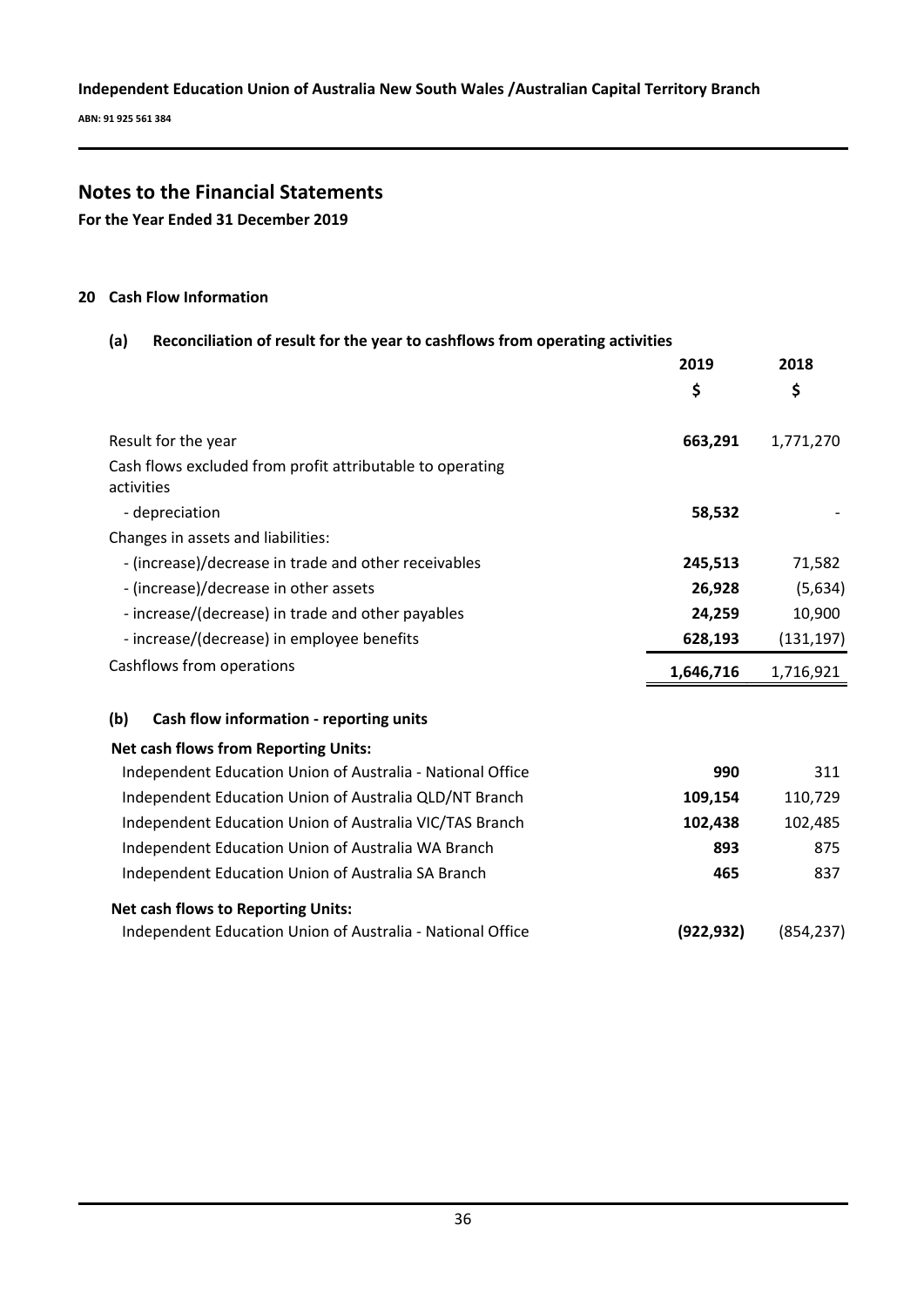**ABN: 91 925 561 384**

# **Notes to the Financial Statements**

**For the Year Ended 31 December 2019**

### **21 Events Occurring After the Reporting Date**

Unprecedented developments have arisen subsequent to balance date due to the COVID-19 pandemic. Given the ongoing measures implemented by the State and Federal Government's, there has already been a significant impact upon the economy, which is yet to be fully realised, notwithstanding stimulus measures announced. It is likely that there will be wide-ranging impacts for the Branch, including the potential:

- loss of membership and rental income;
- reductions in the market value of investments and properties;
- worsening debtor collections and possible impairment; and
- favourable stimulus measures by the government

The ultimate extent of the financial outcomes as they affect the Branch are currently unable to be reliably quantified. However, substantial unencumbered liquid financial reserves have been accumulated; which will allow the Branch to withstand a prolonged downturn in the general economy – prior to any consideration of further government stimulus measures. Furthermore, the membership base consists of essential service workers whom will continue to engage the Union for representation. Accordingly, at the date of signing this financial report, the Committee of Management remain confident that the Branch will remain a going concern.

The Committee of Management for the New South Wales Independent Education Union is currently in the process of winding up the Union and subsequent to balance date, they have commenced transferring assets to Independent Education Union of Australia - New South Wales/Australian Capital Territory Branch for nil consideration.

No other matters or circumstances have arisen since the end of the financial year which significantly affected or may significantly affect the operations of the Branch, the results of those operations, or the state of affairs of the Branch in future financial years.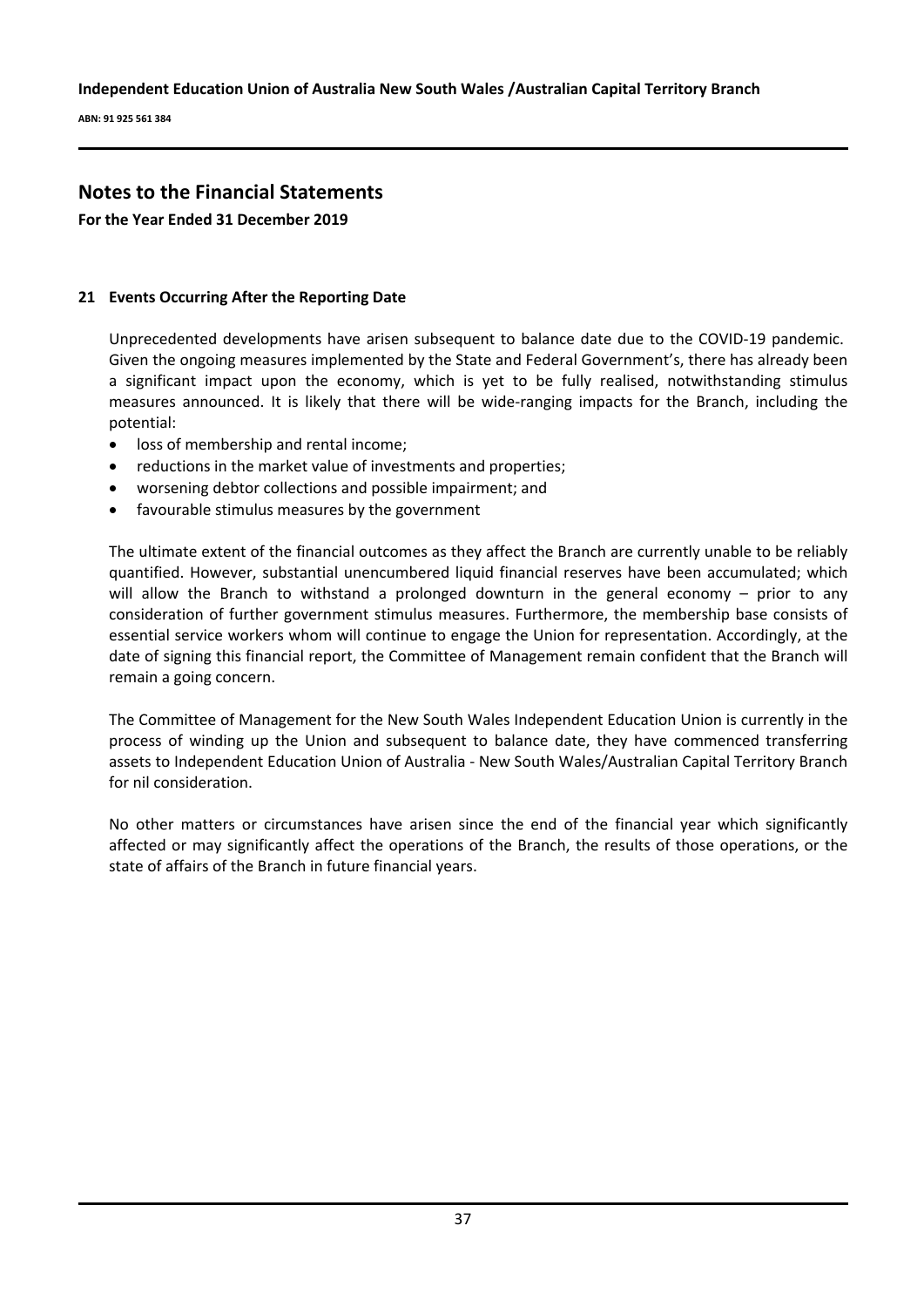**ABN: 91 925 561 384**

# **Notes to the Financial Statements**

**For the Year Ended 31 December 2019**

### **22 Change in Accounting Policy**

On 1 January 2019 the Branch adopted the following new accounting standards that were mandatory for the first time:

- AASB 15 *Revenue from contracts with customers*

- AASB 16 *Leases*
- AASB 1058 *Income for Not-for-Profit Entities*

All standards have been applied to the year ended 31 December 2019, however, as allowed, comparatives have not been restated.

AASB 15 and AASB 1058 resulted in changes to accounting policies, however no adjustments were required to be recognised in the financial statements.

The following changes were required to be made a result of adopting AASB 16:

|                                  | <b>Previously</b><br>stated | 1 January<br>2019<br>Adjustments |           |
|----------------------------------|-----------------------------|----------------------------------|-----------|
|                                  | \$                          | \$                               | \$        |
| <b>Balance Sheet</b>             |                             |                                  |           |
| <b>Non-current assets</b>        |                             |                                  |           |
| Right-of-use assets              | $\overline{\phantom{a}}$    | 163,080                          | 163,080   |
| Total non-current assets         | $\overline{\phantom{a}}$    | 163,080                          | 163,080   |
| Total assets                     | 7,494,590                   | 163,080                          | 7,657,670 |
| <b>Current liabilities</b>       |                             |                                  |           |
| <b>Current liabilities</b>       | 4,591,003                   |                                  | 4,591,003 |
| Lease liabilities                |                             | 38,619                           | 38,619    |
| <b>Total current liabilities</b> | 4,599,555                   | 38,619                           | 4,638,174 |
| <b>Non-current liabilities</b>   |                             |                                  |           |
| Lease liabilities                | $\overline{\phantom{a}}$    | 124,461                          | 124,461   |
| Total non-current liabilities    | 15,297                      | 124,461                          | 139,758   |
| <b>Net assets</b>                | 2,823,348                   | $\overline{\phantom{a}}$         | 2,823,348 |
| <b>Total equity</b>              | 2,823,348                   |                                  | 2,823,348 |
|                                  |                             |                                  |           |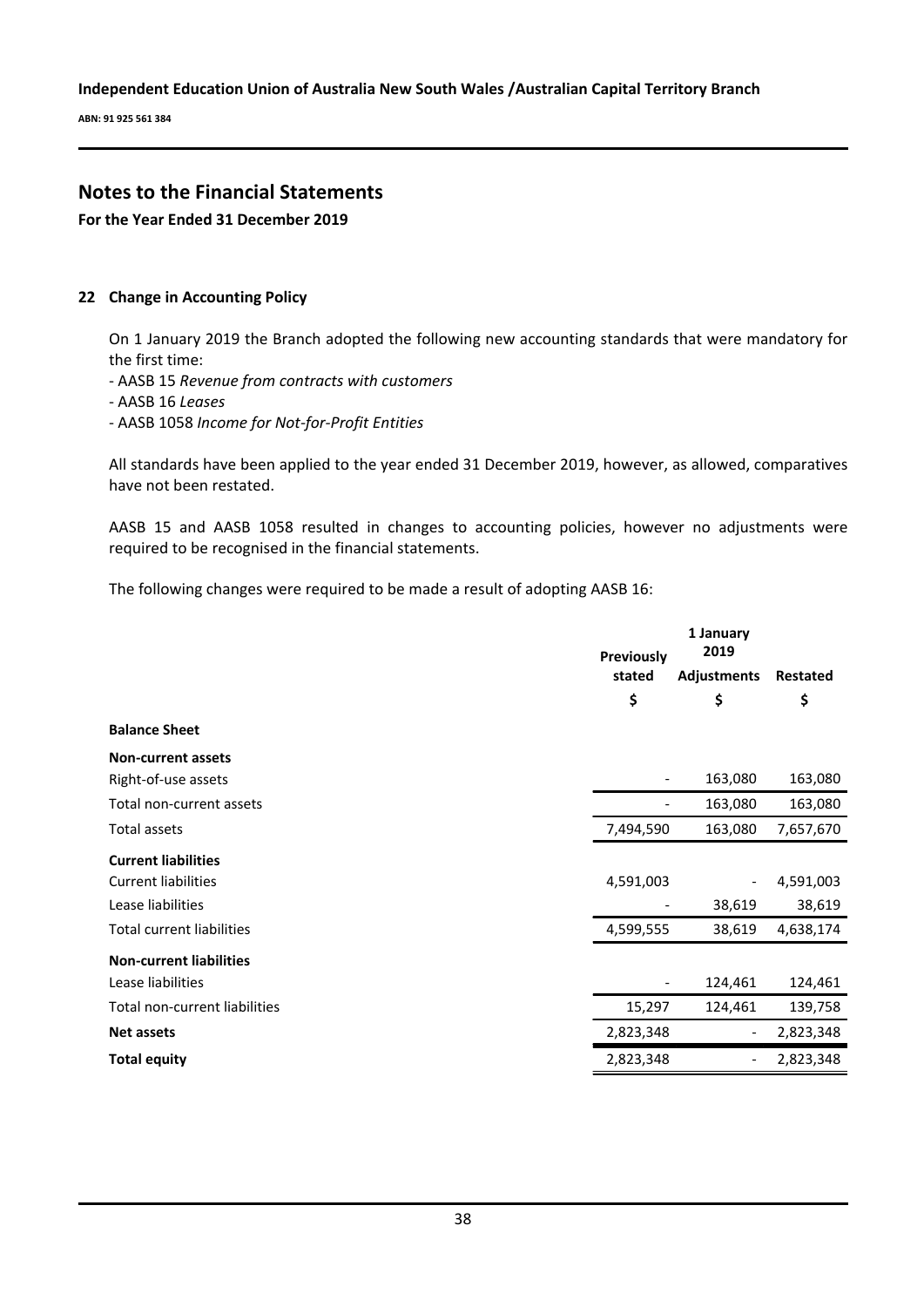**ABN: 91 925 561 384**

# **Notes to the Financial Statements**

**For the Year Ended 31 December 2019**

### **23 Correction of prior period error**

It was noted that the membership report from prior years incorrectly calculated the amount some members owed or were in advance at year end. This did not have a material impact on the revenue recorded for the year ended 31 December 2018.

The aggregate effect of the error on the annual financial statements for the year ended 31 December 2018 is as follows:

|                             | 31 December |                    |           |
|-----------------------------|-------------|--------------------|-----------|
|                             | Previously  | 2018               |           |
|                             | stated      | <b>Adjustments</b> | Restated  |
|                             | \$          | \$                 | \$        |
| <b>Balance Sheet</b>        |             |                    |           |
| Trade and other receivables | 830,503     | (344,964)          | 485,539   |
| Current assets              | 7,839,554   | (344,964)          | 7,494,590 |
| <b>Total assets</b>         | 7,839,554   | (344,964)          | 7,494,590 |
| Other financial liabilities | 448,525     | 8,552              | 457,077   |
| <b>Current liabilities</b>  | 4,591,003   | 8,552              | 4,599,555 |
| <b>Total liabilities</b>    | 4,606,300   | 8,552              | 4,614,852 |
| Net assets                  | 3,176,864   | (353,516)          | 2,823,348 |
|                             |             |                    |           |
| Retained earnings           | 3,176,864   | (353, 516)         | 2,823,348 |
| Total equity                | 3,176,864   | (353,516)          | 2,823,348 |

### **24 Section 272 Fair Work (Registered Organisations) Act 2009**

In accordance with the requirements of the Fair Work (Registered Organisations) Act 2009, the attention of members is drawn to the provisions of subsections (1) to (3) of section 272, which reads as follows:

Information to be provided to members or Commissioner:

- 1. A member of a reporting unit, or the Commissioner, may apply to the reporting unit for specified prescribed information in relation to the reporting unit to be made available to the person making the application.
- 2. The application must be in writing and must specify the period within which, and the manner in which, the information is to be made available. The period must not be less than 14 days after the application is given to the reporting unit.
- 3. A reporting unit must comply with an application made under subsection (1).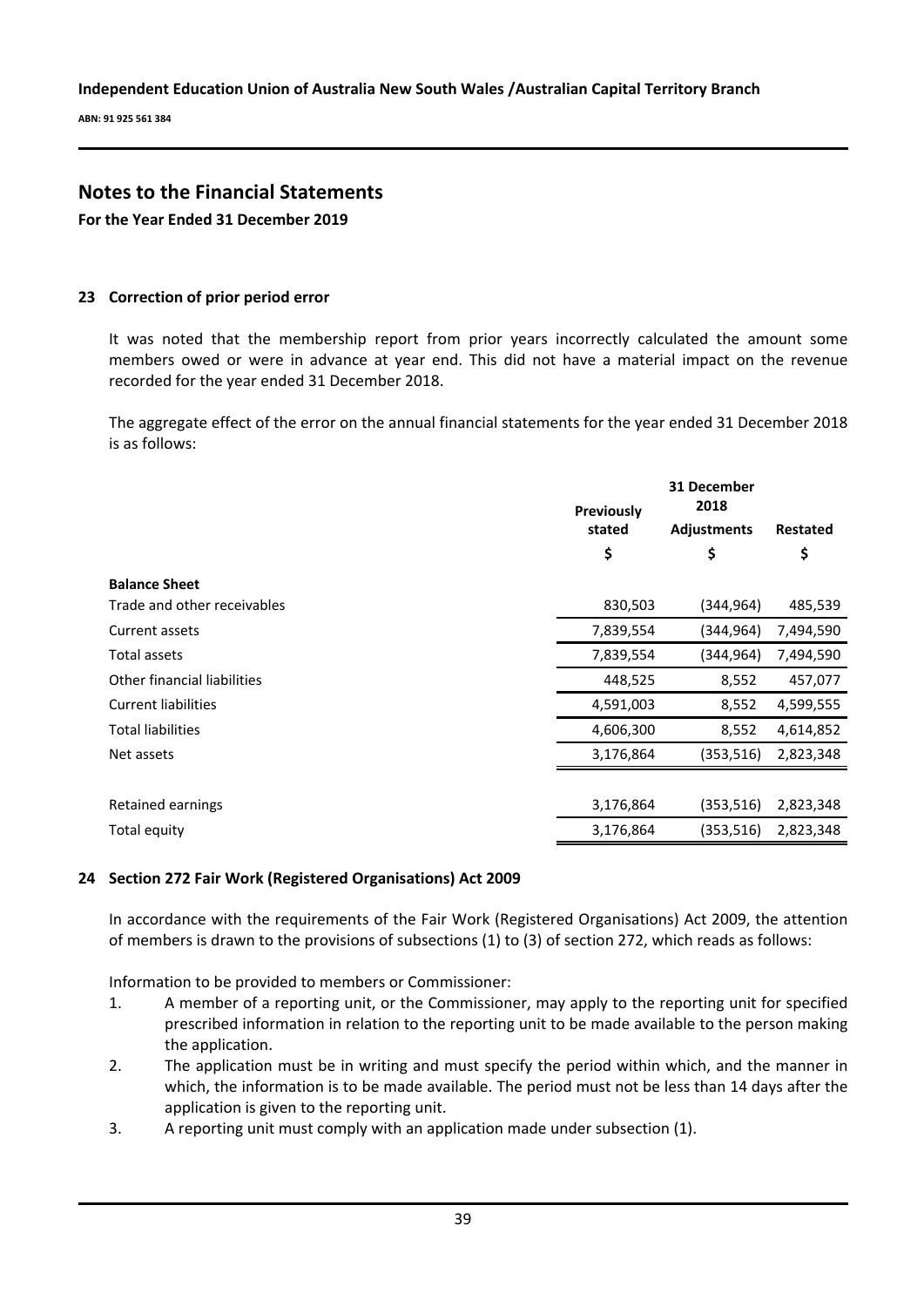ABN: 91 925 561 384

# **Subsection 255 (2A) report**

#### For the year ended 31 December 2019

The Committee of Management presents the expenditure report as required under subsection 255(2A) on the Reporting Unit for the year ended 31 December 2019.

2019 - Expenditure as required under s. 255(2A) RO Act



2018 - Expenditure as required under s. 255(2A) RO Act



» Advertising a Operating costs Donations to political parties • Legal costs

Monk Not tham

Mark Northam Secretary Dated: 8 May 2020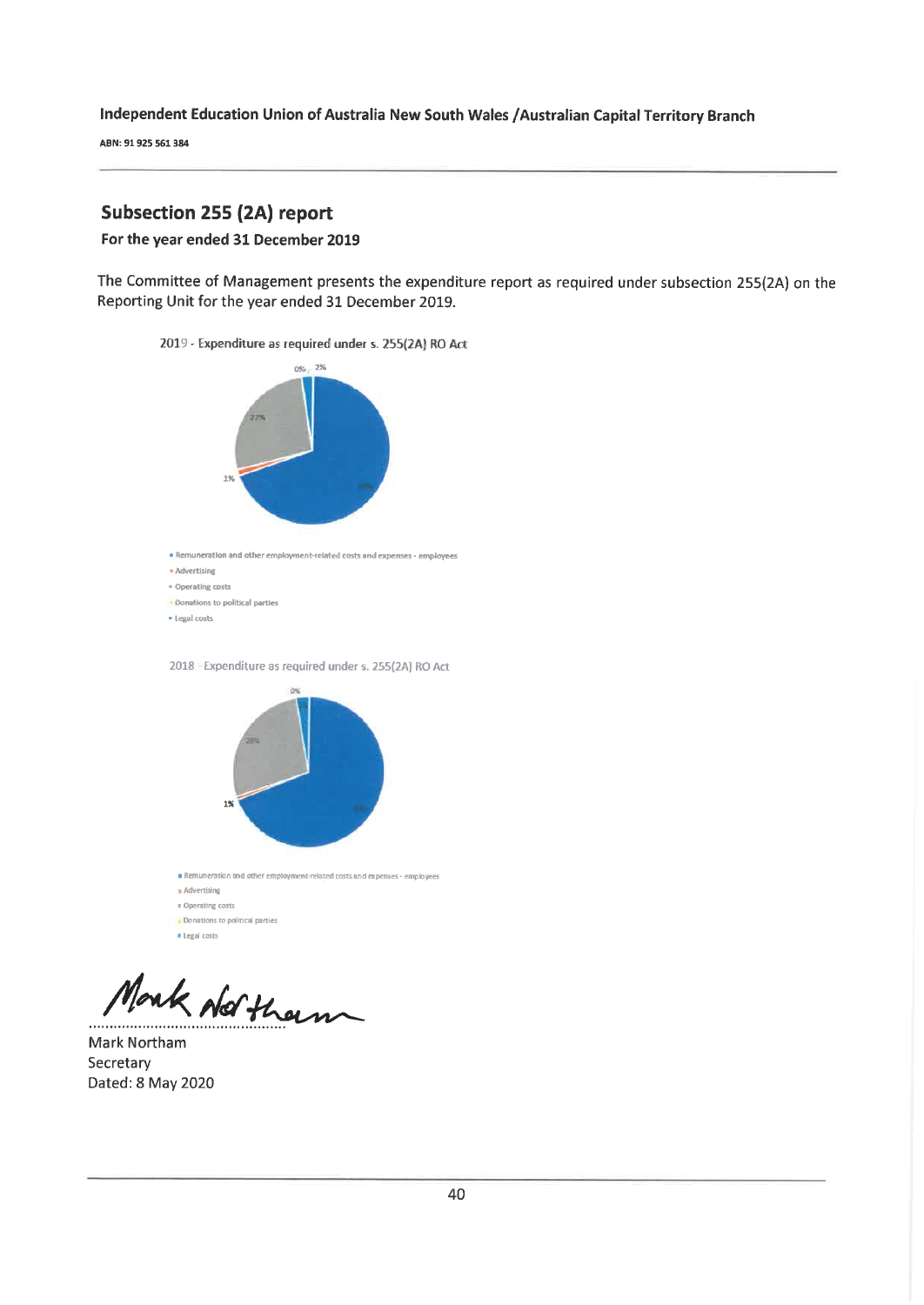ABN: 91 925 561 384

# **Officer Declaration Statement**

I, Mark Northam, being the Branch Secretary of the Independent Education Union of Australia - New South Wales/Australian Capital Territory Branch, declare that the following activities did not occur during the reporting period ending 31 December 2019 (including the comparative year).

The reporting unit did not:

- $\bullet$ agree to receive financial support from another reporting unit to continue as a going concern (refers to agreement regarding financial support not dollar amount)
- agree to provide financial support to another reporting unit to ensure they continue as a going concern  $\bullet$ (refers to agreement regarding financial support not dollar amount)
- acquire an asset or liability due to an amalgamation under Part 2 of Chapter 3 of the RO Act, a restructure of the branches of an organisation, a determination or revocation by the General Manager, Fair Work Commission
- **\*** receive periodic or membership subscriptions
- \* receive capitation fees or any other revenue amount from another reporting unit
- receive revenue via compulsory levies  $\bullet$
- receive donations or grants
- receive revenue from undertaking recovery of wages activity
- + incur fees as consideration for employers making payroll deductions of membership subscriptions
- pay capitation fees or any other expense to another reporting unit
- . pay affiliation fees to other entity
- pay compulsory levies
- pay a grant that was \$1,000 or less
- pay a grant that exceeded \$1,000
- pay a donation that was \$1,000 or less
- pay a donation that exceeded \$1,000
- pay wages and salaries to holders of office
- pay superannuation to holders of office
- . pay leave and other entitlements to holders of office
- pay separation and redundancy to holders of office
- **.** pay other employee expenses to holders of office
- pay wages and salaries to employees (other than holders of office)
- pay superannuation to employees (other than holders of office)
- pay leave and other entitlements to employees (other than holders of office)
- pay separation and redundancy to employees (other than holders of office)
- pay other employee expenses to employees (other than holders of office)
- pay to a person fees or allowances to attend conferences or meetings as a representative of the reporting unit
- . incur expenses due to holding a meeting as required under the rules of the organisation
- · pay legal costs relating to litigation-
- pay-legal costs-relating to other legal matters-
- pay a penalty imposed under the RO Act or the Fair Work Act 2009
- $\bullet$  have a receivable with other reporting unit(s)
- . have a payable with other reporting unit(s)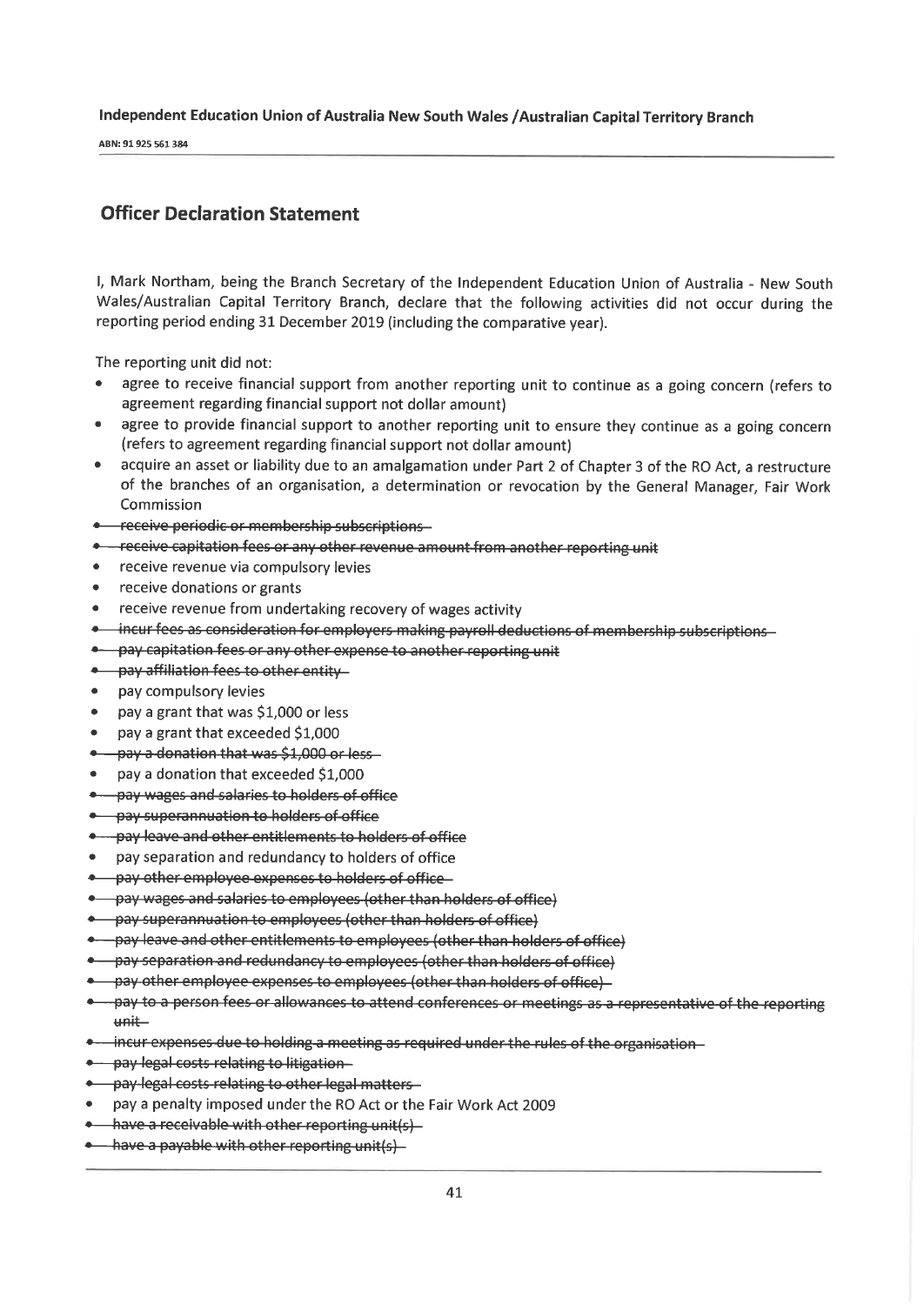ABN: 91 925 561 384

- . have a payable to an employer for that employer making payroll deductions of membership subscriptions
- have a payable in respect of legal costs relating to litigation
- . have a payable in respect of legal costs relating to other legal matters
- . have an annual leave provision in respect of holders of office
- . have a long service leave provision in respect of holders of office
- have a separation and redundancy provision in respect of holders of office
- $\bullet$ have other employee provisions in respect of holders of office
- . have a annual leave provision in respect of employees (other than holders of office)
- . have a long service leave provision in respect of employees (other than holders of office)
- have a separation and redundancy provision in respect of employees (other than holders of office)
- $\bullet$  . have other employee provisions in respect of employees (other than holders of office)
- have a fund or account for compulsory levies, voluntary contributions or required by the rules of the  $\bullet$ organisation or branch
- transfer to or withdraw from a fund (other than the general fund), account, asset or controlled entity
- . have a balance within the general fund
- . provide cash flows to another reporting unit and/or controlled entity
- -receive cash flows from another reporting units and/or controlled entity-
- have another entity administer the financial affairs of the reporting unit
- $\bullet$ make a payment to a former related party of the reporting unit

**Mr Mark Northam** 

Secretary Mark Northan

Dated: 8 May 2020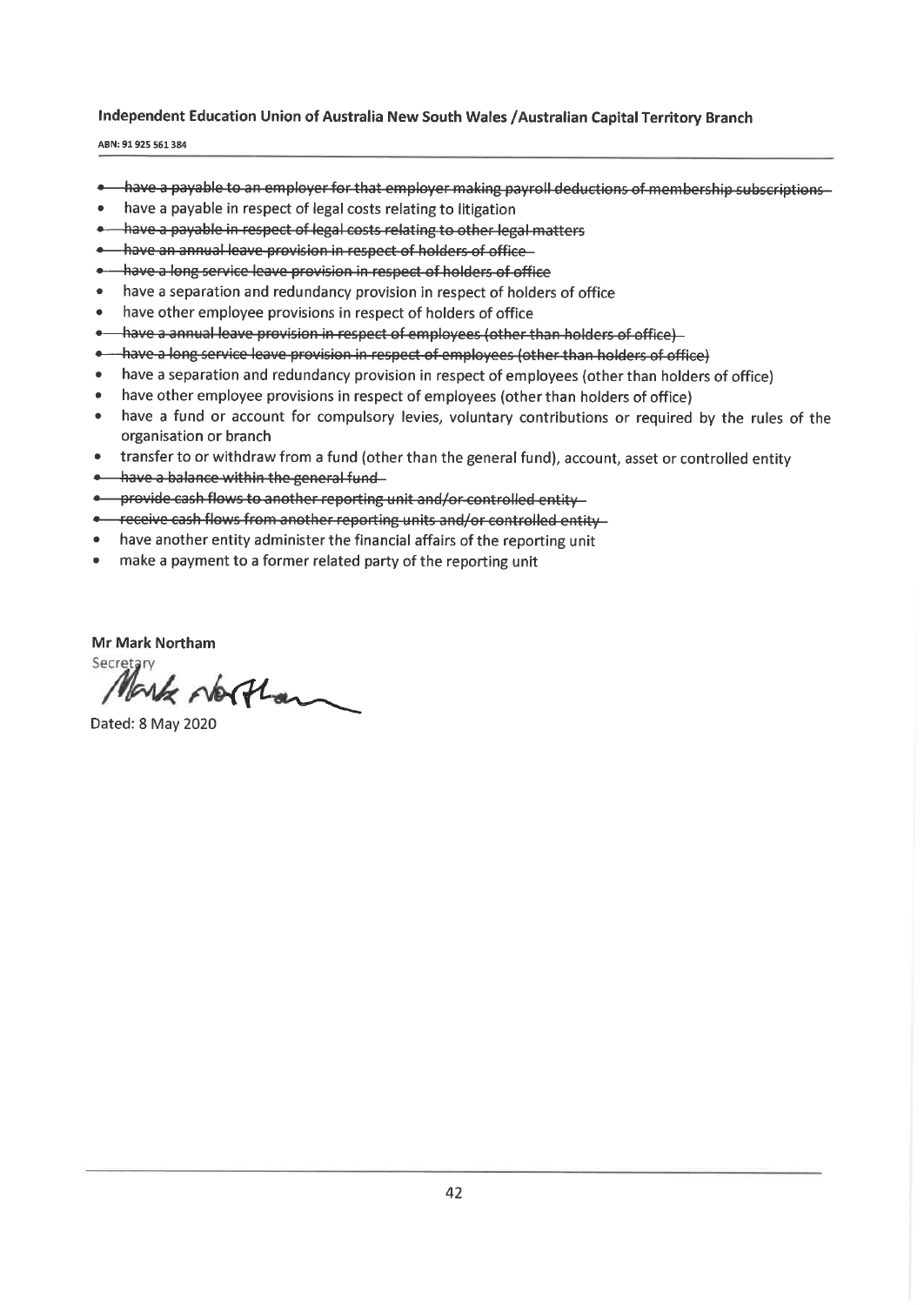

### **Report on the Audit of the Financial Report**

### **Opinion**

We have audited the financial report of Independent Education Union of Australia New South Wales /Australian Capital Territory Branch (the Branch), which comprises the balance sheet as at 31 December 2019, the statement of profit or loss and other comprehensive income, the statement of changes in equity and the statement of cash flows for the year then ended, and notes to the financial statements, including a summary of significant accounting policies, and the Committee of Management Statement, the subsection 255 (2A) report and the Officer Declaration Statement.

In our opinion, the accompanying financial presents fairly, in all material aspects, the financial position of the Branch as at 31 December 2019 and its financial performance and its cash flows for the year ended on that date in accordance with:

- (i) the Australian Accounting Standards; and
- (ii) any other requirements imposed by the Reporting Guidelines or Part 3 of chapter 8 of the *Fair Work (Registered Organisations) Act 2009* ("the RO Act").

We declare that management's use of the going concern basis in the preparation of the financial statements of the Branch is appropriate.

### **Basis for Opinion**

We conducted our audit in accordance with Australian Auditing Standards. Our responsibilities under those standards are further described in the *Auditor's Responsibilities for the Audit of the Financial Report* section of our report. We are independent of the Branch in accordance with the auditor independence requirements of the ethical requirements of the Accounting Professional and Ethical Standards Board's APES 110 *Code of Ethics for Professional Accountants* ("the Code") that are relevant to our audit of the financial report in Australia. We have also fulfilled our other ethical responsibilities in accordance with the Code.

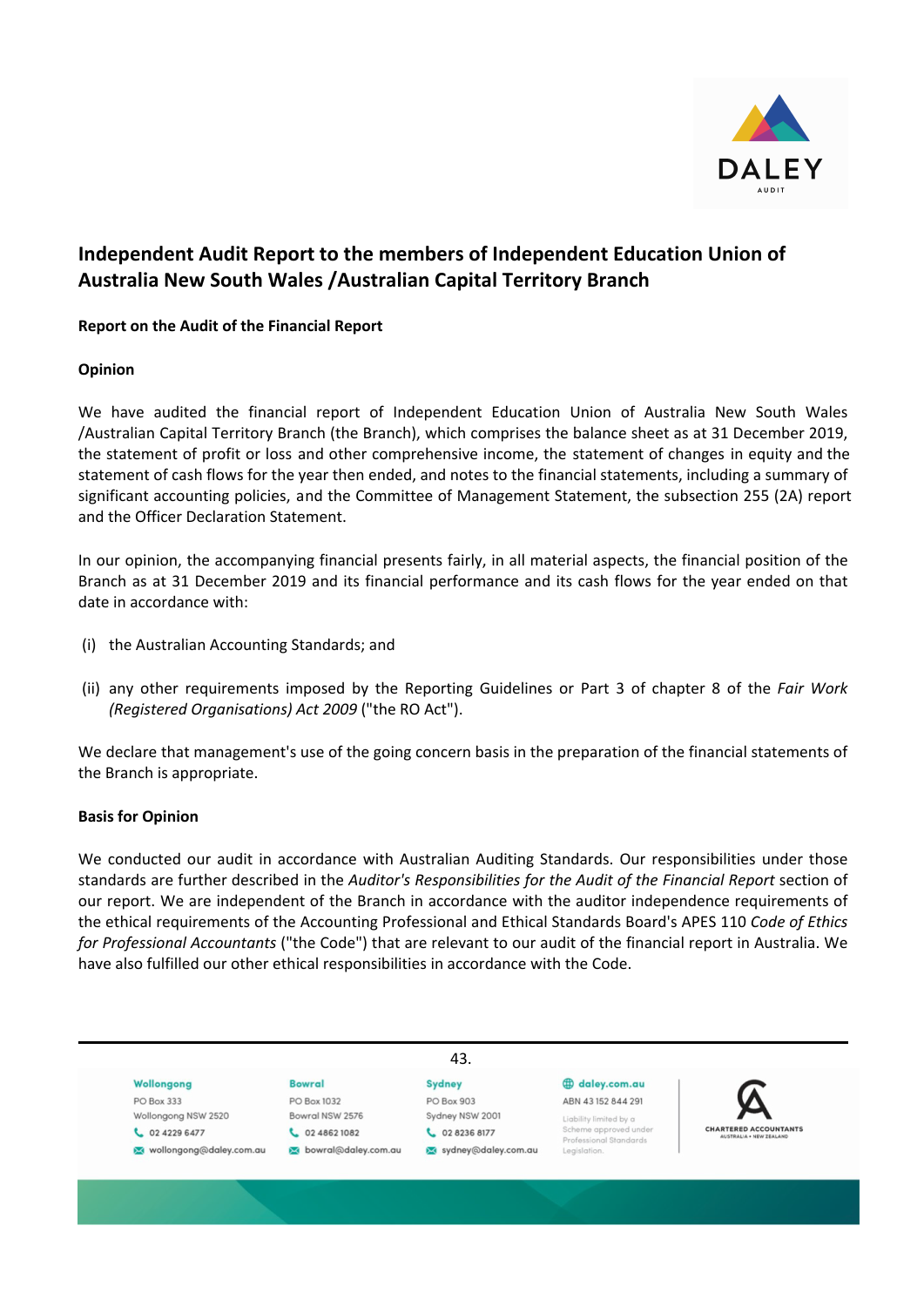

We believe that the audit evidence we have obtained is sufficient and appropriate to provide a basis for our opinion.

### **Information Other than the Financial Report and Auditors Report Thereon**

The Committee of Management is responsible for the other information. The other information obtained at the date of this auditor's report is included in the Operating Report accompanying the financial report.

Our opinion on the financial report does not cover the other information and accordingly we do not express any form of assurance conclusion thereon.

In connection with our audit of the financial report, our responsibility is to read the other information and, in doing so, consider whether the other information is materially inconsistent with the financial report or our knowledge obtained in the audit or otherwise appears to be materially misstated.

If, based on the work we have performed, we conclude that there is a material misstatement of this other information, we are required to report that fact. We have nothing to report in this regard.

### **Responsibilities of Committee of Managements for the Financial Report**

The Committee of Management of the Branch are responsible for the preparation of the financial report that gives a true and fair view in accordance with Australian Accounting Standards and the RO Act, and for such internal control as the Committee of Managements determine is necessary to enable the preparation of the financial report that gives a true and fair view and is free from material misstatement, whether due to fraud or error.

In preparing the financial report, the Committee of Managements are responsible for assessing the Branch's ability to continue as a going concern, disclosing, as applicable, matters related to going concern and using the going concern basis of accounting unless the Committee of Managements either intend to liquidate the Branch or to cease operations, or have no realistic alternative but to do so.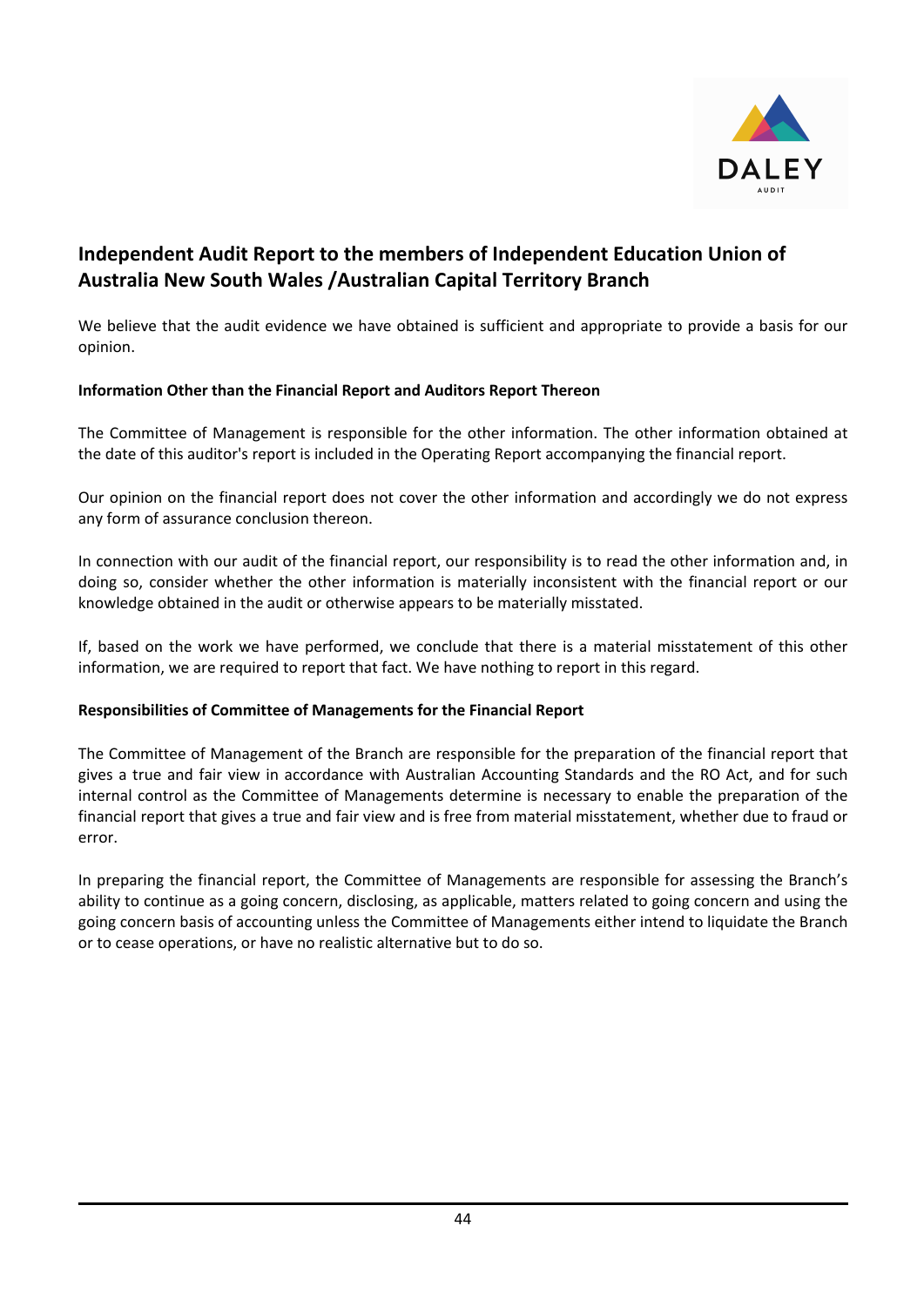

### **Auditor's Responsibilities for the Audit of the Financial Report**

Our objectives are to obtain reasonable assurance about whether the financial report as a whole is free from material misstatement, whether due to fraud or error, and to issue an auditor's report that includes our opinion. Reasonable assurance is a high level of assurance, but is not a guarantee that an audit conducted in accordance with Australian Auditing Standards will always detect a material misstatement when it exists. Misstatements can arise from fraud or error and are considered material if, individually or in the aggregate, they could reasonably be expected to influence the economic decisions of users taken on the basis of the financial report.

As part of an audit in accordance with the Australian Auditing Standards, we exercise professional judgement and maintain professional scepticism throughout the audit. We also:

- Identify and assess the risks of material misstatement of the financial report, whether due to fraud or error, design and perform audit procedures responsive to those risks, and obtain audit evidence that is sufficient and appropriate to provide a basis for our opinion. The risk of not detecting a material misstatement resulting from fraud is higher than for one resulting from error, as fraud may involve collusion, forgery, intentional omissions, misrepresentations, or the override of internal control.
- Obtain an understanding of internal control relevant to the audit in order to design audit procedures that are appropriate in the circumstances, but not for the purpose of expressing an opinion on the effectiveness of the Branch's internal control.
- Evaluate the appropriateness of accounting policies used and the reasonableness of accounting estimates and related disclosures made by the Committee of Management.
- Conclude on the appropriateness of the Committee of Managements' use of the going concern basis of accounting and, based on the audit evidence obtained, whether a material uncertainty exists related to events or conditions that may cast significant doubt on the Branch's ability to continue as a going concern. If we conclude that a material uncertainty exists, we are required to draw attention in our auditor's report to the related disclosures in the financial report or, if such disclosures are inadequate, to modify our opinion. Our conclusions are based on the audit evidence obtained up to the date of our auditor's report. However, future events or conditions may cause the Branch to cease to continue as a going concern.
- Evaluate the overall presentation, structure and content of the financial report, including the disclosures, and whether the financial report represents the underlying transactions and events in a manner that achieves fair presentation.